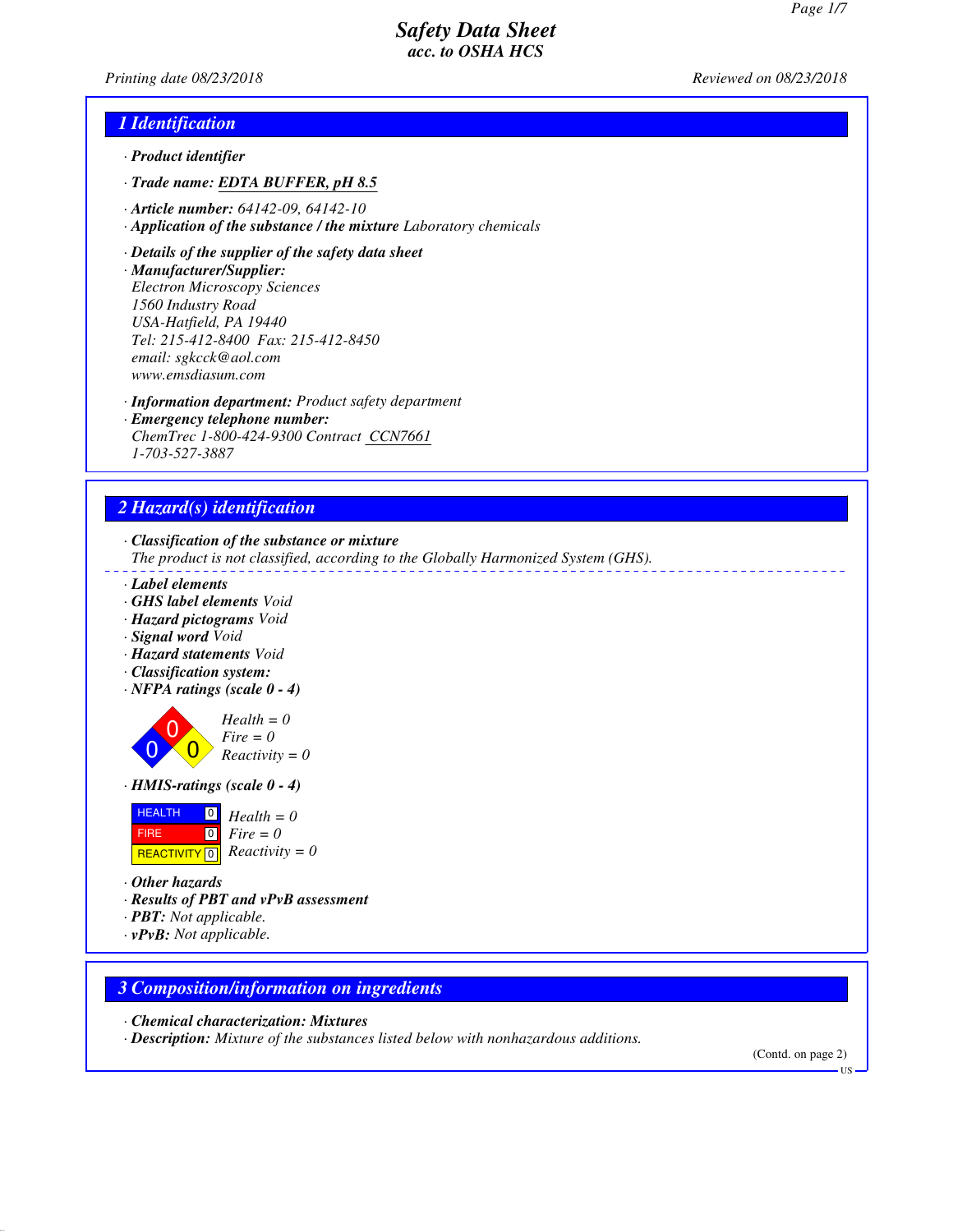*Printing date 08/23/2018 Reviewed on 08/23/2018*

*Trade name: EDTA BUFFER, pH 8.5*

(Contd. of page 1)

*· Dangerous components:*

*60-00-4 edetic acid* ≤*2.5%*

## *4 First-aid measures*

*· Description of first aid measures*

*· General information:*

*Symptoms of poisoning may even occur after several hours; therefore medical observation for at least 48 hours after the accident.*

*No special measures required.*

- *· After inhalation: Supply fresh air; consult doctor in case of complaints.*
- *· After skin contact: Generally the product does not irritate the skin.*
- *· After eye contact: Rinse opened eye for several minutes under running water.*
- *· After swallowing: Immediately call a doctor.*
- *· Information for doctor:*
- *· Most important symptoms and effects, both acute and delayed No further relevant information available.*
- *· Indication of any immediate medical attention and special treatment needed*

*No further relevant information available.*

## *5 Fire-fighting measures*

- *· Extinguishing media*
- *· Suitable extinguishing agents: Use fire fighting measures that suit the environment.*
- *· Special hazards arising from the substance or mixture No further relevant information available.*
- *· Advice for firefighters*
- *· Protective equipment: No special measures required.*

## *6 Accidental release measures*

*· Personal precautions, protective equipment and emergency procedures Not required.*

*· Environmental precautions: Do not allow to enter sewers/ surface or ground water.*

*· Methods and material for containment and cleaning up: Absorb with liquid-binding material (sand, diatomite, acid binders, universal binders, sawdust). Dispose contaminated material as waste according to item 13. Ensure adequate ventilation.*

#### *· Reference to other sections*

*See Section 7 for information on safe handling. See Section 8 for information on personal protection equipment.*

*See Section 13 for disposal information.*

*· Protective Action Criteria for Chemicals*

| $\cdot$ PAC-1:        |                         |  |
|-----------------------|-------------------------|--|
| $60-00-4$ edetic acid | $4.1$ mg/m <sup>3</sup> |  |
| $\cdot$ PAC-2:        |                         |  |
| $60-00-4$ edetic acid | $45$ mg/m <sup>3</sup>  |  |
| $\cdot$ PAC-3:        |                         |  |
| $60-00-4$ edetic acid | $200$ mg/m <sup>3</sup> |  |

(Contd. on page 3)

US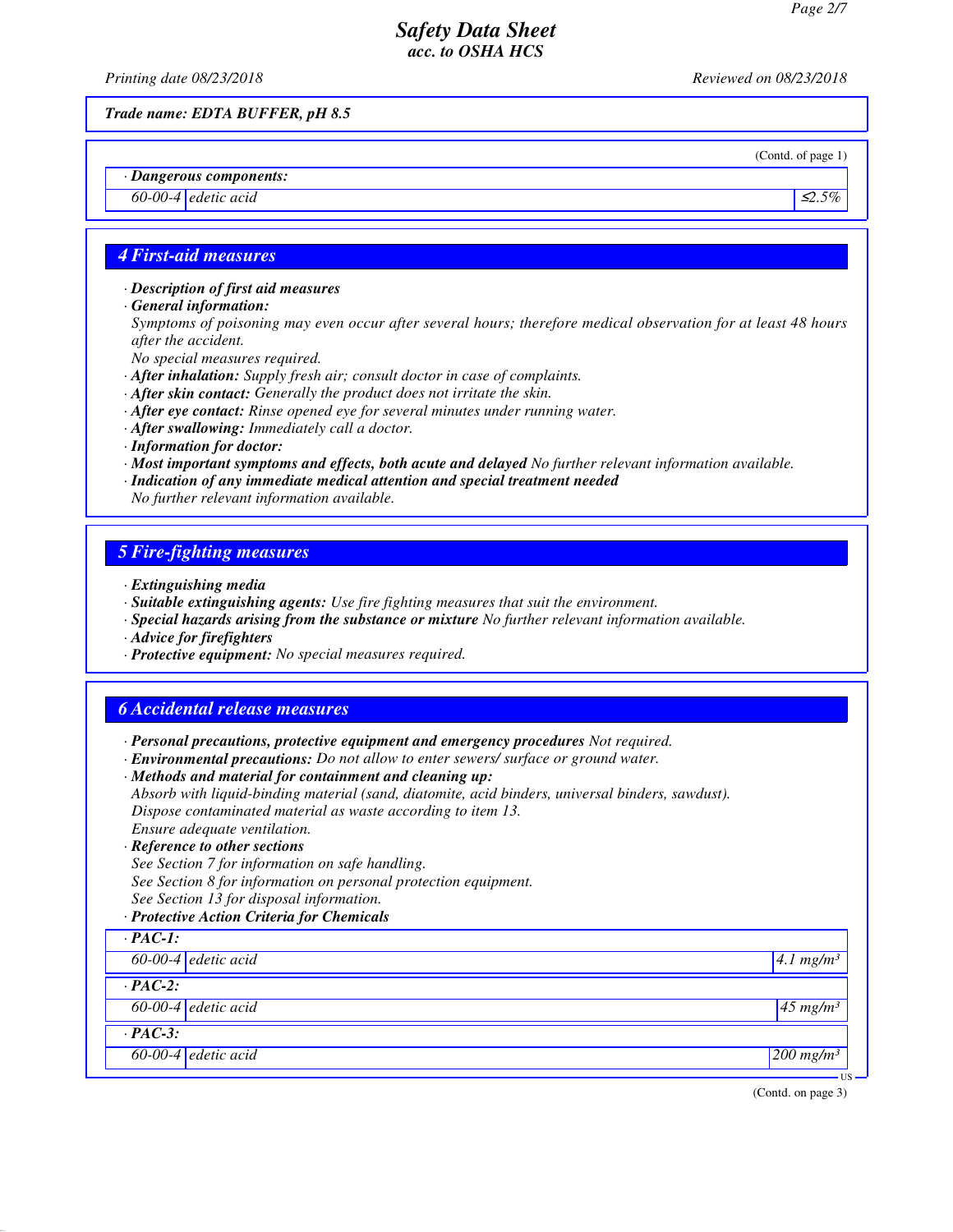*Printing date 08/23/2018 Reviewed on 08/23/2018*

#### *Trade name: EDTA BUFFER, pH 8.5*

(Contd. of page 2)

## *7 Handling and storage*

- *· Handling:*
- *· Precautions for safe handling*
- *No special measures required.*
- *Ensure good ventilation/exhaustion at the workplace.*
- *Prevent formation of aerosols.*
- *· Information about protection against explosions and fires: No special measures required.*
- *· Conditions for safe storage, including any incompatibilities*
- *· Storage:*
- *· Requirements to be met by storerooms and receptacles: No special requirements.*
- *· Information about storage in one common storage facility: Not required.*
- *· Further information about storage conditions: None.*
- *· Specific end use(s) No further relevant information available.*

#### *8 Exposure controls/personal protection*

*· Additional information about design of technical systems: No further data; see item 7.*

- *· Control parameters*
- *· Components with limit values that require monitoring at the workplace:*
- *The product does not contain any relevant quantities of materials with critical values that have to be monitored at the workplace.*
- *· Additional information: The lists that were valid during the creation were used as basis.*
- *· Exposure controls*
- *· Personal protective equipment:*
- *· General protective and hygienic measures: Keep away from foodstuffs, beverages and feed.*
- *· Breathing equipment:*

*In case of brief exposure or low pollution use respiratory filter device. In case of intensive or longer exposure use respiratory protective device that is independent of circulating air.*

*· Protection of hands:*

*The glove material has to be impermeable and resistant to the product/ the substance/ the preparation. Due to missing tests no recommendation to the glove material can be given for the product/ the preparation/ the chemical mixture.*

*Selection of the glove material on consideration of the penetration times, rates of diffusion and the degradation · Material of gloves*

*The selection of the suitable gloves does not only depend on the material, but also on further marks of quality and varies from manufacturer to manufacturer. As the product is a preparation of several substances, the resistance of the glove material can not be calculated in advance and has therefore to be checked prior to the application.*

*· Penetration time of glove material*

*The exact break through time has to be found out by the manufacturer of the protective gloves and has to be observed.*

*· Eye protection: Goggles recommended during refilling.*

# *9 Physical and chemical properties*

- *· Information on basic physical and chemical properties*
- *· General Information*
- *· Appearance:*

*Form: Liquid*

(Contd. on page 4)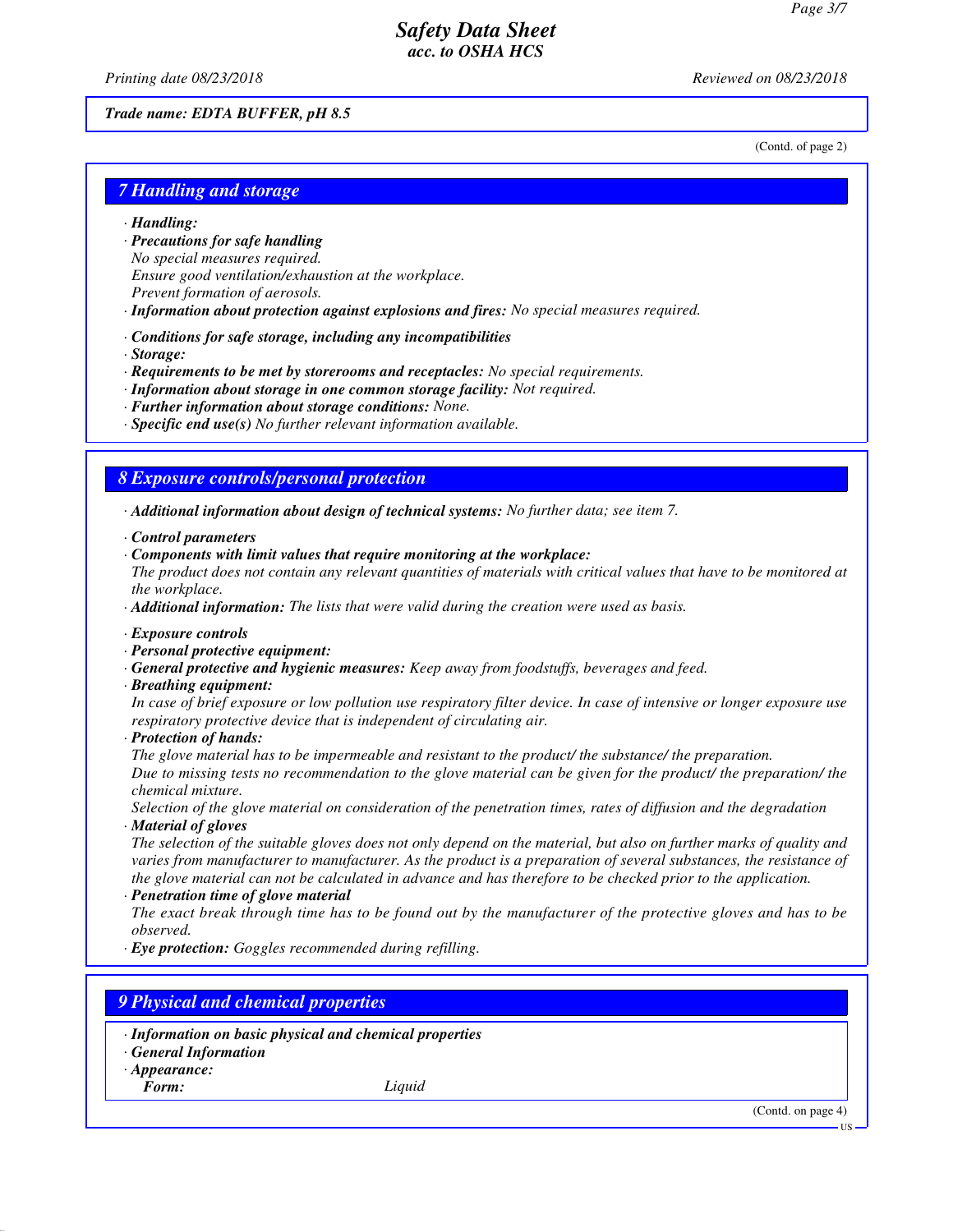*Printing date 08/23/2018 Reviewed on 08/23/2018*

*Trade name: EDTA BUFFER, pH 8.5*

|                                                            | (Contd. of page 3)                            |
|------------------------------------------------------------|-----------------------------------------------|
| Color:                                                     | Clear                                         |
| $\cdot$ Odor:                                              | <i><b>Odorless</b></i>                        |
| · Odor threshold:                                          | Not determined.                               |
| $\cdot$ pH-value at 20 °C (68 °F):                         | 8.5                                           |
| $\cdot$ Change in condition                                |                                               |
| Melting point/Melting range:                               | Undetermined.                                 |
| <b>Boiling point/Boiling range:</b>                        | 100 °C (212 °F)                               |
| · Flash point:                                             | Not applicable.                               |
| · Flammability (solid, gaseous):                           | Not flammable.                                |
| $\cdot$ Decomposition temperature:                         | Not determined.                               |
| · Auto igniting:                                           | Product is not selfigniting.                  |
| · Danger of explosion:                                     | Product does not present an explosion hazard. |
| · Explosion limits:                                        |                                               |
| Lower:                                                     | Not determined.                               |
| <b>Upper:</b>                                              | Not determined.                               |
| $\cdot$ Vapor pressure at 20 °C (68 °F):                   | 23 hPa (17.3 mm Hg)                           |
| $\cdot$ Density at 20 °C (68 °F):                          | $0.9968$ g/cm <sup>3</sup> (8.3183 lbs/gal)   |
| · Relative density                                         | Not determined.                               |
| · Vapor density                                            | Not determined.                               |
| $\cdot$ Evaporation rate                                   | Not determined.                               |
| · Solubility in / Miscibility with                         |                                               |
| Water:                                                     | Not miscible or difficult to mix.             |
| · Partition coefficient (n-octanol/water): Not determined. |                                               |
| · Viscosity:                                               |                                               |
| Dynamic:                                                   | Not determined.                               |
| Kinematic:                                                 | Not determined.                               |
| · Solvent content:                                         |                                               |
| Water:                                                     | $99.0\%$                                      |
| <b>VOC</b> content:                                        | $0.00 \%$                                     |
|                                                            | 0.0 g/l / 0.00 lb/gal                         |
| <b>Solids content:</b>                                     | $1.0 \%$                                      |
| $\cdot$ Other information                                  | No further relevant information available.    |

# *10 Stability and reactivity*

*· Reactivity No further relevant information available.*

- *· Chemical stability*
- *· Thermal decomposition / conditions to be avoided: No decomposition if used according to specifications.*
- *· Possibility of hazardous reactions No dangerous reactions known.*
- *· Conditions to avoid No further relevant information available.*
- *· Incompatible materials: No further relevant information available.*
- *· Hazardous decomposition products: No dangerous decomposition products known.*

(Contd. on page 5)

US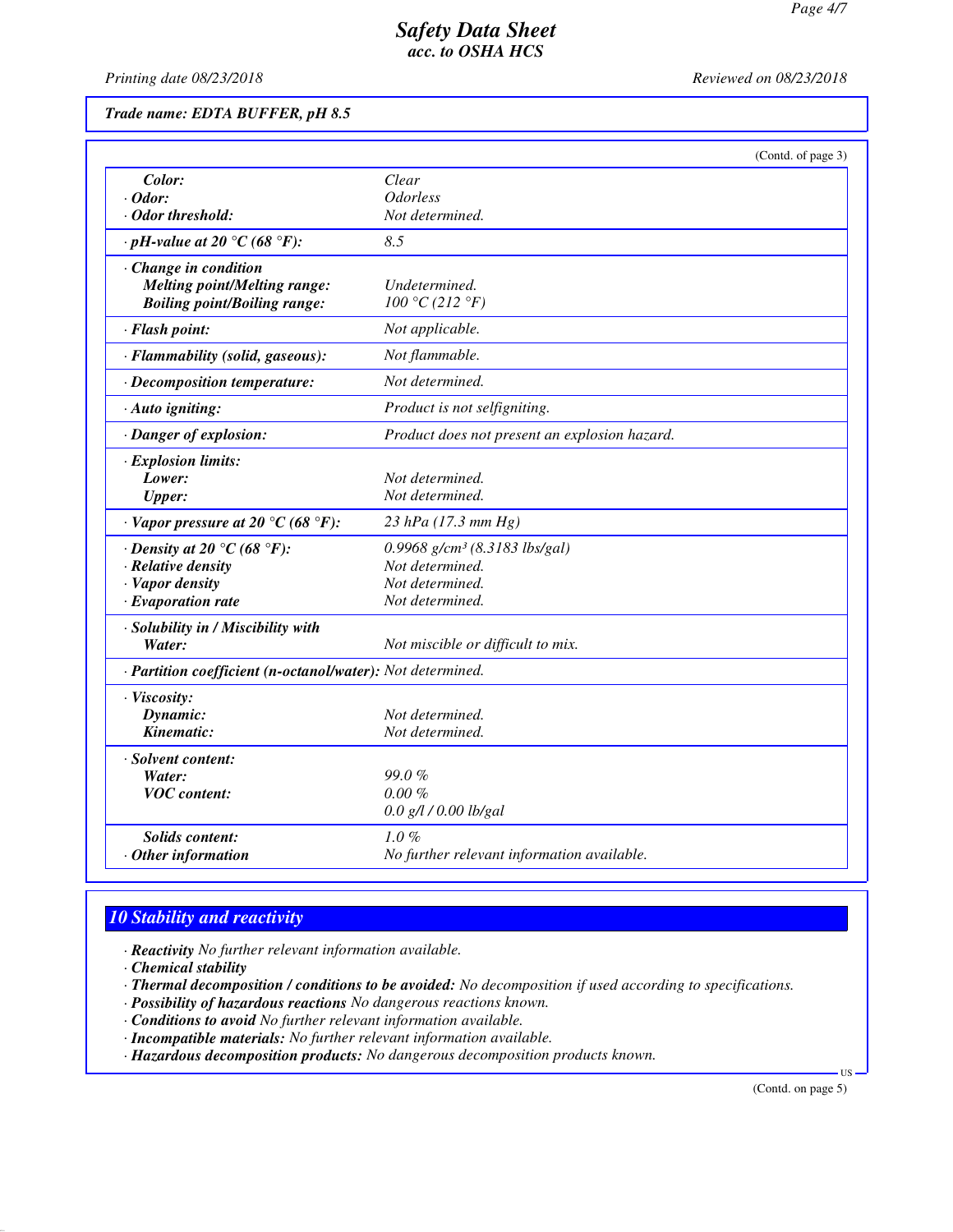*Printing date 08/23/2018 Reviewed on 08/23/2018*

#### *Trade name: EDTA BUFFER, pH 8.5*

(Contd. of page 4)

### *11 Toxicological information*

- *· Information on toxicological effects*
- *· Acute toxicity:*
- *· Primary irritant effect:*
- *· on the skin: No irritant effect.*
- *· on the eye: No irritating effect.*
- *· Sensitization: No sensitizing effects known.*
- *· Additional toxicological information:*

*The product shows the following dangers according to internally approved calculation methods for preparations: The product is not subject to classification according to internally approved calculation methods for preparations:*

*When used and handled according to specifications, the product does not have any harmful effects according to our experience and the information provided to us. Harmful*

#### *· Carcinogenic categories*

*· IARC (International Agency for Research on Cancer)*

*None of the ingredients is listed.*

#### *· NTP (National Toxicology Program)*

*None of the ingredients is listed.*

## *· OSHA-Ca (Occupational Safety Health Administration)*

*None of the ingredients is listed.*

#### *12 Ecological information*

*· Toxicity*

- *· Aquatic toxicity: No further relevant information available.*
- *· Persistence and degradability No further relevant information available.*
- *· Behavior in environmental systems:*
- *· Bioaccumulative potential No further relevant information available.*
- *· Mobility in soil No further relevant information available.*
- *· Additional ecological information:*
- *· General notes:*
- *Water hazard class 1 (Self-assessment): slightly hazardous for water*

*Do not allow undiluted product or large quantities of it to reach ground water, water course or sewage system.*

- *· Results of PBT and vPvB assessment*
- *· PBT: Not applicable.*
- *· vPvB: Not applicable.*
- *· Other adverse effects No further relevant information available.*

#### *13 Disposal considerations*

- *· Waste treatment methods*
- *· Recommendation: Smaller quantities can be disposed of with household waste.*

*· Recommendation: Disposal must be made according to official regulations.*

(Contd. on page 6)

US

*<sup>·</sup> Uncleaned packagings:*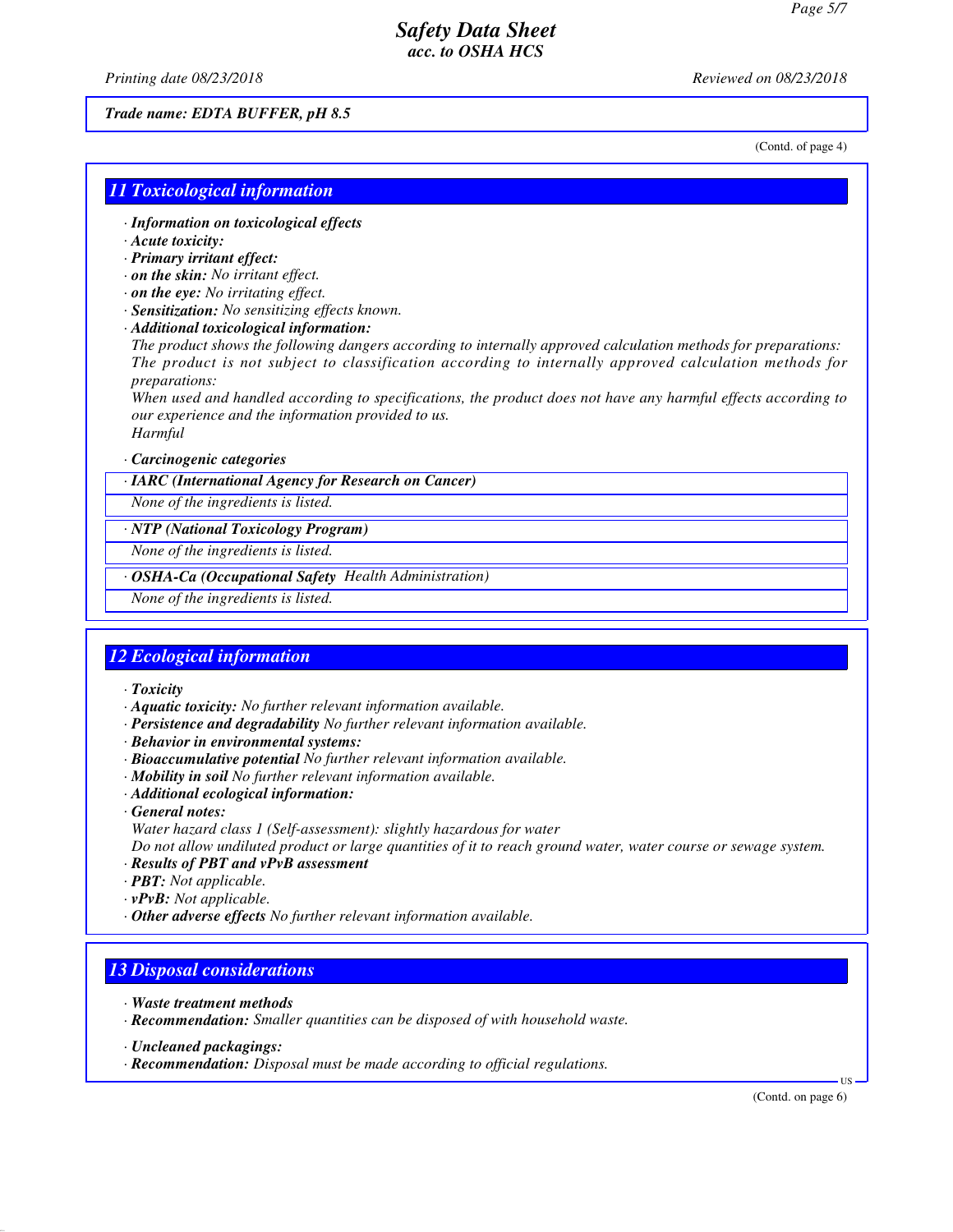*Printing date 08/23/2018 Reviewed on 08/23/2018*

#### *Trade name: EDTA BUFFER, pH 8.5*

(Contd. of page 5)

| <b>14 Transport information</b>                                                     |                 |
|-------------------------------------------------------------------------------------|-----------------|
| $\cdot$ UN-Number<br>· DOT, ADR, IMDG, IATA                                         | Void            |
| $\cdot$ UN proper shipping name<br>· DOT, ADR, IMDG, IATA                           | Void            |
| $\cdot$ Transport hazard class(es)                                                  |                 |
| · DOT, ADR, IMDG, IATA<br>$\cdot$ Class                                             | Void            |
| · Packing group<br>· DOT, ADR, IMDG, IATA                                           | Void            |
| · Environmental hazards:                                                            | Not applicable. |
| $\cdot$ Special precautions for user                                                | Not applicable. |
| · Transport in bulk according to Annex II of<br><b>MARPOL73/78 and the IBC Code</b> | Not applicable. |
| · UN "Model Regulation":                                                            | Void            |

### *15 Regulatory information*

*· Safety, health and environmental regulations/legislation specific for the substance or mixture · Sara*

*· Section 355 (extremely hazardous substances):*

*None of the ingredients is listed.*

*· Section 313 (Specific toxic chemical listings):*

*None of the ingredients is listed.*

*· TSCA (Toxic Substances Control Act):*

*All ingredients are listed.*

*· Proposition 65*

*· Chemicals known to cause cancer:*

*None of the ingredients is listed.*

*· Chemicals known to cause reproductive toxicity for females:*

*None of the ingredients is listed.*

*· Chemicals known to cause reproductive toxicity for males:*

*None of the ingredients is listed.*

*· Chemicals known to cause developmental toxicity:*

*None of the ingredients is listed.*

*· Carcinogenic categories*

*· EPA (Environmental Protection Agency)*

*None of the ingredients is listed.*

*· TLV (Threshold Limit Value established by ACGIH)*

*None of the ingredients is listed.*

*· NIOSH-Ca (National Institute for Occupational Safety and Health)*

*None of the ingredients is listed.*

(Contd. on page 7)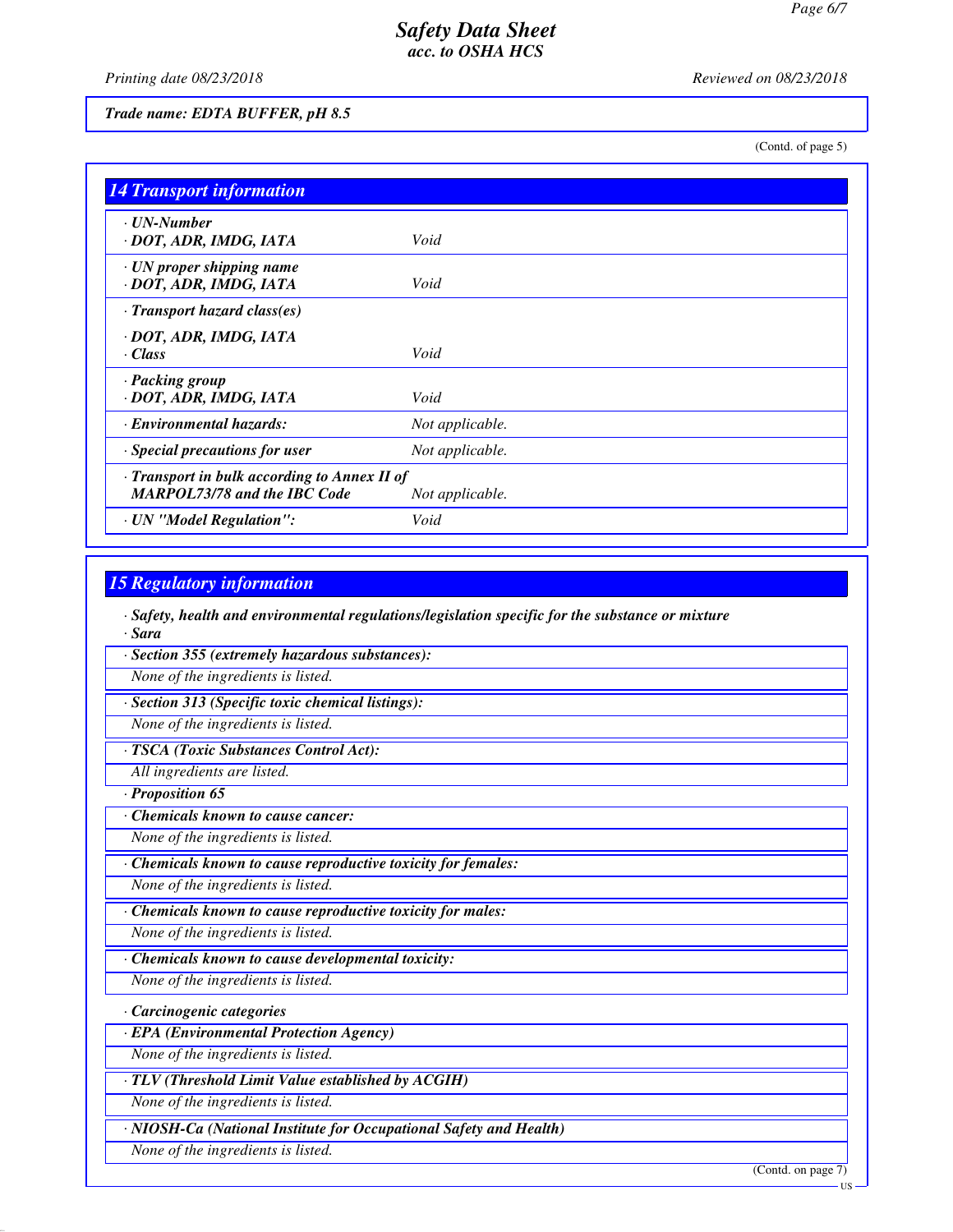*Printing date 08/23/2018 Reviewed on 08/23/2018*

*Trade name: EDTA BUFFER, pH 8.5*

(Contd. of page 6)

US

- *· GHS label elements Void*
- *· Hazard pictograms Void*
- *· Signal word Void*
- *· Hazard statements Void*
- *· Chemical safety assessment: A Chemical Safety Assessment has not been carried out.*

## *16 Other information*

*This information is based on our present knowledge. However, this shall not constitute a guarantee for any specific product features and shall not establish a legally valid contractual relationship.*

*· Date of preparation / last revision 08/23/2018 / -*

*· Abbreviations and acronyms: ADR: Accord européen sur le transport des marchandises dangereuses par Route (European Agreement concerning the International Carriage of Dangerous Goods by Road) IMDG: International Maritime Code for Dangerous Goods DOT: US Department of Transportation IATA: International Air Transport Association ACGIH: American Conference of Governmental Industrial Hygienists EINECS: European Inventory of Existing Commercial Chemical Substances ELINCS: European List of Notified Chemical Substances CAS: Chemical Abstracts Service (division of the American Chemical Society) NFPA: National Fire Protection Association (USA) HMIS: Hazardous Materials Identification System (USA) VOC: Volatile Organic Compounds (USA, EU) PBT: Persistent, Bioaccumulative and Toxic vPvB: very Persistent and very Bioaccumulative NIOSH: National Institute for Occupational Safety OSHA: Occupational Safety Health TLV: Threshold Limit Value PEL: Permissible Exposure Limit REL: Recommended Exposure Limit*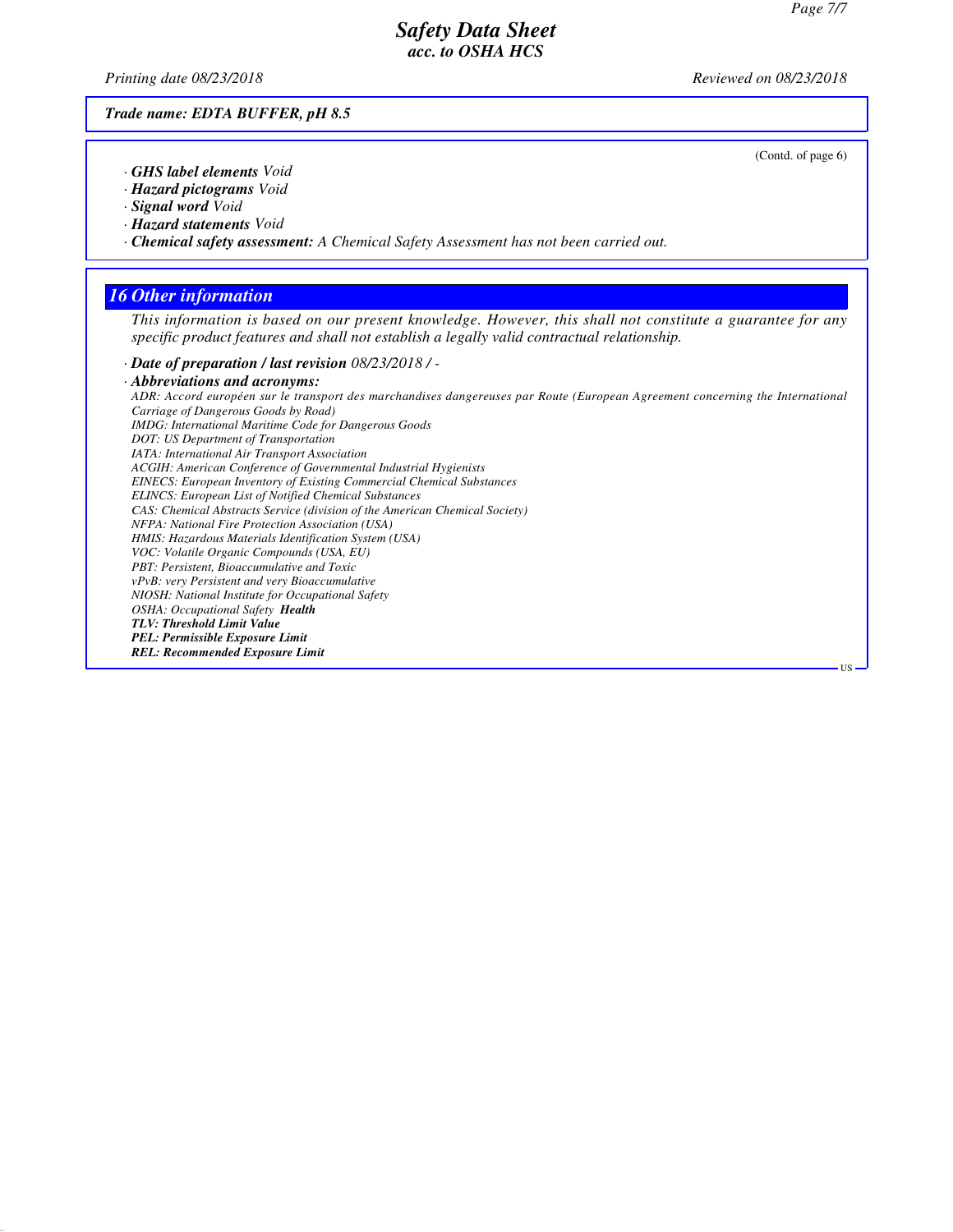*Printing date 23.08.2018 Revision: 23.08.2018*

## *1 Identification*

- *· Product identifier*
- *· Trade name: EDTA BUFFER, pH 8.5*
- *· Article number: 64142-09, 64142-10*
- *· Relevant identified uses of the substance or mixture and uses advised against No further relevant information available.*
- *· Application of the substance / the mixture Laboratory chemicals*

*· Details of the supplier of the safety data sheet · Manufacturer/Supplier: Electron Microscopy Sciences 1560 Industry Road USA-Hatfield, PA 19440 Tel: 215-412-8400 Fax: 215-412-8450 email: sgkcck@aol.com www.emsdiasum.com*

*ProSciTech Pty Ltd 11 Carlton Street, Kirwan QLD 4817 Australia Telephone Number: (07) 4773 9444 - 8:30am - 5:00pm, Monday to Friday (excluding Public Holidays) Emergency Contact: (07) 4773 9444 - 8:30am - 5:00pm, Monday to Friday (excluding Public Holidays) Website: ems.proscitech.com*

*Emgrid Australia Pty. Ltd. P.O. Box 118 The Patch VIC 3792 Australia Tel: 03 9752 1785 Fax: 03 9752 1784 Website: www.emgrid.com.au*

*· Further information obtainable from: Product safety department · Emergency telephone number: ChemTrec 1-800-424-9300 Contract CCN7661 1-703-527-3887*

## *2 Hazard(s) Identification*

- *· Classification of the substance or mixture*
- *The product is not classified, according to the Globally Harmonised System (GHS).*
- *· Label elements*
- *· GHS label elements Void*
- *· Hazard pictograms Void*
- *· Signal word Void*
- *· Hazard statements Void*
- *· Other hazards*
- *· Results of PBT and vPvB assessment*
- *· PBT: Not applicable.*
- *· vPvB: Not applicable.*

#### *3 Composition and Information on Ingredients*

*· Chemical characterisation: Mixtures*

*· Description: Mixture of substances listed below with nonhazardous additions.*

(Contd. on page 2)

**AU**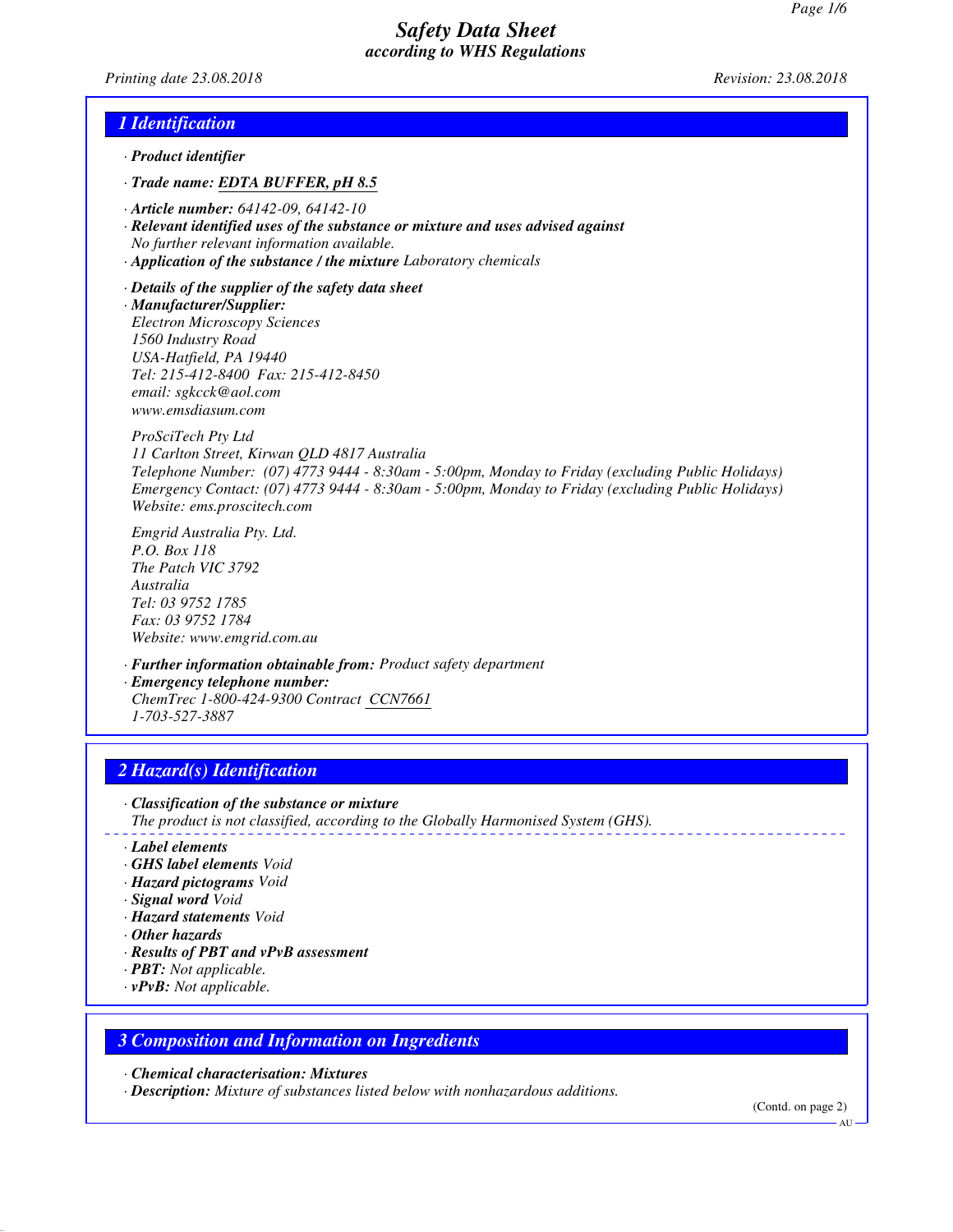*Printing date 23.08.2018 Revision: 23.08.2018*

*Trade name: EDTA BUFFER, pH 8.5*

(Contd. of page 1)

*· Dangerous components:*

*60-00-4 edetic acid* ≤*2.5%*

*· Additional information: For the wording of the listed hazard phrases refer to section 16.*

# *4 First Aid Measures*

*· Description of first aid measures*

*· General information:*

*Symptoms of poisoning may even occur after several hours; therefore medical observation for at least 48 hours after the accident.*

*No special measures required.*

- *· After inhalation: Supply fresh air; consult doctor in case of complaints.*
- *· After skin contact: Generally the product does not irritate the skin.*
- *· After eye contact: Rinse opened eye for several minutes under running water.*
- *· After swallowing: Call for a doctor immediately.*
- *· Information for doctor:*
- *· Most important symptoms and effects, both acute and delayed No further relevant information available.*
- *· Indication of any immediate medical attention and special treatment needed*
- *No further relevant information available.*

# *5 Fire Fighting Measures*

- *· Extinguishing media*
- *· Suitable extinguishing agents: Use fire extinguishing methods suitable to surrounding conditions.*
- *· Special hazards arising from the substance or mixture No further relevant information available.*
- *· Advice for firefighters*
- *· Protective equipment: No special measures required.*

# *6 Accidental Release Measures*

- *· Personal precautions, protective equipment and emergency procedures Not required.*
- *· Environmental precautions: Do not allow to enter sewers/ surface or ground water.*

*· Methods and material for containment and cleaning up: Absorb with liquid-binding material (sand, diatomite, acid binders, universal binders, sawdust). Dispose contaminated material as waste according to item 13. Ensure adequate ventilation.*

- *· Reference to other sections*
- *See Section 7 for information on safe handling.*
- *See Section 8 for information on personal protection equipment.*
- *See Section 13 for disposal information.*

# *7 Handling and Storage*

*· Handling:*

- *· Precautions for safe handling*
- *No special measures required.*

*Ensure good ventilation/exhaustion at the workplace.*

- *Prevent formation of aerosols.*
- *· Information about fire and explosion protection: No special measures required.*

(Contd. on page 3) **AU**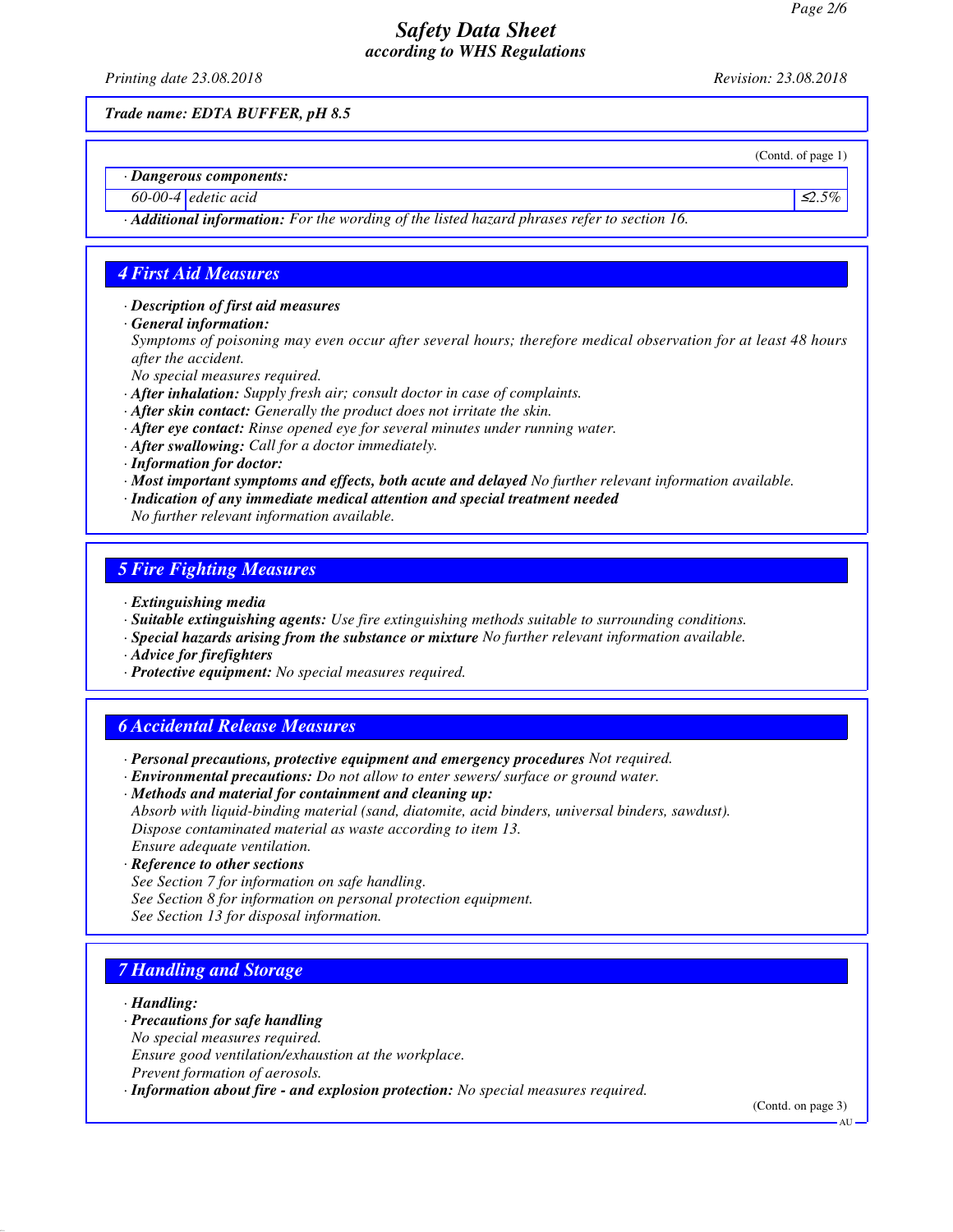*Printing date 23.08.2018 Revision: 23.08.2018*

*Trade name: EDTA BUFFER, pH 8.5*

(Contd. of page 2)

- *· Conditions for safe storage, including any incompatibilities*
- *· Storage:*
- *· Requirements to be met by storerooms and receptacles: No special requirements.*
- *· Information about storage in one common storage facility: Not required.*
- *· Further information about storage conditions: None.*
- *· Specific end use(s) No further relevant information available.*

#### *8 Exposure controls and personal protection*

- *· Additional information about design of technical facilities: No further data; see item 7.*
- *· Control parameters*
- *· Ingredients with limit values that require monitoring at the workplace:*

*The product does not contain any relevant quantities of materials with critical values that have to be monitored at the workplace.*

- *· Additional information: The lists valid during the making were used as basis.*
- *· Exposure controls*
- *· Personal protective equipment:*
- *· General protective and hygienic measures: Keep away from foodstuffs, beverages and feed.*
- *· Respiratory protection:*

*In case of brief exposure or low pollution use respiratory filter device. In case of intensive or longer exposure use self-contained respiratory protective device.*

*· Protection of hands:*

*The glove material has to be impermeable and resistant to the product/ the substance/ the preparation. Due to missing tests no recommendation to the glove material can be given for the product/ the preparation/ the chemical mixture.*

*Selection of the glove material on consideration of the penetration times, rates of diffusion and the degradation · Material of gloves*

*The selection of the suitable gloves does not only depend on the material, but also on further marks of quality and varies from manufacturer to manufacturer. As the product is a preparation of several substances, the resistance of the glove material can not be calculated in advance and has therefore to be checked prior to the application.*

*· Penetration time of glove material*

*The exact break through time has to be found out by the manufacturer of the protective gloves and has to be observed.*

*· Eye protection: Goggles recommended during refilling*

| · Information on basic physical and chemical properties<br><b>General Information</b> |                                |  |
|---------------------------------------------------------------------------------------|--------------------------------|--|
| $\cdot$ Appearance:                                                                   |                                |  |
| Form:                                                                                 | Liquid                         |  |
| Colour:                                                                               | Clear                          |  |
| $\cdot$ <i>Odour:</i>                                                                 | <i><u><b>Odourless</b></u></i> |  |
| • Odour threshold:                                                                    | Not determined.                |  |
| $\cdot$ pH-value at 20 °C:                                                            | 8.5                            |  |
| $\cdot$ Change in condition                                                           |                                |  |
| Melting point/freezing point:                                                         | Undetermined.                  |  |
| Initial boiling point and boiling range: $100 °C$                                     |                                |  |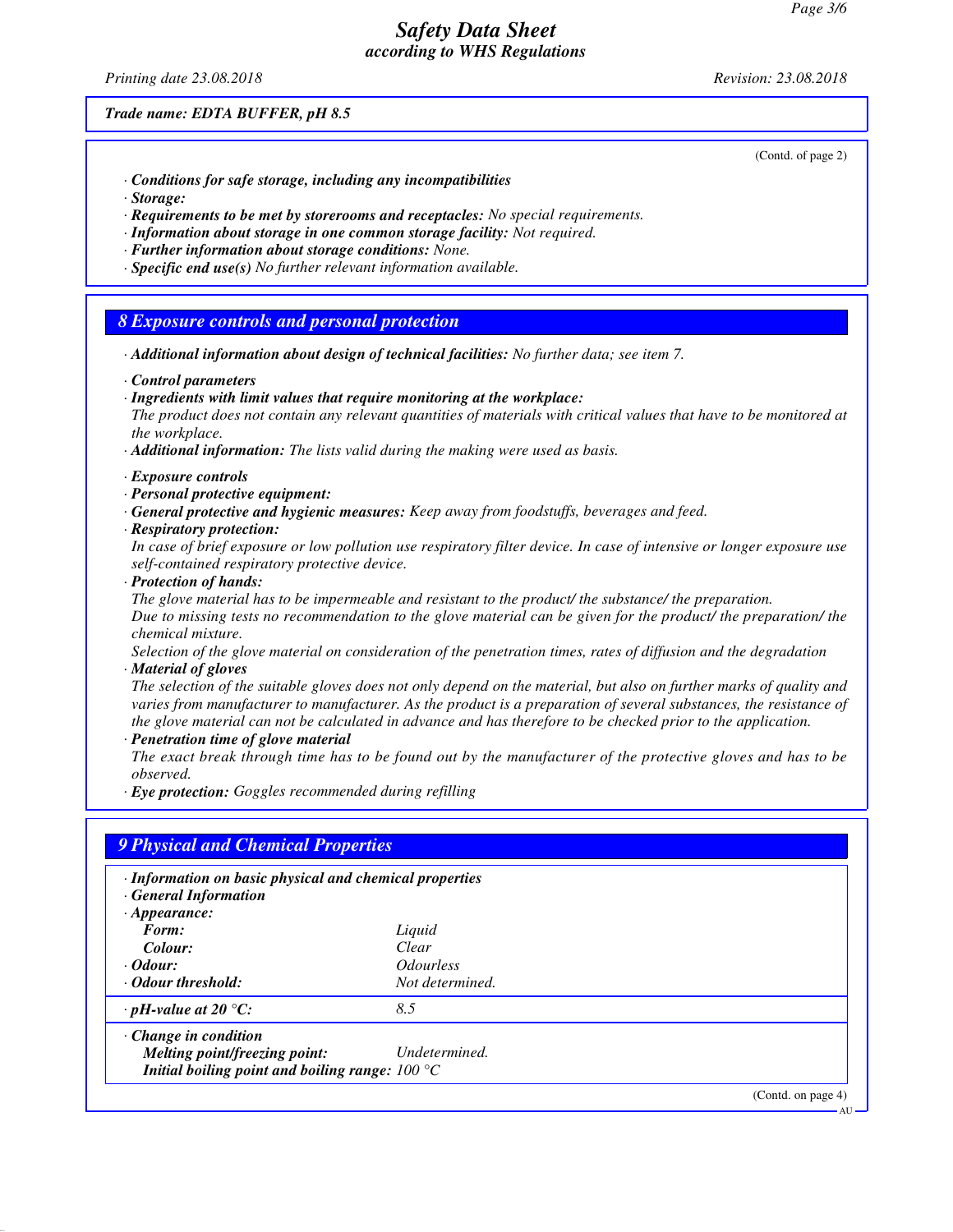*Printing date 23.08.2018 Revision: 23.08.2018*

#### *Trade name: EDTA BUFFER, pH 8.5*

|                                           | (Contd. of page 3)                            |
|-------------------------------------------|-----------------------------------------------|
| · Flash point:                            | Not applicable.                               |
| · Flammability (solid, gas):              | Not applicable.                               |
| · Decomposition temperature:              | Not determined.                               |
| $\cdot$ Auto-ignition temperature:        | Product is not selfigniting.                  |
| $\cdot$ Explosive properties:             | Product does not present an explosion hazard. |
| · Explosion limits:                       |                                               |
| Lower:                                    | Not determined.                               |
| <b>Upper:</b>                             | Not determined.                               |
| $\cdot$ Vapour pressure at 20 °C:         | $23$ hPa                                      |
| $\cdot$ Density at 20 $\degree$ C:        | $0.9968$ g/cm <sup>3</sup>                    |
| · Relative density                        | Not determined.                               |
| · Vapour density                          | Not determined.                               |
| $\cdot$ Evaporation rate                  | Not determined.                               |
| · Solubility in / Miscibility with        |                                               |
| water:                                    | Not miscible or difficult to mix.             |
| · Partition coefficient: n-octanol/water: | Not determined.                               |
| · Viscosity:                              |                                               |
| Dynamic:                                  | Not determined.                               |
| Kinematic:                                | Not determined.                               |
| · Solvent content:                        |                                               |
| Water:                                    | 99.0%                                         |
| $VOC$ (EC)                                | $0.00 \%$                                     |
| <b>Solids content:</b>                    | $1.0 \%$                                      |
| $·$ Other information                     | No further relevant information available.    |

# *10 Stability and Reactivity*

*· Reactivity No further relevant information available.*

- *· Chemical stability*
- *· Thermal decomposition / conditions to be avoided: No decomposition if used according to specifications.*
- *· Possibility of hazardous reactions No dangerous reactions known.*
- *· Conditions to avoid No further relevant information available.*
- *· Incompatible materials: No further relevant information available.*
- *· Hazardous decomposition products: No dangerous decomposition products known.*

## *11 Toxicological Information*

- *· Information on toxicological effects*
- *· Acute toxicity*
- *· Primary irritant effect:*
- *· Skin corrosion/irritation No irritant effect.*
- *· Serious eye damage/irritation No irritating effect.*
- *· Respiratory or skin sensitisation No sensitising effects known.*

(Contd. on page 5)

**AU**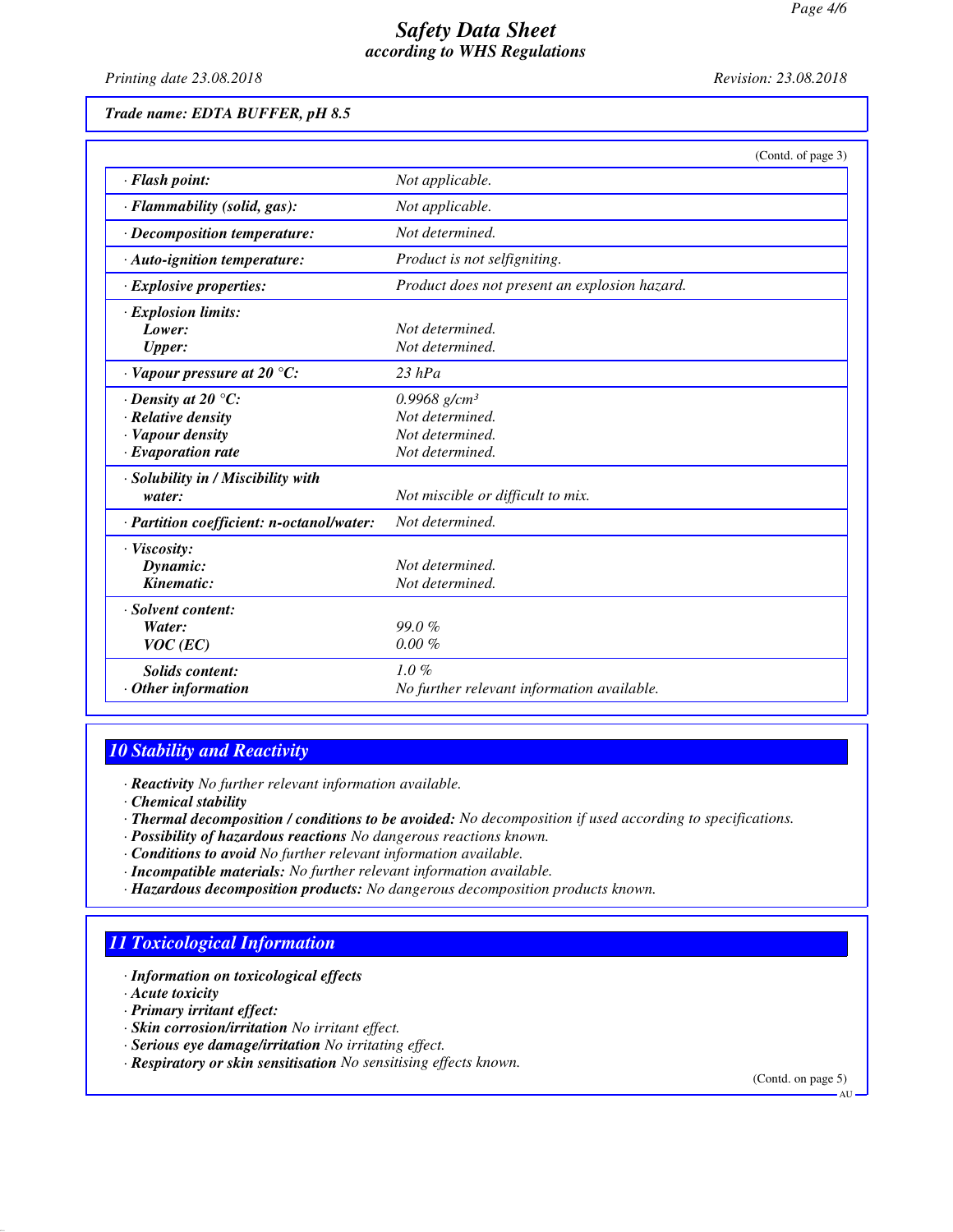*Printing date 23.08.2018 Revision: 23.08.2018*

(Contd. of page 4)

#### *Trade name: EDTA BUFFER, pH 8.5*

*· Additional toxicological information:*

*The product shows the following dangers according to the calculation method of the General EU Classification Guidelines for Preparations as issued in the latest version:*

*The product is not subject to classification according to the calculation method of the General EU Classification Guidelines for Preparations as issued in the latest version.*

*When used and handled according to specifications, the product does not have any harmful effects to our experience and the information provided to us.*

*Harmful*

## *12 Ecological Information*

*· Toxicity*

- *· Aquatic toxicity: No further relevant information available.*
- *· Persistence and degradability No further relevant information available.*
- *· Behaviour in environmental systems:*
- *· Bioaccumulative potential No further relevant information available.*
- *· Mobility in soil No further relevant information available.*
- *· Additional ecological information:*
- *· General notes:*

*Water hazard class 1 (German Regulation) (Self-assessment): slightly hazardous for water*

*Do not allow undiluted product or large quantities of it to reach ground water, water course or sewage system.*

- *· Results of PBT and vPvB assessment*
- *· PBT: Not applicable.*
- *· vPvB: Not applicable.*
- *· Other adverse effects No further relevant information available.*

### *13 Disposal considerations*

- *· Waste treatment methods*
- *· Recommendation Smaller quantities can be disposed of with household waste.*
- *· Uncleaned packaging:*
- *· Recommendation: Disposal must be made according to official regulations.*

| $\cdot$ UN-Number                                         |                 |  |
|-----------------------------------------------------------|-----------------|--|
| · ADG, ADN, IMDG, IATA                                    | not regulated   |  |
| $\cdot$ UN proper shipping name<br>· ADG, ADN, IMDG, IATA | not regulated   |  |
| $\cdot$ Transport hazard class(es)                        |                 |  |
| · ADG, ADN, IMDG, IATA<br>· Class                         | not regulated   |  |
| · Packing group<br>· ADG, IMDG, IATA                      | not regulated   |  |
| · Environmental hazards:                                  | Not applicable. |  |

AU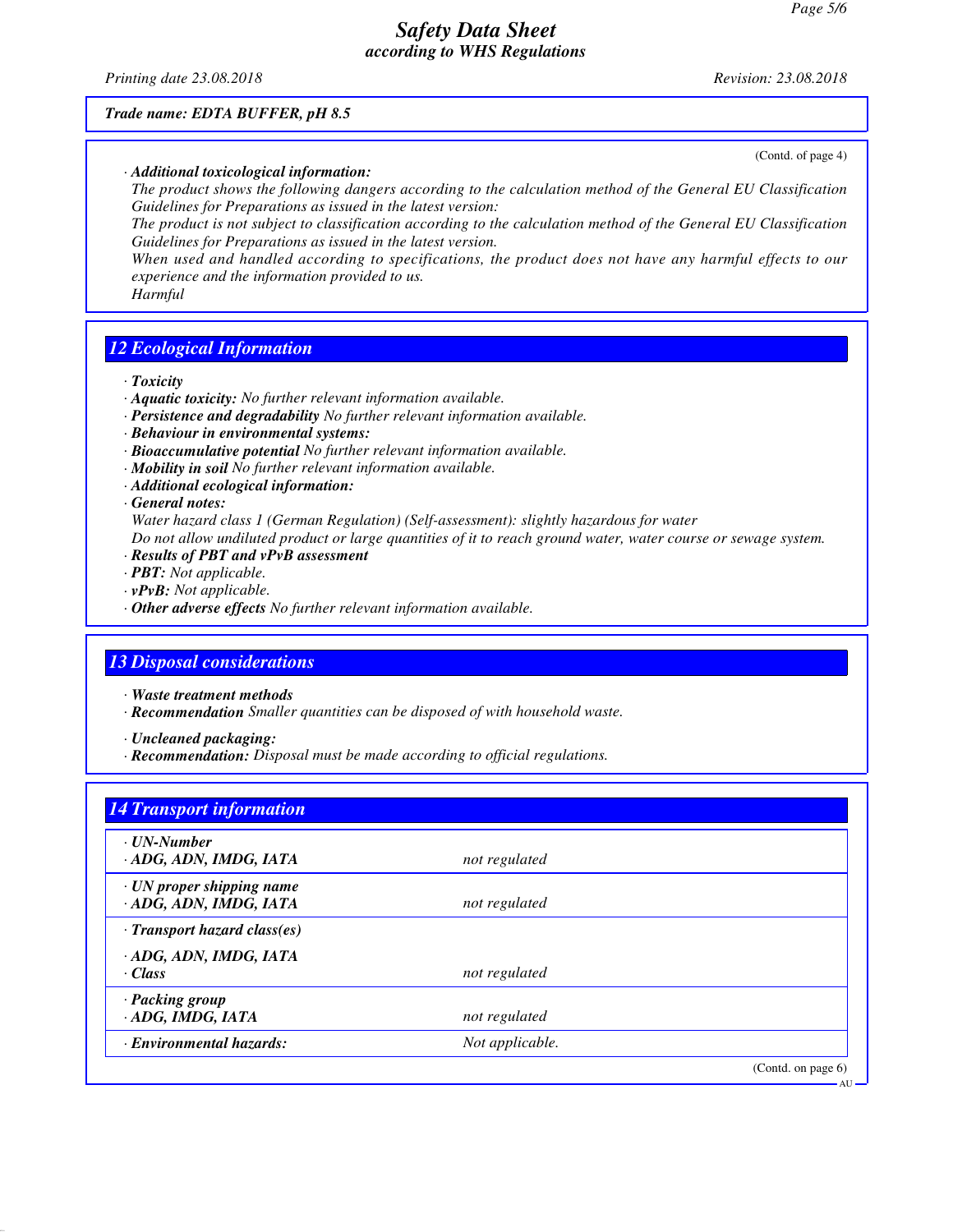AU

## *Safety Data Sheet according to WHS Regulations*

*Printing date 23.08.2018 Revision: 23.08.2018*

*Trade name: EDTA BUFFER, pH 8.5*

|                                                     |                 | (Contd. of page 5) |  |
|-----------------------------------------------------|-----------------|--------------------|--|
| $\cdot$ Special precautions for user                | Not applicable. |                    |  |
| · Transport in bulk according to Annex II of Marpol |                 |                    |  |
| and the IBC Code                                    | Not applicable. |                    |  |
| · UN "Model Regulation":                            | not regulated   |                    |  |

# *15 Regulatory information*

*· Safety, health and environmental regulations/legislation specific for the substance or mixture*

*· Australian Inventory of Chemical Substances*

*All ingredients are listed.*

*· Standard for the Uniform Scheduling of Medicines and Poisons*

*60-00-4 edetic acid S4*

*· GHS label elements Void*

*· Hazard pictograms Void*

*· Signal word Void*

*· Hazard statements Void*

*· Directive 2012/18/EU*

*· Named dangerous substances - ANNEX I None of the ingredients is listed.*

*· Chemical safety assessment: A Chemical Safety Assessment has not been carried out.*

#### *16 Other information*

*This information is based on our present knowledge. However, this shall not constitute a guarantee for any specific product features and shall not establish a legally valid contractual relationship.*

*· Abbreviations and acronyms:*

*ADR: Accord européen sur le transport des marchandises dangereuses par Route (European Agreement concerning the International Carriage of Dangerous Goods by Road) IMDG: International Maritime Code for Dangerous Goods IATA: International Air Transport Association EINECS: European Inventory of Existing Commercial Chemical Substances ELINCS: European List of Notified Chemical Substances CAS: Chemical Abstracts Service (division of the American Chemical Society) VOC: Volatile Organic Compounds (USA, EU) PBT: Persistent, Bioaccumulative and Toxic vPvB: very Persistent and very Bioaccumulative*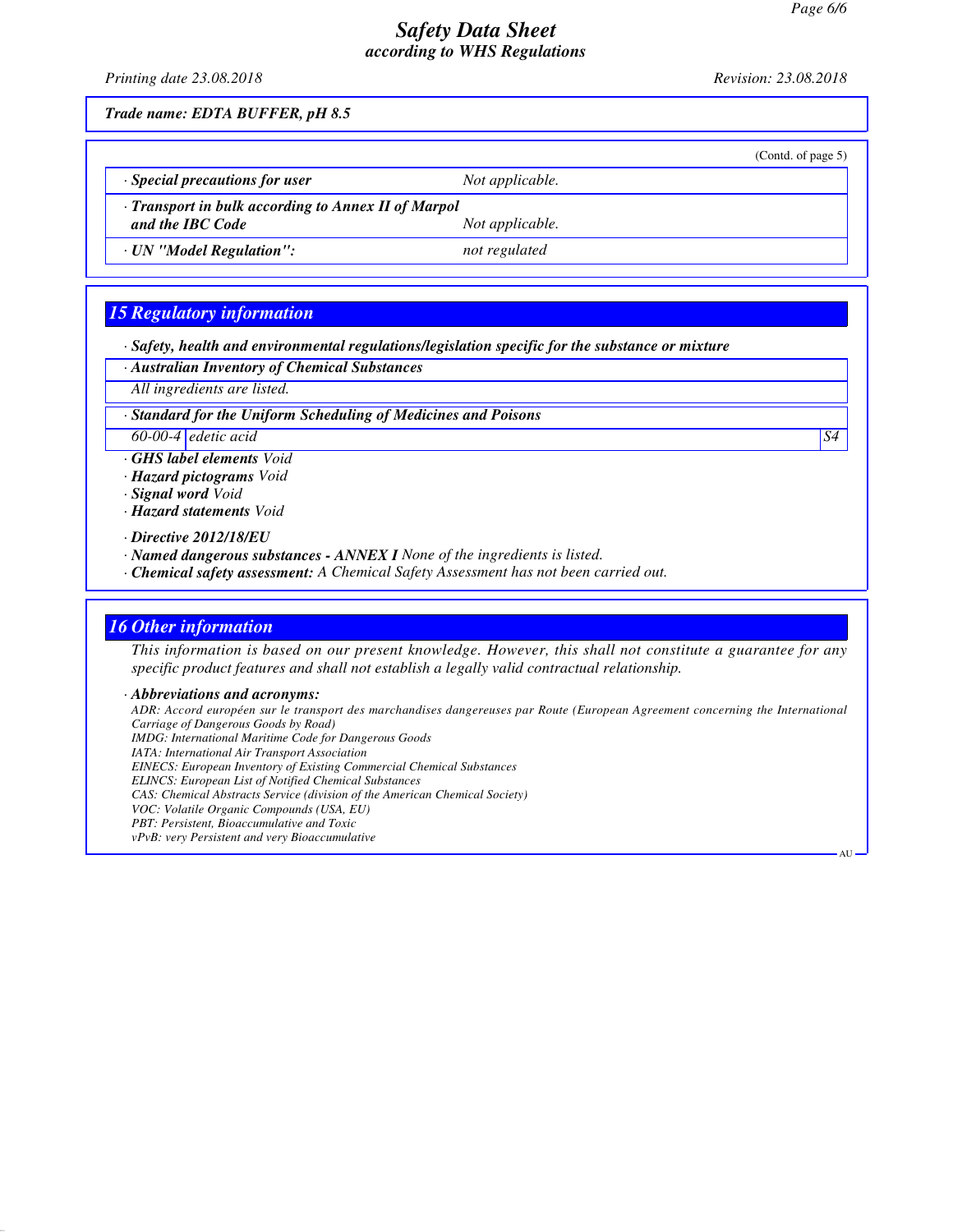*Printing date 08/23/2018 Reviewed on 08/23/2018*

## *1 Identification*

- *· Product identifier*
- *· Trade name: EDTA BUFFER, pH 8.5*
- *· Article number: 64142-09, 64142-10*
- *· Application of the substance / the mixture Laboratory chemicals*
- *· Details of the supplier of the safety data sheet*
- *· Manufacturer/Supplier:*

*Electron Microscopy Sciences 1560 Industry Road USA-Hatfield, PA 19440 Tel: 215-412-8400 Fax: 215-412-8450 email: sgkcck@aol.com www.emsdiasum.com*

- *· Information department: Product safety department*
- *· Emergency telephone number: ChemTrec 1-800-424-9300 Contract CCN7661 1-703-527-3887*

# *2 Hazard(s) identification*

*· Classification of the substance or mixture*

- *The product is not classified, according to the Globally Harmonized System (GHS).*
- *· Label elements*
- *· GHS label elements Void*
- *· Hazard pictograms Void*
- *· Signal word Void*
- *· Hazard statements Void*
- *· Classification system:*
- *· NFPA ratings (scale 0 4)*

 $\overline{0}$  $\overline{0}$  $\overline{0}$ *Health = 0 Fire = 0 Reactivity = 0*

*· HMIS-ratings (scale 0 - 4)*

**HEALTH**  FIRE  $R$ **REACTIVITY**  $\boxed{0}$  *Reactivity = 0* 0 *Health = 0* 0 *Fire = 0*

# *3 Composition/information on ingredients*

*· Chemical characterization: Mixtures*

*· Description: Mixture of the substances listed below with nonhazardous additions.*

*· Dangerous components:*

*60-00-4 edetic acid 0.1-1% w/w \**

*\* Actual concentration ranges are withheld as a trade secret.*

(Contd. on page 2)

CA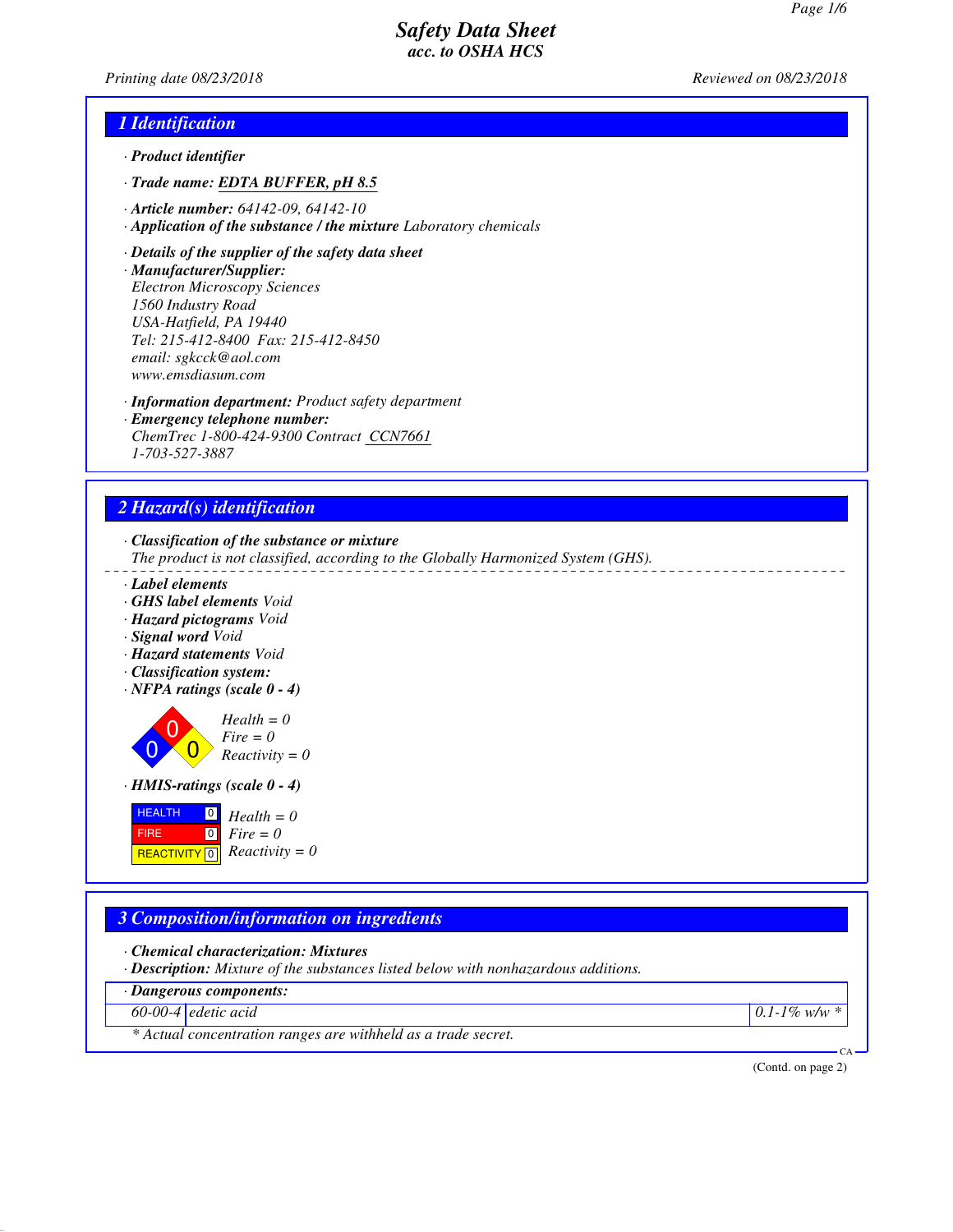*Printing date 08/23/2018 Reviewed on 08/23/2018*

#### *Trade name: EDTA BUFFER, pH 8.5*

(Contd. of page 1)

#### *4 First-aid measures*

*· Description of first aid measures*

#### *· General information:*

*Symptoms of poisoning may even occur after several hours; therefore medical observation for at least 48 hours after the accident.*

- *No special measures required.*
- *· After inhalation: Supply fresh air; consult doctor in case of complaints.*
- *· After skin contact: Generally the product does not irritate the skin.*
- *· After eye contact: Rinse opened eye for several minutes under running water.*
- *· After swallowing: Immediately call a doctor.*
- *· Information for doctor:*
- *· Most important symptoms and effects, both acute and delayed No further relevant information available.*
- *· Indication of any immediate medical attention and special treatment needed No further relevant information available.*

#### *5 Fire-fighting measures*

- *· Extinguishing media*
- *· Suitable extinguishing agents: Use fire fighting measures that suit the environment.*
- *· Special hazards arising from the substance or mixture No further relevant information available.*
- *· Advice for firefighters*
- *· Protective equipment: No special measures required.*

#### *6 Accidental release measures*

*· Personal precautions, protective equipment and emergency procedures Not required.*

- *· Environmental precautions: Do not allow to enter sewers/ surface or ground water.*
- *· Methods and material for containment and cleaning up:*

*Absorb with liquid-binding material (sand, diatomite, acid binders, universal binders, sawdust). Dispose contaminated material as waste according to item 13. Ensure adequate ventilation.*

*· Reference to other sections*

*See Section 7 for information on safe handling. See Section 8 for information on personal protection equipment. See Section 13 for disposal information.*

## *7 Handling and storage*

#### *· Handling:*

- *· Precautions for safe handling*
- *No special measures required.*
- *Ensure good ventilation/exhaustion at the workplace.*
- *Prevent formation of aerosols.*
- *· Information about protection against explosions and fires: No special measures required.*
- *· Conditions for safe storage, including any incompatibilities*

*· Storage:*

- *· Requirements to be met by storerooms and receptacles: No special requirements.*
- *· Information about storage in one common storage facility: Not required.*
- *· Further information about storage conditions: None.*

(Contd. on page 3)

 $\overline{C}$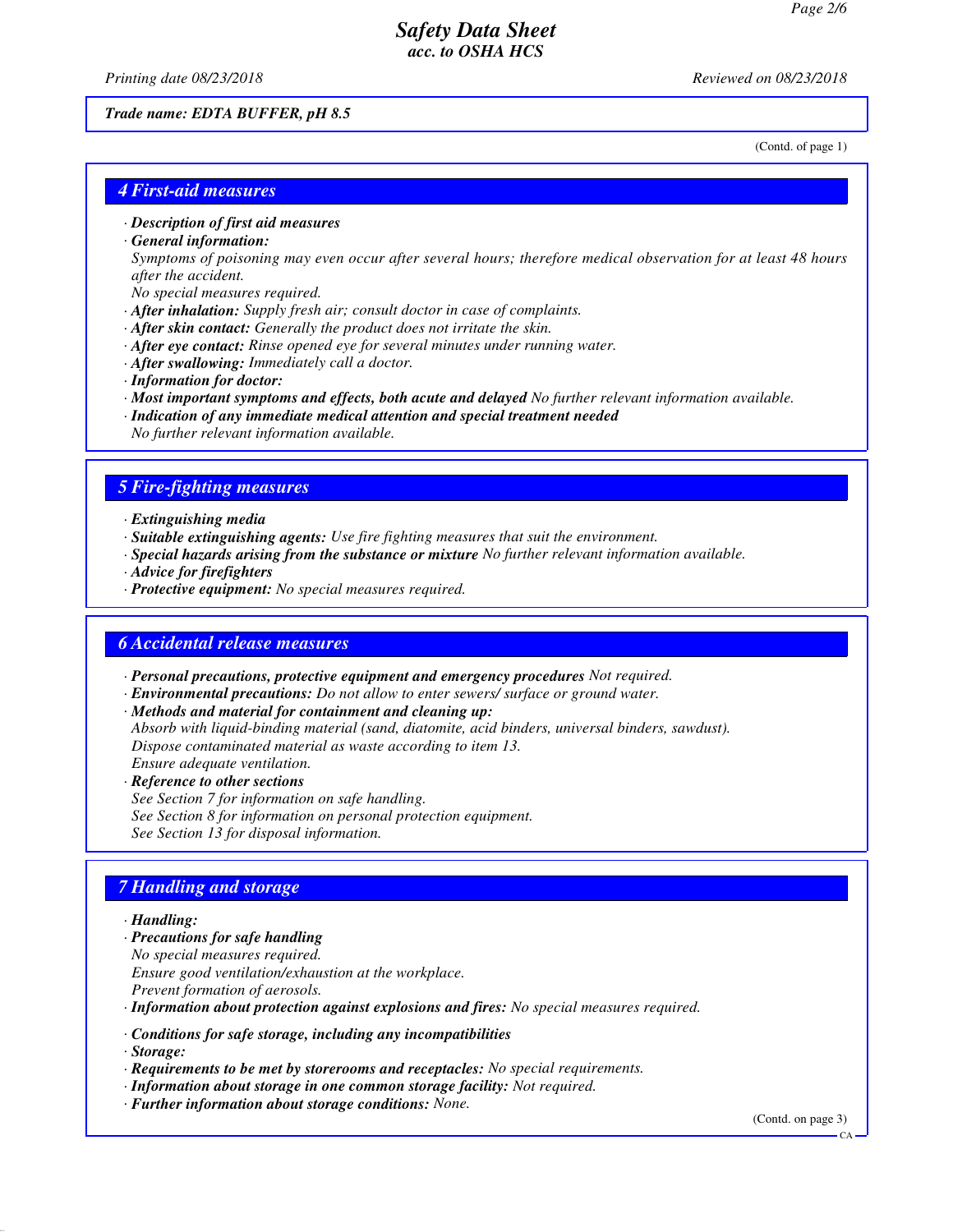*Printing date 08/23/2018 Reviewed on 08/23/2018*

*Trade name: EDTA BUFFER, pH 8.5*

(Contd. of page 2)

CA

*· Specific end use(s) No further relevant information available.*

#### *8 Exposure controls/personal protection*

*· Additional information about design of technical systems: No further data; see item 7.*

- *· Control parameters*
- *· Components with limit values that require monitoring at the workplace:*

*The product does not contain any relevant quantities of materials with critical values that have to be monitored at the workplace.*

*· Additional information: The lists that were valid during the creation were used as basis.*

- *· Exposure controls*
- *· Personal protective equipment:*
- *· General protective and hygienic measures: Keep away from foodstuffs, beverages and feed.*
- *· Breathing equipment:*

*In case of brief exposure or low pollution use respiratory filter device. In case of intensive or longer exposure use respiratory protective device that is independent of circulating air.*

*· Protection of hands:*

*The glove material has to be impermeable and resistant to the product/ the substance/ the preparation. Due to missing tests no recommendation to the glove material can be given for the product/ the preparation/ the chemical mixture.*

*Selection of the glove material on consideration of the penetration times, rates of diffusion and the degradation*

#### *· Material of gloves*

*The selection of the suitable gloves does not only depend on the material, but also on further marks of quality and varies from manufacturer to manufacturer. As the product is a preparation of several substances, the resistance of the glove material can not be calculated in advance and has therefore to be checked prior to the application.*

*· Penetration time of glove material*

*The exact break through time has to be found out by the manufacturer of the protective gloves and has to be observed.*

*· Eye protection: Goggles recommended during refilling.*

# *9 Physical and chemical properties*

| · Information on basic physical and chemical properties<br><b>General Information</b>                     |                               |                    |
|-----------------------------------------------------------------------------------------------------------|-------------------------------|--------------------|
| $\cdot$ Appearance:                                                                                       |                               |                    |
| Form:                                                                                                     | Liquid                        |                    |
| Color:                                                                                                    | Clear                         |                    |
| $\cdot$ Odor:                                                                                             | <i><u><b>Odorless</b></u></i> |                    |
| · Odor threshold:                                                                                         | Not determined.               |                    |
| $\cdot$ pH-value at 20 $\degree$ C:                                                                       | 8.5                           |                    |
| $\cdot$ Change in condition<br><b>Melting point/Melting range:</b><br><b>Boiling point/Boiling range:</b> | Undetermined.<br>100 °C       |                    |
| $\cdot$ Flash point:                                                                                      | Not applicable.               |                    |
| · Flammability (solid, gaseous):                                                                          | Not flammable.                |                    |
| · Decomposition temperature:                                                                              | Not determined.               |                    |
| $\cdot$ Auto igniting:                                                                                    | Product is not selfigniting.  |                    |
|                                                                                                           |                               | (Contd. on page 4) |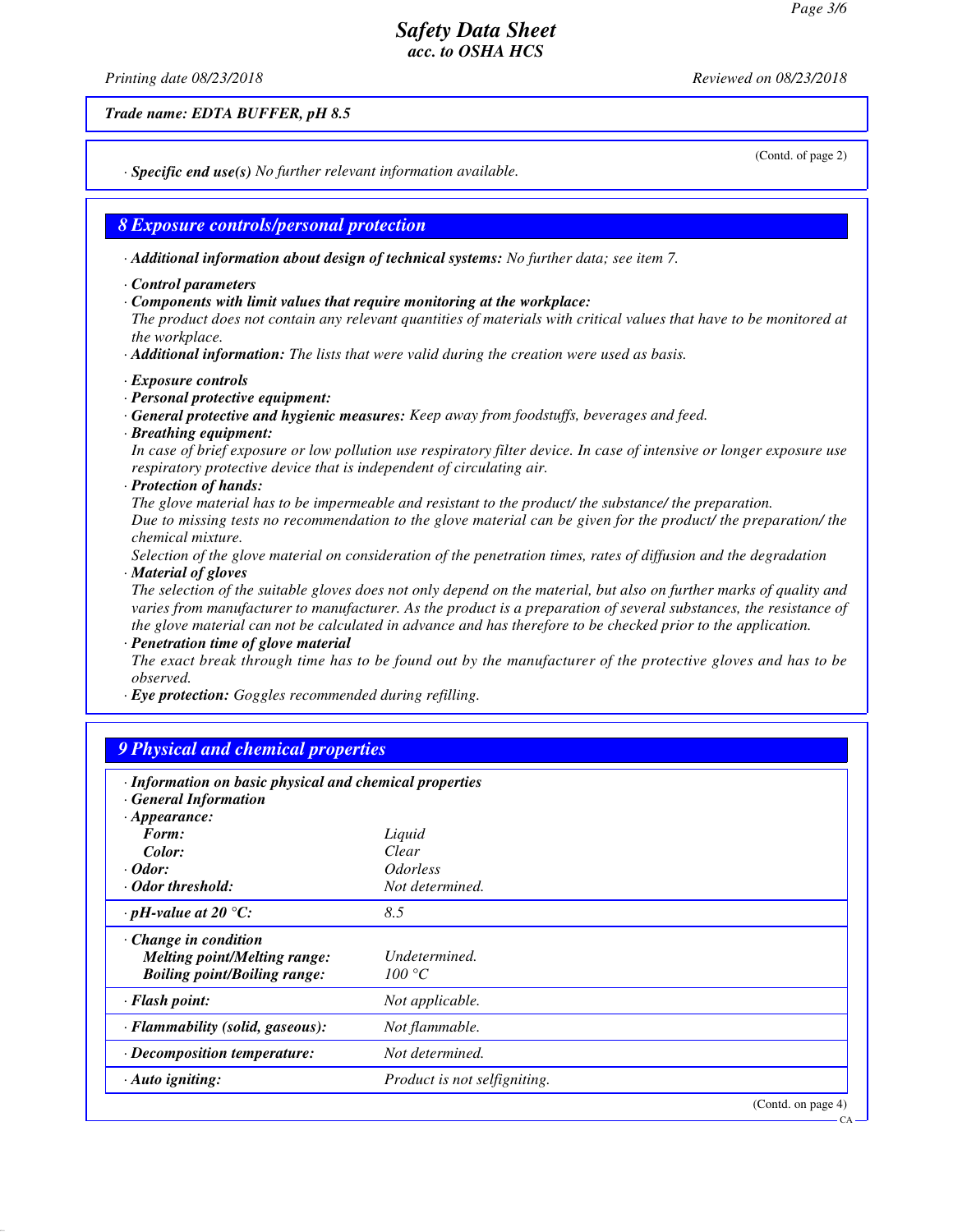*Printing date 08/23/2018 Reviewed on 08/23/2018*

#### *Trade name: EDTA BUFFER, pH 8.5*

|                                                            | (Contd. of page 3)                            |
|------------------------------------------------------------|-----------------------------------------------|
| · Danger of explosion:                                     | Product does not present an explosion hazard. |
| $\cdot$ Explosion limits:                                  |                                               |
| Lower:                                                     | Not determined.                               |
| <b>Upper:</b>                                              | Not determined.                               |
| $\cdot$ Vapor pressure at 20 °C:                           | $23$ hPa                                      |
| $\cdot$ Density at 20 $\degree$ C:                         | $0.9968$ g/cm <sup>3</sup>                    |
| · Relative density                                         | Not determined.                               |
| · Vapor density                                            | Not determined.                               |
| $\cdot$ Evaporation rate                                   | Not determined.                               |
| · Solubility in / Miscibility with                         |                                               |
| Water:                                                     | Not miscible or difficult to mix.             |
| · Partition coefficient (n-octanol/water): Not determined. |                                               |
| $\cdot$ Viscosity:                                         |                                               |
| Dynamic:                                                   | Not determined.                               |
| Kinematic:                                                 | Not determined.                               |
| · Solvent content:                                         |                                               |
| Water:                                                     | $99.0\%$                                      |
| Solids content:                                            | $1.0\%$                                       |
| $\cdot$ Other information                                  | No further relevant information available.    |

## *10 Stability and reactivity*

- *· Reactivity No further relevant information available.*
- *· Chemical stability*
- *· Thermal decomposition / conditions to be avoided: No decomposition if used according to specifications.*
- *· Possibility of hazardous reactions No dangerous reactions known.*
- *· Conditions to avoid No further relevant information available.*
- *· Incompatible materials: No further relevant information available.*
- *· Hazardous decomposition products: No dangerous decomposition products known.*

#### *11 Toxicological information*

- *· Information on toxicological effects*
- *· Acute toxicity:*
- *· Primary irritant effect:*
- *· on the skin: No irritant effect.*
- *· on the eye: No irritating effect.*
- *· Sensitization: No sensitizing effects known.*
- *· Additional toxicological information:*
- *The product shows the following dangers according to internally approved calculation methods for preparations: The product is not subject to classification according to internally approved calculation methods for preparations:*

*When used and handled according to specifications, the product does not have any harmful effects according to our experience and the information provided to us. Harmful*

(Contd. on page 5)

 $\overline{C}$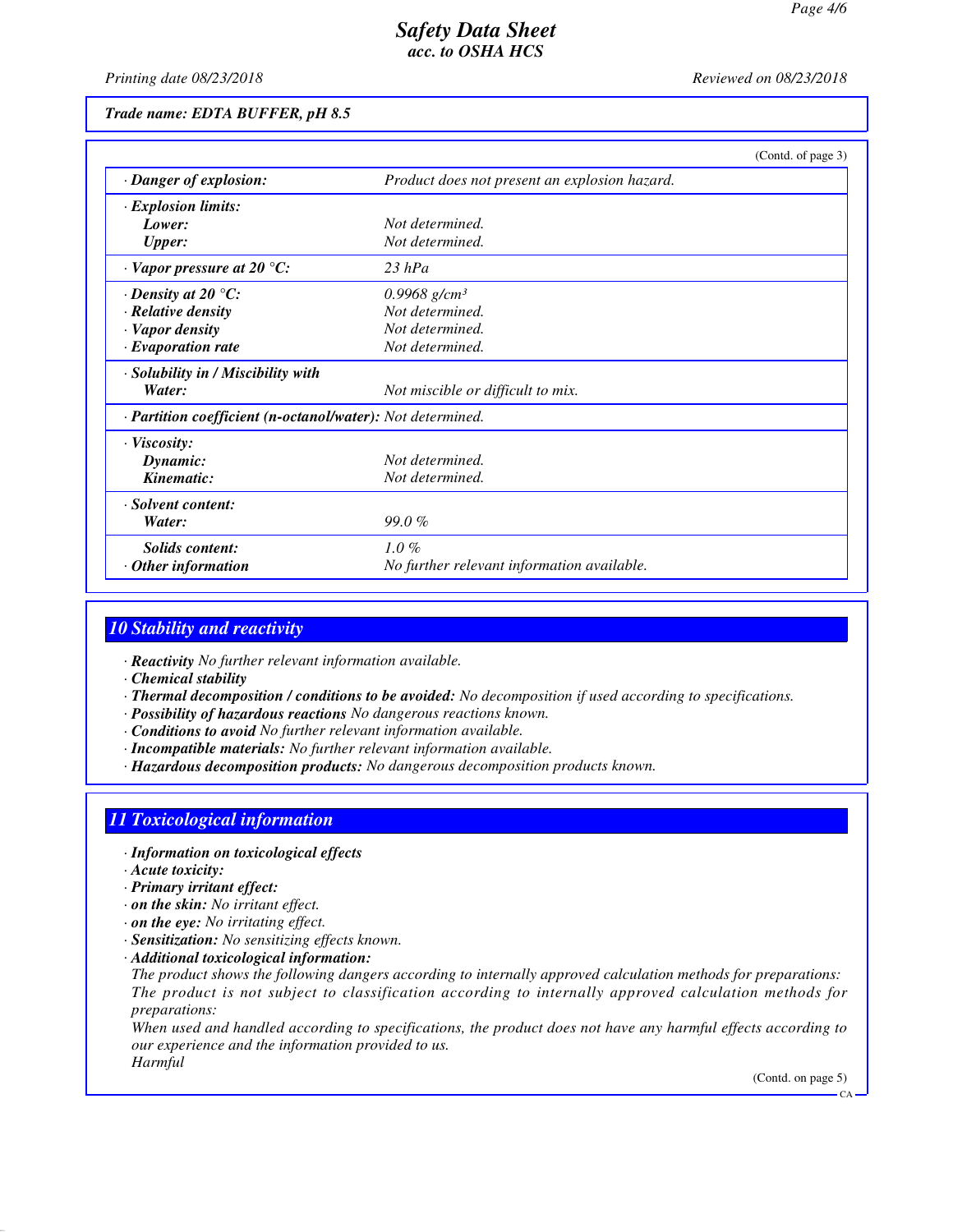*Printing date 08/23/2018 Reviewed on 08/23/2018*

*Trade name: EDTA BUFFER, pH 8.5*

(Contd. of page 4)

*· Carcinogenic categories*

*· IARC (International Agency for Research on Cancer)*

*None of the ingredients is listed.*

*· NTP (National Toxicology Program) None of the ingredients is listed.*

# *12 Ecological information*

#### *· Toxicity*

- *· Aquatic toxicity: No further relevant information available.*
- *· Persistence and degradability No further relevant information available.*
- *· Behavior in environmental systems:*
- *· Bioaccumulative potential No further relevant information available.*
- *· Mobility in soil No further relevant information available.*
- *· Additional ecological information:*

#### *· General notes:*

*Water hazard class 1 (Self-assessment): slightly hazardous for water*

*Do not allow undiluted product or large quantities of it to reach ground water, water course or sewage system.*

- *· Results of PBT and vPvB assessment*
- *· PBT: Not applicable.*
- *· vPvB: Not applicable.*
- *· Other adverse effects No further relevant information available.*

## *13 Disposal considerations*

*· Waste treatment methods*

*· Recommendation: Smaller quantities can be disposed of with household waste.*

*· Uncleaned packagings:*

*· Recommendation: Disposal must be made according to official regulations.*

## *14 Transport information*

| · UN-Number<br>· DOT, TDG, ADN, IMDG, IATA                     | Void            |                       |
|----------------------------------------------------------------|-----------------|-----------------------|
| $\cdot$ UN proper shipping name<br>· DOT, TDG, ADN, IMDG, IATA | Void            |                       |
| $\cdot$ Transport hazard class(es)                             |                 |                       |
| · DOT, TDG, ADN, IMDG, IATA<br>· Class                         | Void            |                       |
| · Packing group<br>· DOT, TDG, IMDG, IATA                      | Void            |                       |
| <b>Environmental hazards:</b>                                  | Not applicable. |                       |
| $\cdot$ Special precautions for user                           | Not applicable. |                       |
|                                                                |                 | (Contd. on page $6$ ) |

CA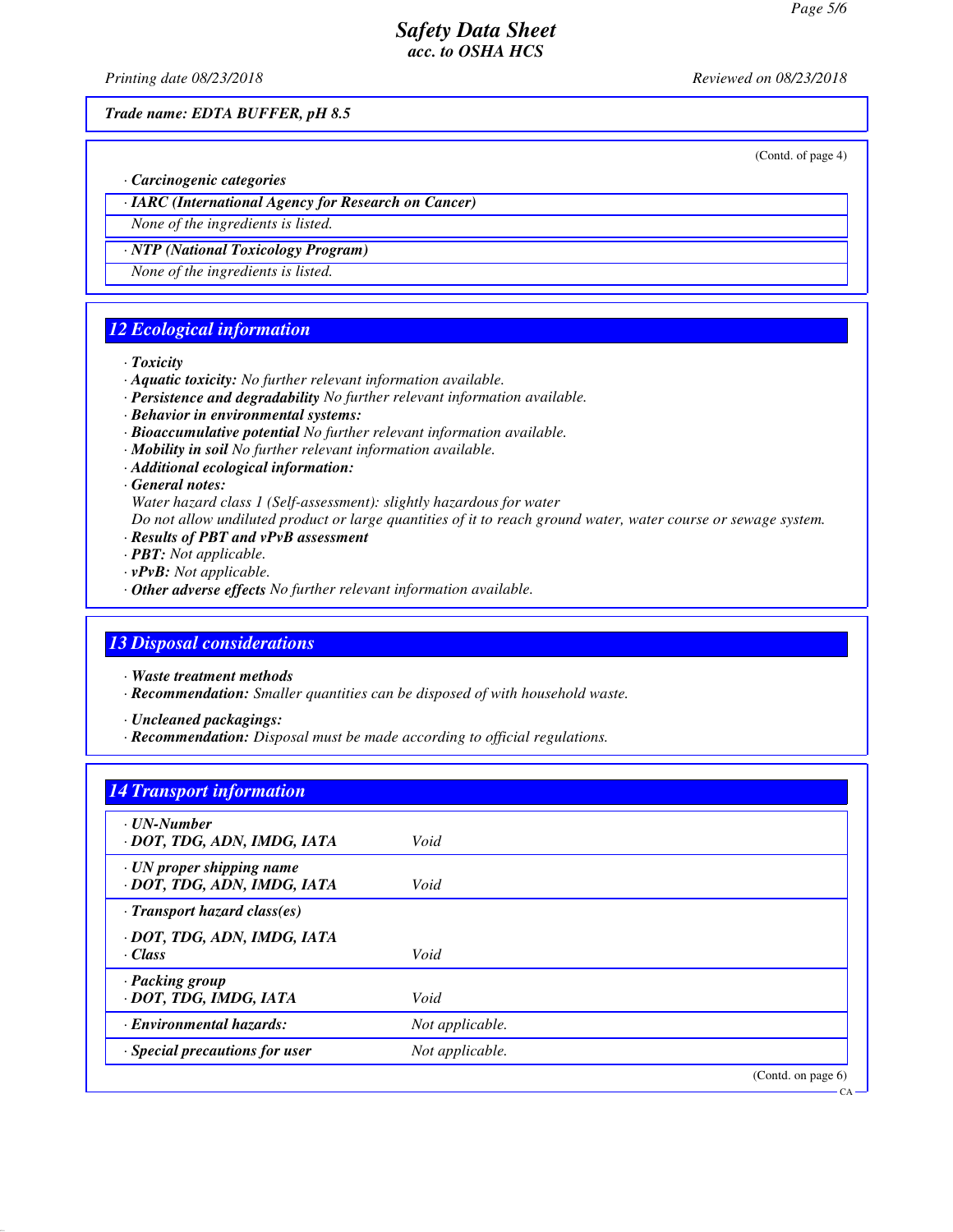*Printing date 08/23/2018 Reviewed on 08/23/2018*

(Contd. of page 5)

CA

*Trade name: EDTA BUFFER, pH 8.5*

*· Transport in bulk according to Annex II of*

*MARPOL73/78 and the IBC Code Not applicable.*

*· UN "Model Regulation": Void*

# *15 Regulatory information*

*· Safety, health and environmental regulations/legislation specific for the substance or mixture · Sara*

*· Section 355 (extremely hazardous substances):*

*None of the ingredients is listed.*

*· Section 313 (Specific toxic chemical listings):*

*None of the ingredients is listed.*

*· TSCA (Toxic Substances Control Act):*

*All ingredients are listed.*

*· Canadian substance listings:*

*· Canadian Domestic Substances List (DSL)*

*All ingredients are listed.*

*· Canadian Ingredient Disclosure list (limit 0.1%)*

*None of the ingredients is listed.*

*· Canadian Ingredient Disclosure list (limit 1%)*

*None of the ingredients is listed.*

*· GHS label elements Void*

*· Hazard pictograms Void*

*· Signal word Void*

*· Hazard statements Void*

*· Chemical safety assessment: A Chemical Safety Assessment has not been carried out.*

# *16 Other information*

*This information is based on our present knowledge. However, this shall not constitute a guarantee for any specific product features and shall not establish a legally valid contractual relationship.*

*· Date of the latest revision of the safety data sheet 08/23/2018 / -*

*· Abbreviations and acronyms: IMDG: International Maritime Code for Dangerous Goods DOT: US Department of Transportation IATA: International Air Transport Association*

*EINECS: European Inventory of Existing Commercial Chemical Substances*

*ELINCS: European List of Notified Chemical Substances*

*CAS: Chemical Abstracts Service (division of the American Chemical Society)*

*NFPA: National Fire Protection Association (USA)*

- *HMIS: Hazardous Materials Identification System (USA)*
- *PBT: Persistent, Bioaccumulative and Toxic vPvB: very Persistent and very Bioaccumulative*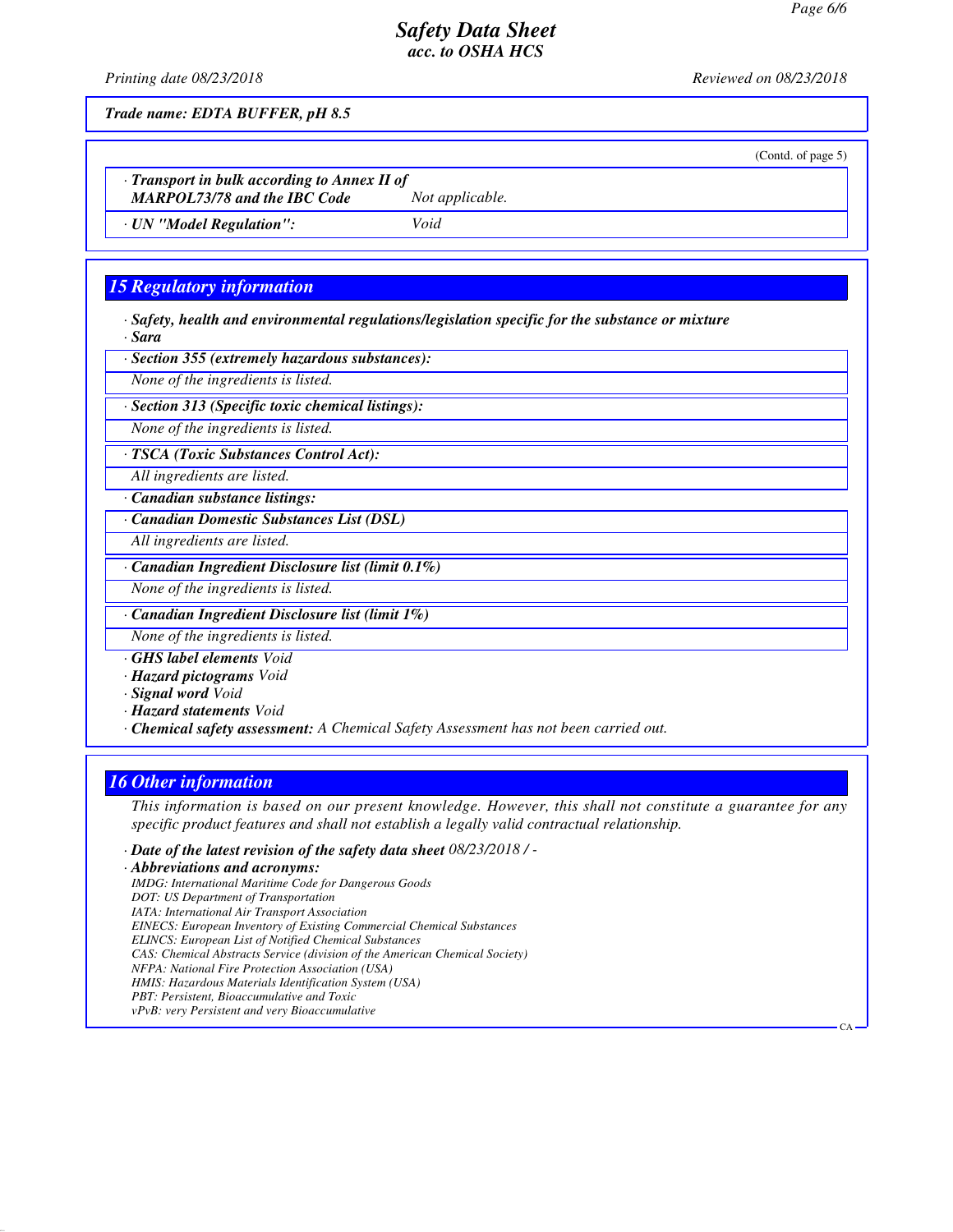| Printing date 23.08.2018                                                                                                                                                                                                                                         | Revision: 23.08.2018 |
|------------------------------------------------------------------------------------------------------------------------------------------------------------------------------------------------------------------------------------------------------------------|----------------------|
| 1 Identification of the substance/mixture and of the company/undertaking                                                                                                                                                                                         |                      |
| · Product identifier                                                                                                                                                                                                                                             |                      |
| · Trade name: EDTA BUFFER, pH 8.5                                                                                                                                                                                                                                |                      |
| $\cdot$ Article number: 64142-09, 64142-10<br>· Relevant identified uses of the substance or mixture and uses advised against<br>No further relevant information available.<br>· Application of the substance / the mixture Laboratory chemicals                 |                      |
| $\cdot$ Details of the supplier of the safety data sheet<br>· Manufacturer/Supplier:<br><b>Electron Microscopy Sciences</b><br>1560 Industry Road<br>USA-Hatfield, PA 19440<br>Tel: 215-412-8400 Fax: 215-412-8450<br>email: sgkcck@aol.com<br>www.emsdiasum.com |                      |
| · <b>Further information obtainable from:</b> Product safety department                                                                                                                                                                                          |                      |
| · Emergency telephone number:<br>ChemTrec 1-800-424-9300 Contract CCN7661<br>1-703-527-3887                                                                                                                                                                      |                      |

*Acute Tox. 5 H303 May be harmful if swallowed.*

- *· Label elements*
- *· GHS label elements The product is classified and labelled according to the Globally Harmonised System (GHS).*
- *· Hazard pictograms Void*
- *· Signal word Warning*
- *· Hazard statements*
- *May be harmful if swallowed.*
- *· Precautionary statements*
- *Call a POISON CENTER/doctor if you feel unwell.*
- *· Other hazards*
- *· Results of PBT and vPvB assessment*
- *· PBT: Not applicable.*
- *· vPvB: Not applicable.*

# *3 Composition/information on ingredients*

- *· Chemical characterisation: Mixtures*
- *· Description: Mixture of substances listed below with nonhazardous additions.*
- *· Dangerous components:*
- 
- *60-00-4 edetic acid* ≤2.5% and *E*<sub>2.5%</sub> and *E*<sub>2.5%</sub> Eye Irrit. 2A, H319  $\Big|$  ≤2.5%
- *· Additional information: For the wording of the listed hazard phrases refer to section 16.*

(Contd. on page 2)

IL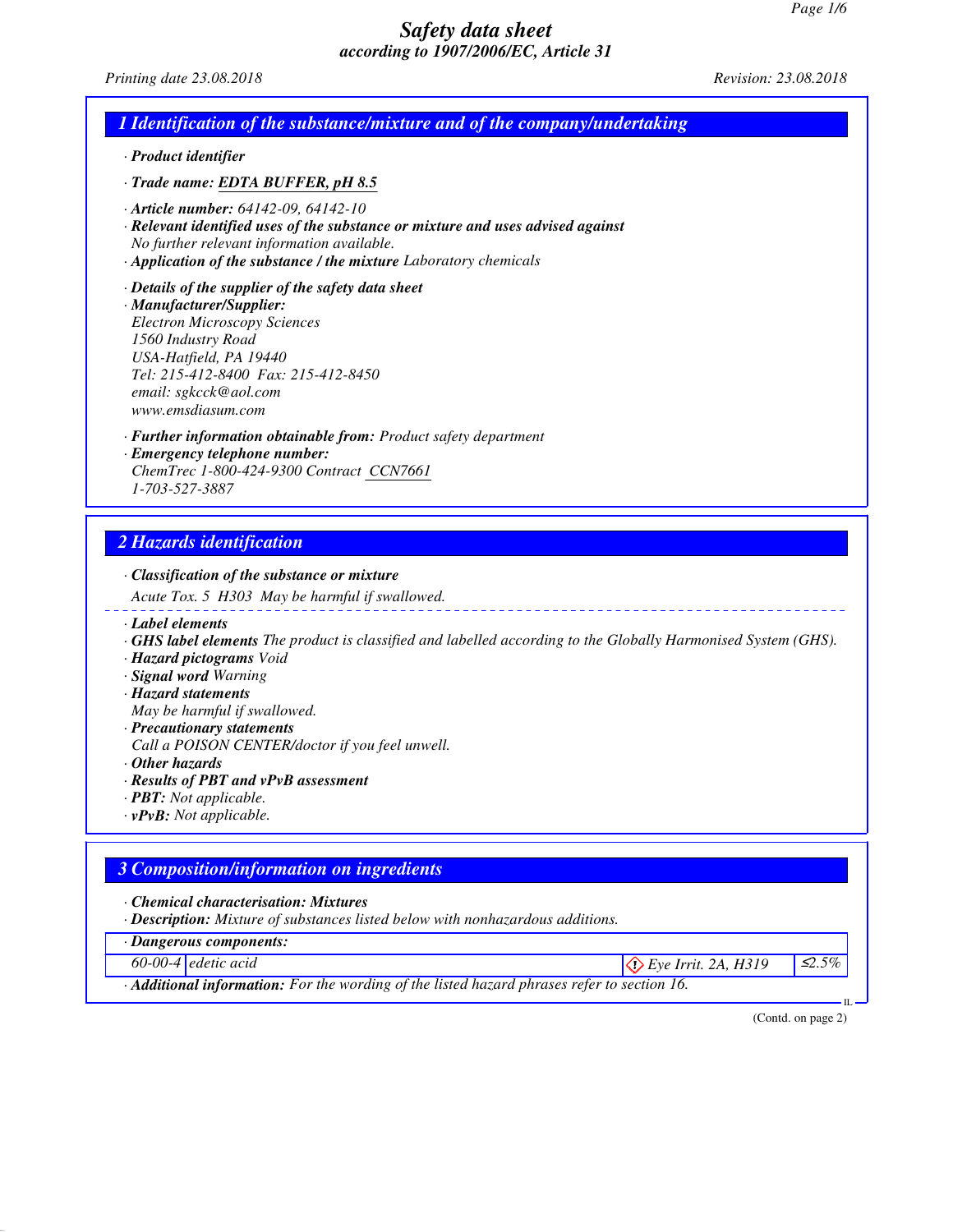*Printing date 23.08.2018 Revision: 23.08.2018*

#### *Trade name: EDTA BUFFER, pH 8.5*

(Contd. of page 1)

#### *4 First aid measures*

- *· Description of first aid measures*
- *· General information:*

*Symptoms of poisoning may even occur after several hours; therefore medical observation for at least 48 hours after the accident.*

- *No special measures required.*
- *· After inhalation: Supply fresh air; consult doctor in case of complaints.*
- *· After skin contact: Generally the product does not irritate the skin.*
- *· After eye contact: Rinse opened eye for several minutes under running water.*
- *· After swallowing: Call for a doctor immediately.*
- *· Information for doctor:*
- *· Most important symptoms and effects, both acute and delayed No further relevant information available.*
- *· Indication of any immediate medical attention and special treatment needed No further relevant information available.*

#### *5 Firefighting measures*

- *· Extinguishing media*
- *· Suitable extinguishing agents: Use fire extinguishing methods suitable to surrounding conditions.*
- *· Special hazards arising from the substance or mixture No further relevant information available.*
- *· Advice for firefighters*
- *· Protective equipment: No special measures required.*

#### *6 Accidental release measures*

- *· Personal precautions, protective equipment and emergency procedures Not required.*
- *· Environmental precautions: Do not allow to enter sewers/ surface or ground water.*
- *· Methods and material for containment and cleaning up:*

*Absorb with liquid-binding material (sand, diatomite, acid binders, universal binders, sawdust). Dispose contaminated material as waste according to item 13. Ensure adequate ventilation.*

*· Reference to other sections*

*See Section 7 for information on safe handling. See Section 8 for information on personal protection equipment. See Section 13 for disposal information.*

## *7 Handling and storage*

#### *· Handling:*

- *· Precautions for safe handling*
- *No special measures required.*
- *Ensure good ventilation/exhaustion at the workplace.*
- *Prevent formation of aerosols.*
- *· Information about fire and explosion protection: No special measures required.*
- *· Conditions for safe storage, including any incompatibilities*
- *· Storage:*
- *· Requirements to be met by storerooms and receptacles: No special requirements.*
- *· Information about storage in one common storage facility: Not required.*
- *· Further information about storage conditions: None.*

(Contd. on page 3)

IL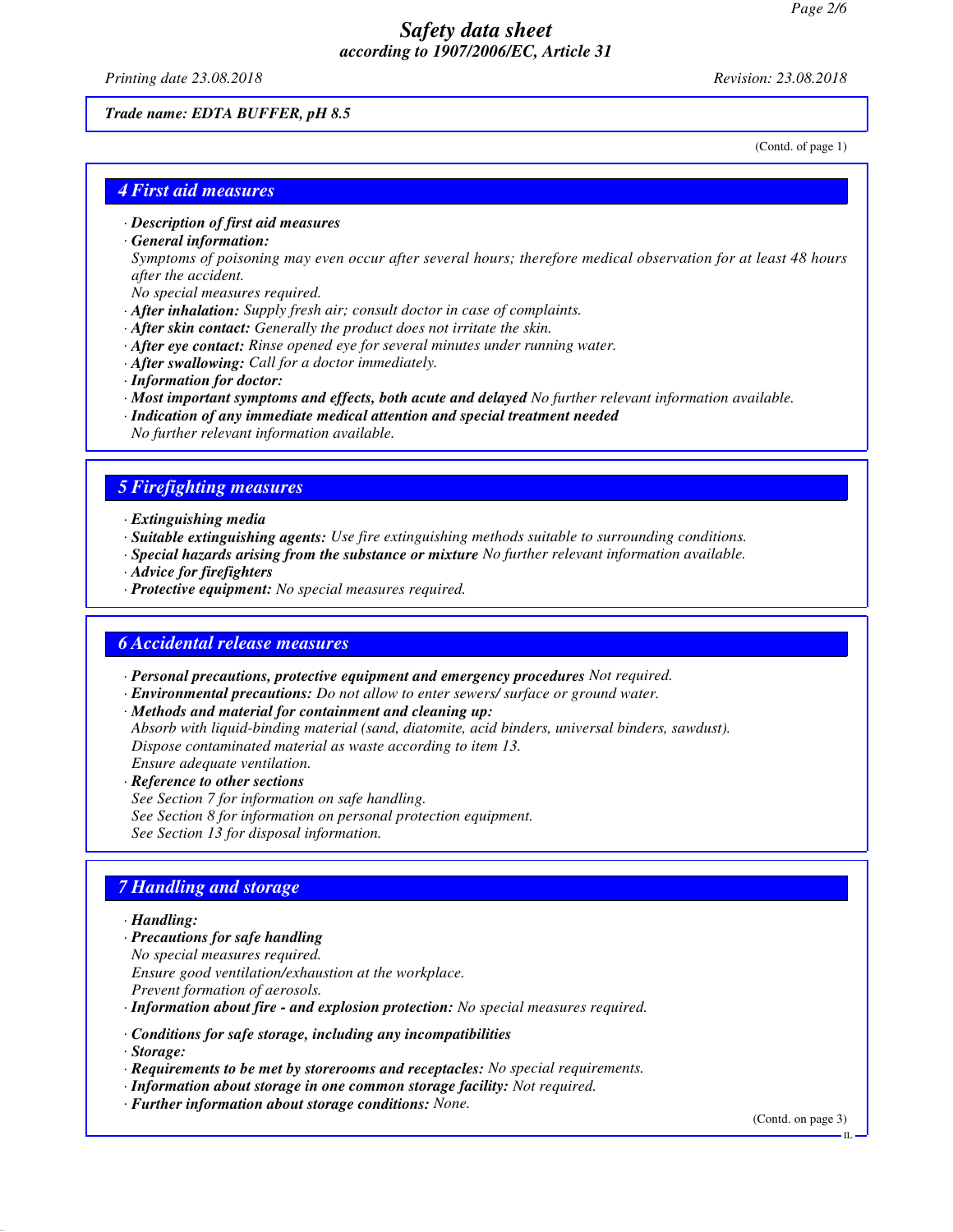*Printing date 23.08.2018 Revision: 23.08.2018*

*Trade name: EDTA BUFFER, pH 8.5*

(Contd. of page 2)

IL

*· Specific end use(s) No further relevant information available.*

*8 Exposure controls/personal protection*

*· Additional information about design of technical facilities: No further data; see item 7.*

*· Control parameters*

*· Ingredients with limit values that require monitoring at the workplace:*

*The product does not contain any relevant quantities of materials with critical values that have to be monitored at the workplace.*

*· Additional information: The lists valid during the making were used as basis.*

- *· Exposure controls*
- *· Personal protective equipment:*

*· General protective and hygienic measures: Keep away from foodstuffs, beverages and feed.*

*· Respiratory protection:*

*In case of brief exposure or low pollution use respiratory filter device. In case of intensive or longer exposure use self-contained respiratory protective device.*

*· Protection of hands:*

*The glove material has to be impermeable and resistant to the product/ the substance/ the preparation. Due to missing tests no recommendation to the glove material can be given for the product/ the preparation/ the chemical mixture.*

*Selection of the glove material on consideration of the penetration times, rates of diffusion and the degradation*

*· Material of gloves*

*The selection of the suitable gloves does not only depend on the material, but also on further marks of quality and varies from manufacturer to manufacturer. As the product is a preparation of several substances, the resistance of the glove material can not be calculated in advance and has therefore to be checked prior to the application.*

*· Penetration time of glove material*

*The exact break through time has to be found out by the manufacturer of the protective gloves and has to be observed.*

*· Eye protection: Goggles recommended during refilling*

# *9 Physical and chemical properties*

| · Information on basic physical and chemical properties<br><b>General Information</b>                                                  |                              |                    |
|----------------------------------------------------------------------------------------------------------------------------------------|------------------------------|--------------------|
| $\cdot$ Appearance:<br>Form:                                                                                                           | Liquid                       |                    |
| Colour:                                                                                                                                | Clear                        |                    |
| $\cdot$ Odour:                                                                                                                         | <i><b>Odourless</b></i>      |                    |
| · Odour threshold:                                                                                                                     | Not determined.              |                    |
| $\cdot$ pH-value at 20 $\degree$ C:                                                                                                    | 8.5                          |                    |
| $\cdot$ Change in condition<br>Melting point/freezing point:<br>Initial boiling point and boiling range: $100\text{ }^{\circ}\text{C}$ | Undetermined.                |                    |
| $\cdot$ Flash point:                                                                                                                   | Not applicable.              |                    |
| · Flammability (solid, gas):                                                                                                           | Not applicable.              |                    |
| · Decomposition temperature:                                                                                                           | Not determined.              |                    |
| $\cdot$ Auto-ignition temperature:                                                                                                     | Product is not selfigniting. |                    |
|                                                                                                                                        |                              | (Contd. on page 4) |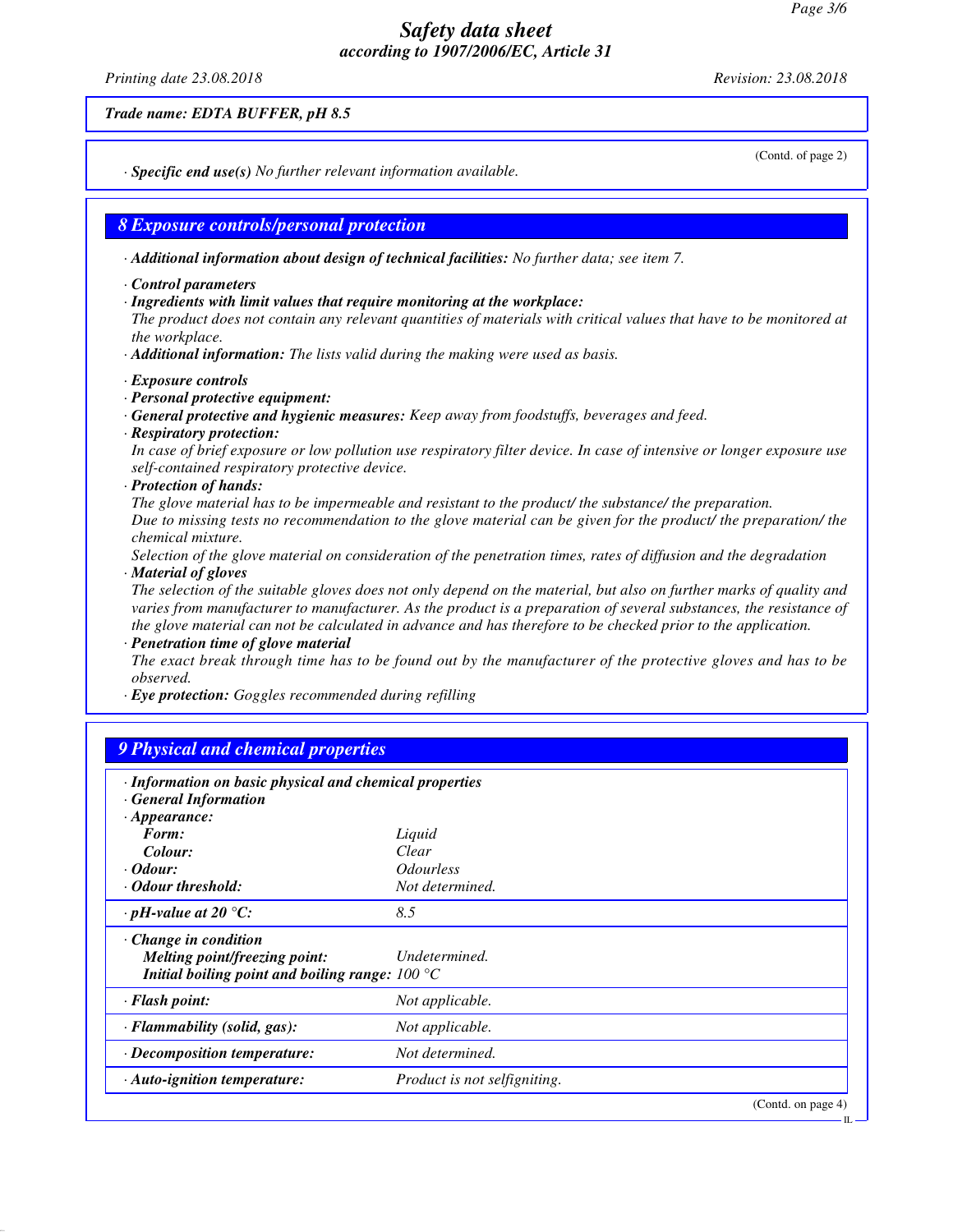*Printing date 23.08.2018 Revision: 23.08.2018*

## *Trade name: EDTA BUFFER, pH 8.5*

|                                           | (Contd. of page 3)                            |
|-------------------------------------------|-----------------------------------------------|
| $\cdot$ Explosive properties:             | Product does not present an explosion hazard. |
| $\cdot$ Explosion limits:                 |                                               |
| Lower:                                    | Not determined.                               |
| <b>Upper:</b>                             | Not determined.                               |
| $\cdot$ Vapour pressure at 20 °C:         | $23$ hPa                                      |
| $\cdot$ Density at 20 °C:                 | 0.9968 g/cm <sup>3</sup>                      |
| · Relative density                        | Not determined.                               |
| · Vapour density                          | Not determined.                               |
| $\cdot$ Evaporation rate                  | Not determined.                               |
| · Solubility in / Miscibility with        |                                               |
| water:                                    | Not miscible or difficult to mix.             |
| · Partition coefficient: n-octanol/water: | Not determined.                               |
| $\cdot$ Viscosity:                        |                                               |
| Dynamic:                                  | Not determined.                               |
| Kinematic:                                | Not determined.                               |
| · Solvent content:                        |                                               |
| Water:                                    | 99.0%                                         |
| $VOC$ (EC)                                | $0.00 \%$                                     |
| <b>Solids</b> content:                    | $1.0\%$                                       |
| $\cdot$ Other information                 | No further relevant information available.    |

#### *10 Stability and reactivity*

- *· Reactivity No further relevant information available.*
- *· Chemical stability*
- *· Thermal decomposition / conditions to be avoided: No decomposition if used according to specifications.*
- *· Possibility of hazardous reactions No dangerous reactions known.*
- *· Conditions to avoid No further relevant information available.*
- *· Incompatible materials: No further relevant information available.*
- *· Hazardous decomposition products: No dangerous decomposition products known.*

# *11 Toxicological information*

- *· Information on toxicological effects*
- *· Acute toxicity*
- *· Primary irritant effect:*
- *· Skin corrosion/irritation No irritant effect.*
- *· Serious eye damage/irritation No irritating effect.*
- *· Respiratory or skin sensitisation No sensitising effects known.*
- *· Additional toxicological information:*

*The product shows the following dangers according to the calculation method of the General EU Classification Guidelines for Preparations as issued in the latest version:*

*The product is not subject to classification according to the calculation method of the General EU Classification Guidelines for Preparations as issued in the latest version.*

*When used and handled according to specifications, the product does not have any harmful effects to our experience and the information provided to us.*

(Contd. on page 5)

IL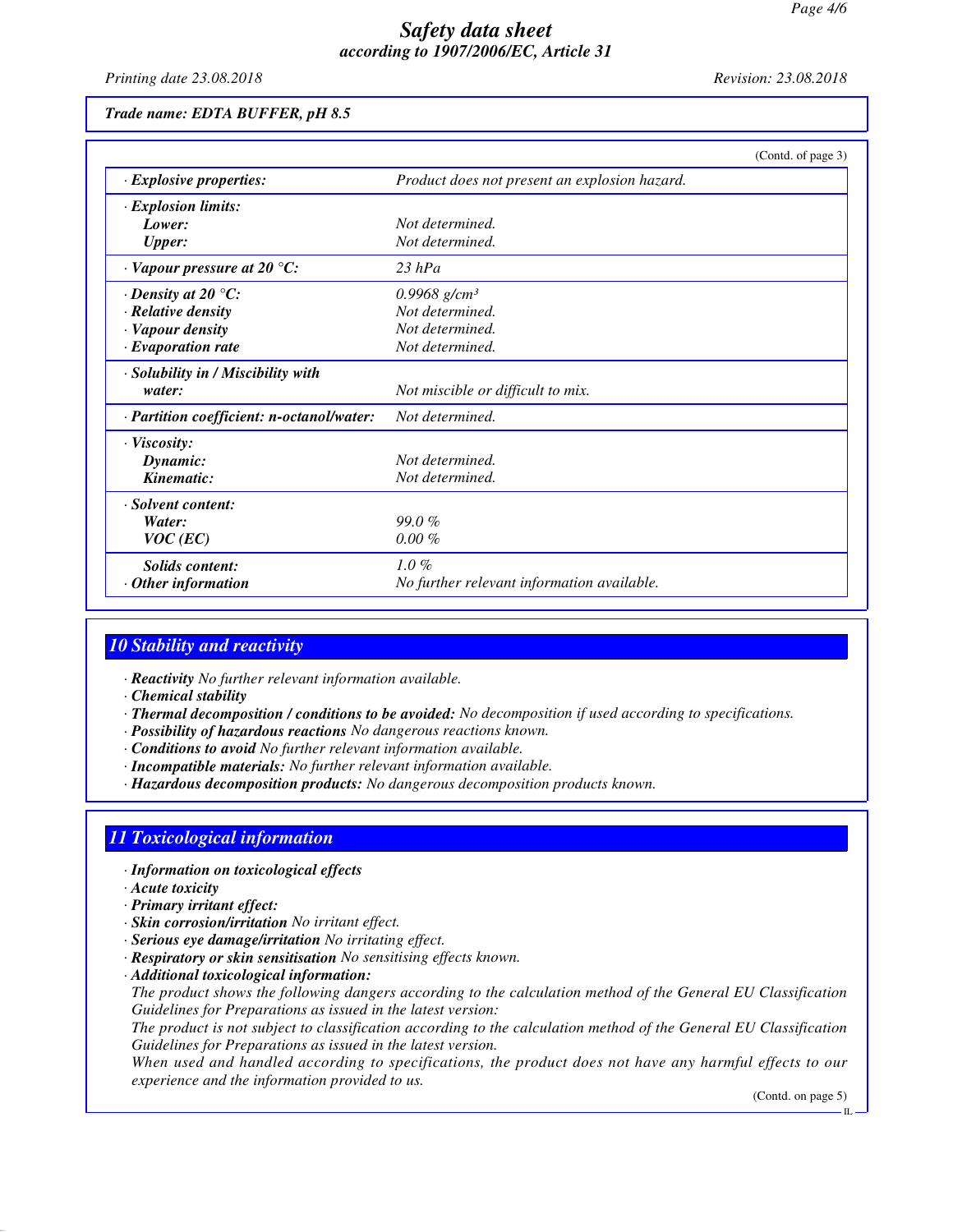*Printing date 23.08.2018 Revision: 23.08.2018*

*Trade name: EDTA BUFFER, pH 8.5*

*Harmful*

(Contd. of page 4)

## *12 Ecological information*

- *· Toxicity*
- *· Aquatic toxicity: No further relevant information available.*
- *· Persistence and degradability No further relevant information available.*
- *· Behaviour in environmental systems:*
- *· Bioaccumulative potential No further relevant information available.*
- *· Mobility in soil No further relevant information available.*
- *· Additional ecological information:*
- *· General notes:*
	- *Water hazard class 1 (German Regulation) (Self-assessment): slightly hazardous for water*

*Do not allow undiluted product or large quantities of it to reach ground water, water course or sewage system.*

- *· Results of PBT and vPvB assessment*
- *· PBT: Not applicable.*
- *· vPvB: Not applicable.*
- *· Other adverse effects No further relevant information available.*

## *13 Disposal considerations*

- *· Waste treatment methods*
- *· Recommendation Smaller quantities can be disposed of with household waste.*
- *· Uncleaned packaging:*
- *· Recommendation: Disposal must be made according to official regulations.*

| $\cdot$ UN-Number<br>· ADR, ADN, IMDG, IATA               |                 |  |
|-----------------------------------------------------------|-----------------|--|
|                                                           | not regulated   |  |
| $\cdot$ UN proper shipping name<br>· ADR, ADN, IMDG, IATA | not regulated   |  |
| $\cdot$ Transport hazard class(es)                        |                 |  |
| · ADR, ADN, IMDG, IATA                                    |                 |  |
| · Class                                                   | not regulated   |  |
| · Packing group                                           |                 |  |
| · ADR, IMDG, IATA                                         | not regulated   |  |
| · Environmental hazards:                                  | Not applicable. |  |
| $\cdot$ Special precautions for user                      | Not applicable. |  |
| · Transport in bulk according to Annex II of Marpol       |                 |  |
| and the IBC Code                                          | Not applicable. |  |
| · UN "Model Regulation":                                  | not regulated   |  |

(Contd. on page 6)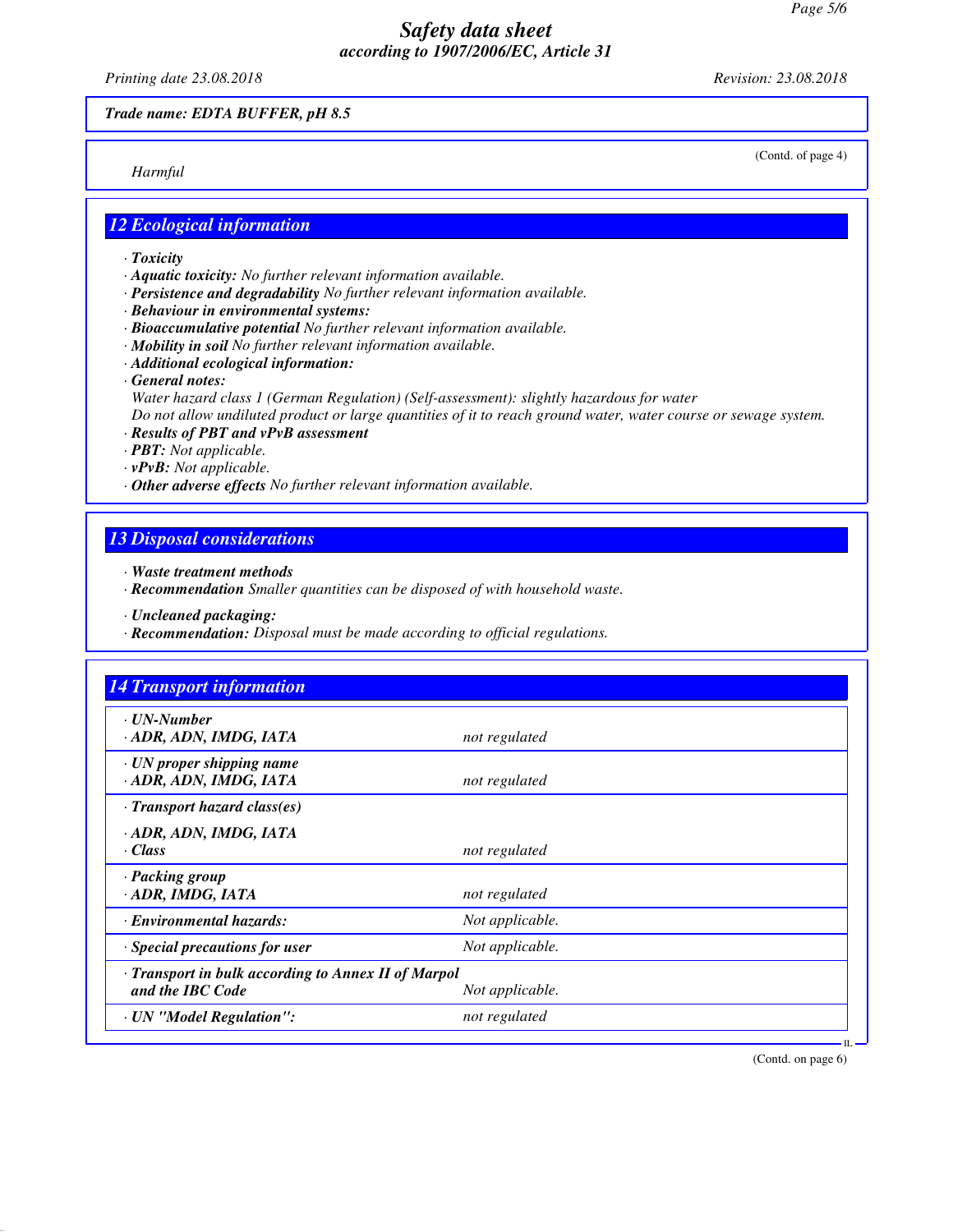*Printing date 23.08.2018 Revision: 23.08.2018*

*Trade name: EDTA BUFFER, pH 8.5*

(Contd. of page 5)

IL

#### *15 Regulatory information*

- *· Safety, health and environmental regulations/legislation specific for the substance or mixture*
- *· GHS label elements The product is classified and labelled according to the Globally Harmonised System (GHS). · Hazard pictograms Void*
- *· Signal word Warning*
- *· Hazard statements*
- *May be harmful if swallowed.*
- *· Precautionary statements Call a POISON CENTER/doctor if you feel unwell.*
- *· Directive 2012/18/EU*
- *· Named dangerous substances ANNEX I None of the ingredients is listed.*
- *· Chemical safety assessment: A Chemical Safety Assessment has not been carried out.*

#### *16 Other information*

*This information is based on our present knowledge. However, this shall not constitute a guarantee for any specific product features and shall not establish a legally valid contractual relationship.*

#### *· Relevant phrases*

*H319 Causes serious eye irritation.*

*· Abbreviations and acronyms:*

*ADR: Accord européen sur le transport des marchandises dangereuses par Route (European Agreement concerning the International Carriage of Dangerous Goods by Road) IMDG: International Maritime Code for Dangerous Goods IATA: International Air Transport Association EINECS: European Inventory of Existing Commercial Chemical Substances ELINCS: European List of Notified Chemical Substances CAS: Chemical Abstracts Service (division of the American Chemical Society) VOC: Volatile Organic Compounds (USA, EU) PBT: Persistent, Bioaccumulative and Toxic vPvB: very Persistent and very Bioaccumulative Acute Tox. 5: Acute toxicity – Category 5 Eye Irrit. 2A: Serious eye damage/eye irritation – Category 2A*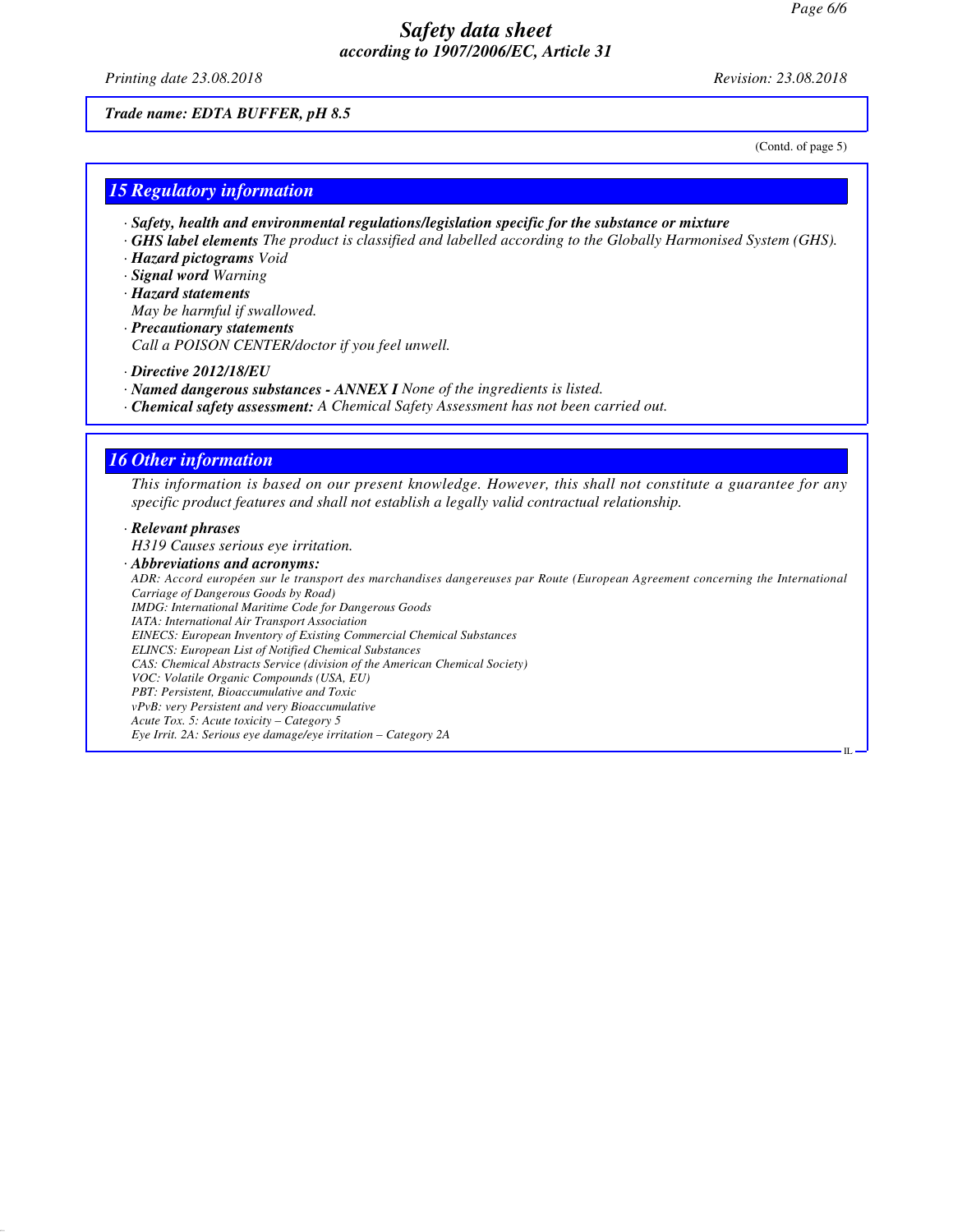| <i>according to 190//2006/EC, Article 31</i>                                                                                                                                                                                                                         |                      |
|----------------------------------------------------------------------------------------------------------------------------------------------------------------------------------------------------------------------------------------------------------------------|----------------------|
| Printing date 23.08.2018                                                                                                                                                                                                                                             | Revision: 23.08.2018 |
| <b>SECTION 1: Identification of the substance/mixture and of the company/undertaking</b>                                                                                                                                                                             |                      |
| · 1.1 Product identifier                                                                                                                                                                                                                                             |                      |
| · Trade name: EDTA BUFFER, pH 8.5                                                                                                                                                                                                                                    |                      |
| $\cdot$ Article number: 64142-09, 64142-10<br>· 1.2 Relevant identified uses of the substance or mixture and uses advised against<br>No further relevant information available.<br>· Application of the substance / the mixture Laboratory chemicals                 |                      |
| $\cdot$ 1.3 Details of the supplier of the safety data sheet<br>· Manufacturer/Supplier:<br><b>Electron Microscopy Sciences</b><br>1560 Industry Road<br>USA-Hatfield, PA 19440<br>Tel: 215-412-8400 Fax: 215-412-8450<br>email: sgkcck@aol.com<br>www.emsdiasum.com |                      |
| · Further information obtainable from: Product safety department<br>· 1.4 Emergency telephone number:<br>ChemTrec 1-800-424-9300 Contract CCN7661<br>1-703-527-3887                                                                                                  |                      |
| <b>SECTION 2: Hazards identification</b>                                                                                                                                                                                                                             |                      |
| $\cdot$ 2.1 Classification of the substance or mixture<br>· Classification according to Regulation (EC) No 1272/2008<br>The product is not classified, according to the CLP regulation.                                                                              |                      |
| $\cdot$ 2.2 Label elements<br>· Labelling according to Regulation (EC) No 1272/2008 Void<br>· <b>Hazard pictograms</b> Void                                                                                                                                          |                      |

- *· Signal word Void*
- *· Hazard statements Void*
- *· Additional information:*
- *Safety data sheet available on request.*
- *· 2.3 Other hazards*
- *· Results of PBT and vPvB assessment*
- *· PBT: Not applicable.*
- *· vPvB: Not applicable.*

|  | <b>SECTION 3: Composition/information on ingredients</b> |
|--|----------------------------------------------------------|
|  |                                                          |

*· 3.2 Chemical characterisation: Mixtures*

*· Description: Mixture of substances listed below with nonhazardous additions.*

*· Dangerous components:*

| <i>Dangerous components.</i> |                                                                                                          |                               |              |
|------------------------------|----------------------------------------------------------------------------------------------------------|-------------------------------|--------------|
| $CAS: 60-00-4$               | edetic acid                                                                                              | $\Diamond$ Eye Irrit. 2, H319 | $\leq 2.5\%$ |
| EINECS: 200-449-4            |                                                                                                          |                               |              |
|                              | $\cdot$ <b>Additional information:</b> For the wording of the listed hazard phrases refer to section 16. |                               |              |

(Contd. on page 2)

GB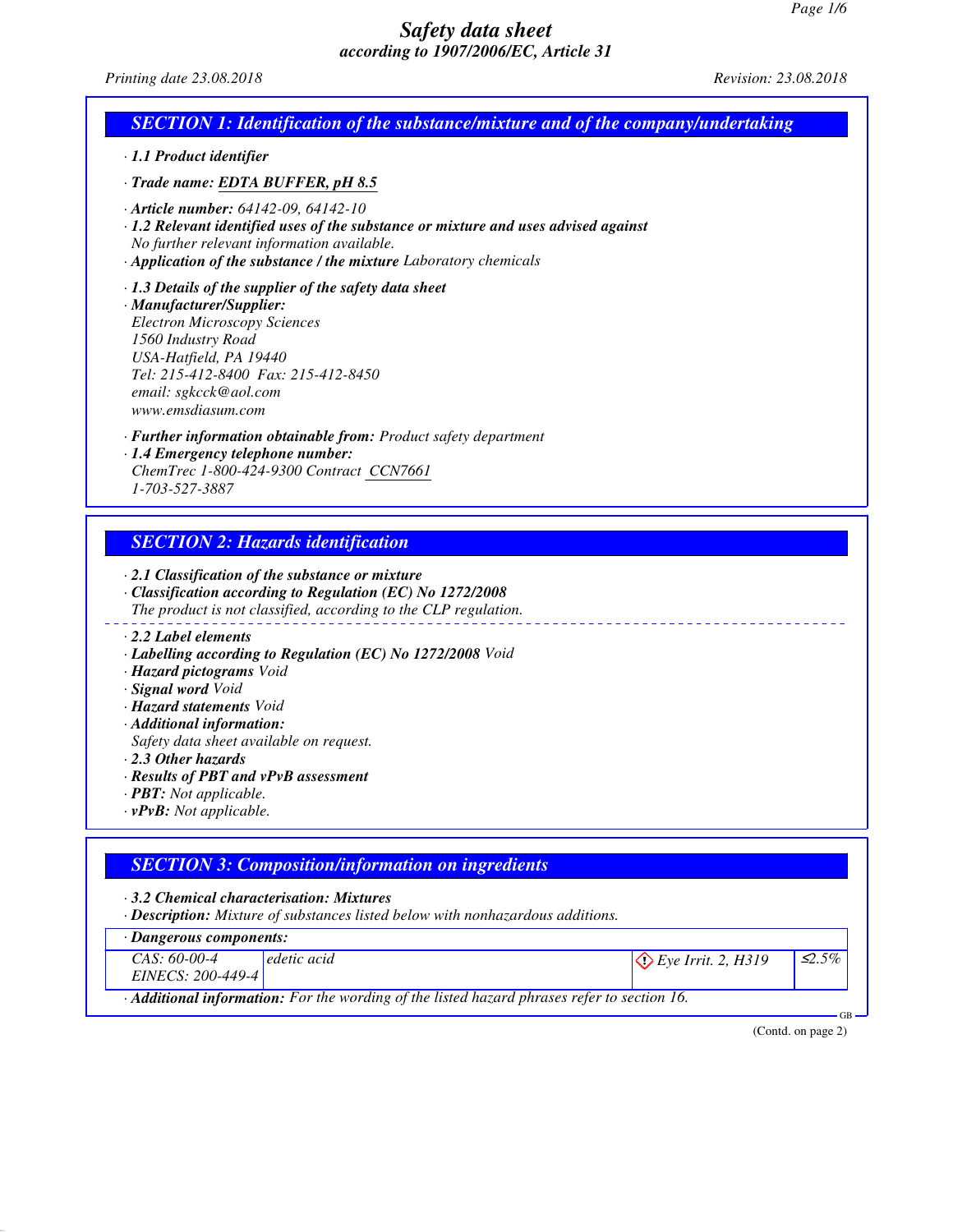*Printing date 23.08.2018 Revision: 23.08.2018*

#### *Trade name: EDTA BUFFER, pH 8.5*

(Contd. of page 1)

#### *SECTION 4: First aid measures*

- *· 4.1 Description of first aid measures*
- *· General information:*

*Symptoms of poisoning may even occur after several hours; therefore medical observation for at least 48 hours after the accident.*

- *No special measures required.*
- *· After inhalation: Supply fresh air; consult doctor in case of complaints.*
- *· After skin contact: Generally the product does not irritate the skin.*
- *· After eye contact: Rinse opened eye for several minutes under running water.*
- *· After swallowing: Call for a doctor immediately.*
- *· 4.2 Most important symptoms and effects, both acute and delayed No further relevant information available.*
- *· 4.3 Indication of any immediate medical attention and special treatment needed*
- *No further relevant information available.*

#### *SECTION 5: Firefighting measures*

#### *· 5.1 Extinguishing media*

- *· Suitable extinguishing agents: Use fire extinguishing methods suitable to surrounding conditions.*
- *· 5.2 Special hazards arising from the substance or mixture No further relevant information available.*
- *· 5.3 Advice for firefighters*
- *· Protective equipment: No special measures required.*

#### *SECTION 6: Accidental release measures*

- *· 6.1 Personal precautions, protective equipment and emergency procedures Not required.*
- *· 6.2 Environmental precautions: Do not allow to enter sewers/ surface or ground water.*
- *· 6.3 Methods and material for containment and cleaning up:*
- *Absorb with liquid-binding material (sand, diatomite, acid binders, universal binders, sawdust). Dispose contaminated material as waste according to item 13. Ensure adequate ventilation.*
- *· 6.4 Reference to other sections*
- *See Section 7 for information on safe handling.*
- *See Section 8 for information on personal protection equipment.*
- *See Section 13 for disposal information.*

## *SECTION 7: Handling and storage*

- *· 7.1 Precautions for safe handling*
- *No special measures required.*
- *Ensure good ventilation/exhaustion at the workplace.*
- *Prevent formation of aerosols.*

*· Information about fire - and explosion protection: No special measures required.*

- *· 7.2 Conditions for safe storage, including any incompatibilities*
- *· Storage:*
- *· Requirements to be met by storerooms and receptacles: No special requirements.*
- *· Information about storage in one common storage facility: Not required.*
- *· Further information about storage conditions: None.*

(Contd. on page 3)

GB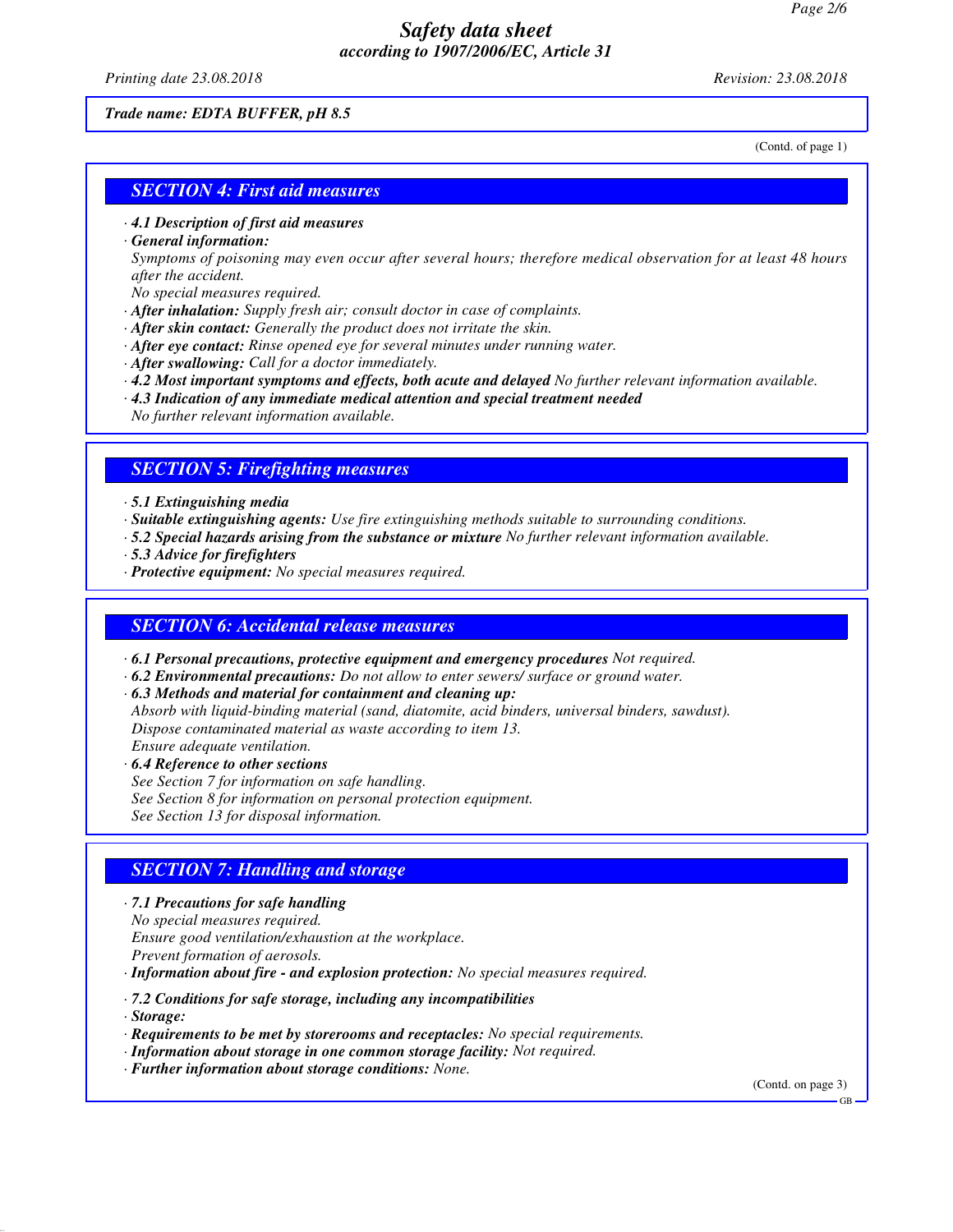*Printing date 23.08.2018 Revision: 23.08.2018*

*Trade name: EDTA BUFFER, pH 8.5*

*· 7.3 Specific end use(s) No further relevant information available.*

*SECTION 8: Exposure controls/personal protection*

*· Additional information about design of technical facilities: No further data; see item 7.*

- *· 8.1 Control parameters*
- *· Ingredients with limit values that require monitoring at the workplace:*

*The product does not contain any relevant quantities of materials with critical values that have to be monitored at the workplace.*

- *· Additional information: The lists valid during the making were used as basis.*
- *· 8.2 Exposure controls*
- *· Personal protective equipment:*
- *· General protective and hygienic measures: Keep away from foodstuffs, beverages and feed.*
- *· Respiratory protection:*

*In case of brief exposure or low pollution use respiratory filter device. In case of intensive or longer exposure use self-contained respiratory protective device.*

*· Protection of hands:*

*The glove material has to be impermeable and resistant to the product/ the substance/ the preparation. Due to missing tests no recommendation to the glove material can be given for the product/ the preparation/ the chemical mixture.*

*Selection of the glove material on consideration of the penetration times, rates of diffusion and the degradation*

#### *· Material of gloves*

*The selection of the suitable gloves does not only depend on the material, but also on further marks of quality and varies from manufacturer to manufacturer. As the product is a preparation of several substances, the resistance of the glove material can not be calculated in advance and has therefore to be checked prior to the application.*

*· Penetration time of glove material*

*The exact break through time has to be found out by the manufacturer of the protective gloves and has to be observed.*

*· Eye protection: Goggles recommended during refilling*

| <b>SECTION 9: Physical and chemical properties</b>                |                                |                    |
|-------------------------------------------------------------------|--------------------------------|--------------------|
| $\cdot$ 9.1 Information on basic physical and chemical properties |                                |                    |
| <b>General Information</b>                                        |                                |                    |
| $\cdot$ Appearance:                                               |                                |                    |
| Form:                                                             | Liquid                         |                    |
| Colour:                                                           | Clear                          |                    |
| $\cdot$ Odour:                                                    | <i><u><b>Odourless</b></u></i> |                    |
| · Odour threshold:                                                | Not determined.                |                    |
| $\cdot$ pH-value at 20 $\degree$ C:                               | 8.5                            |                    |
| $\cdot$ Change in condition                                       |                                |                    |
| Melting point/freezing point:                                     | Undetermined.                  |                    |
| Initial boiling point and boiling range: $100^{\circ}$ C          |                                |                    |
| $\cdot$ Flash point:                                              | Not applicable.                |                    |
| · Flammability (solid, gas):                                      | Not applicable.                |                    |
| · Decomposition temperature:                                      | Not determined.                |                    |
| · Auto-ignition temperature:                                      | Product is not selfigniting.   |                    |
|                                                                   |                                | (Contd. on page 4) |

(Contd. of page 2)

GB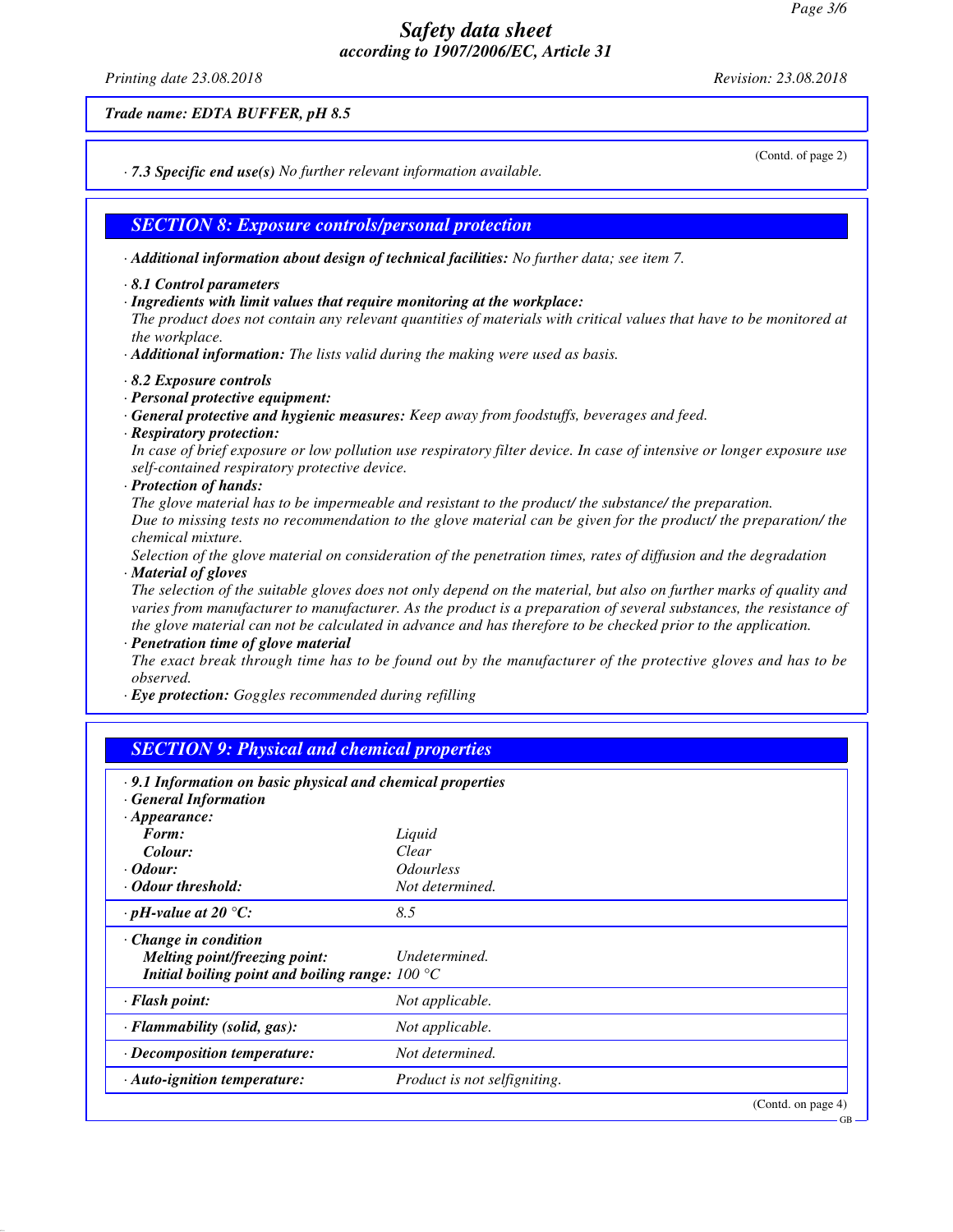*Printing date 23.08.2018 Revision: 23.08.2018*

#### *Trade name: EDTA BUFFER, pH 8.5*

|                                           | (Contd. of page 3)                            |
|-------------------------------------------|-----------------------------------------------|
| $\cdot$ Explosive properties:             | Product does not present an explosion hazard. |
| $\cdot$ Explosion limits:                 |                                               |
| Lower:                                    | Not determined.                               |
| <b>Upper:</b>                             | Not determined.                               |
| $\cdot$ Vapour pressure at 20 °C:         | $23$ hPa                                      |
| $\cdot$ Density at 20 $\degree$ C:        | 0.9968 g/cm <sup>3</sup>                      |
| · Relative density                        | Not determined.                               |
| · Vapour density                          | Not determined.                               |
| $\cdot$ Evaporation rate                  | Not determined.                               |
| · Solubility in / Miscibility with        |                                               |
| water:                                    | Not miscible or difficult to mix.             |
| · Partition coefficient: n-octanol/water: | Not determined.                               |
| $\cdot$ Viscosity:                        |                                               |
| Dynamic:                                  | Not determined.                               |
| Kinematic:                                | Not determined.                               |
| · Solvent content:                        |                                               |
| Water:                                    | 99.0%                                         |
| $VOC$ (EC)                                | $0.00 \%$                                     |
| <b>Solids</b> content:                    | $1.0\%$                                       |
| $\cdot$ 9.2 Other information             | No further relevant information available.    |

#### *SECTION 10: Stability and reactivity*

- *· 10.1 Reactivity No further relevant information available.*
- *· 10.2 Chemical stability*
- *· Thermal decomposition / conditions to be avoided: No decomposition if used according to specifications.*
- *· 10.3 Possibility of hazardous reactions No dangerous reactions known.*
- *· 10.4 Conditions to avoid No further relevant information available.*
- *· 10.5 Incompatible materials: No further relevant information available.*
- *· 10.6 Hazardous decomposition products: No dangerous decomposition products known.*

#### *SECTION 11: Toxicological information*

- *· 11.1 Information on toxicological effects*
- *· Acute toxicity Based on available data, the classification criteria are not met.*
- *· Primary irritant effect:*
- *· Skin corrosion/irritation Based on available data, the classification criteria are not met.*
- *· Serious eye damage/irritation Based on available data, the classification criteria are not met.*
- *· Respiratory or skin sensitisation Based on available data, the classification criteria are not met.*
- *· CMR effects (carcinogenity, mutagenicity and toxicity for reproduction)*
- *· Germ cell mutagenicity Based on available data, the classification criteria are not met.*
- *· Carcinogenicity Based on available data, the classification criteria are not met.*
- *· Reproductive toxicity Based on available data, the classification criteria are not met.*
- *· STOT-single exposure Based on available data, the classification criteria are not met.*
- *· STOT-repeated exposure Based on available data, the classification criteria are not met.*

(Contd. on page 5)

GB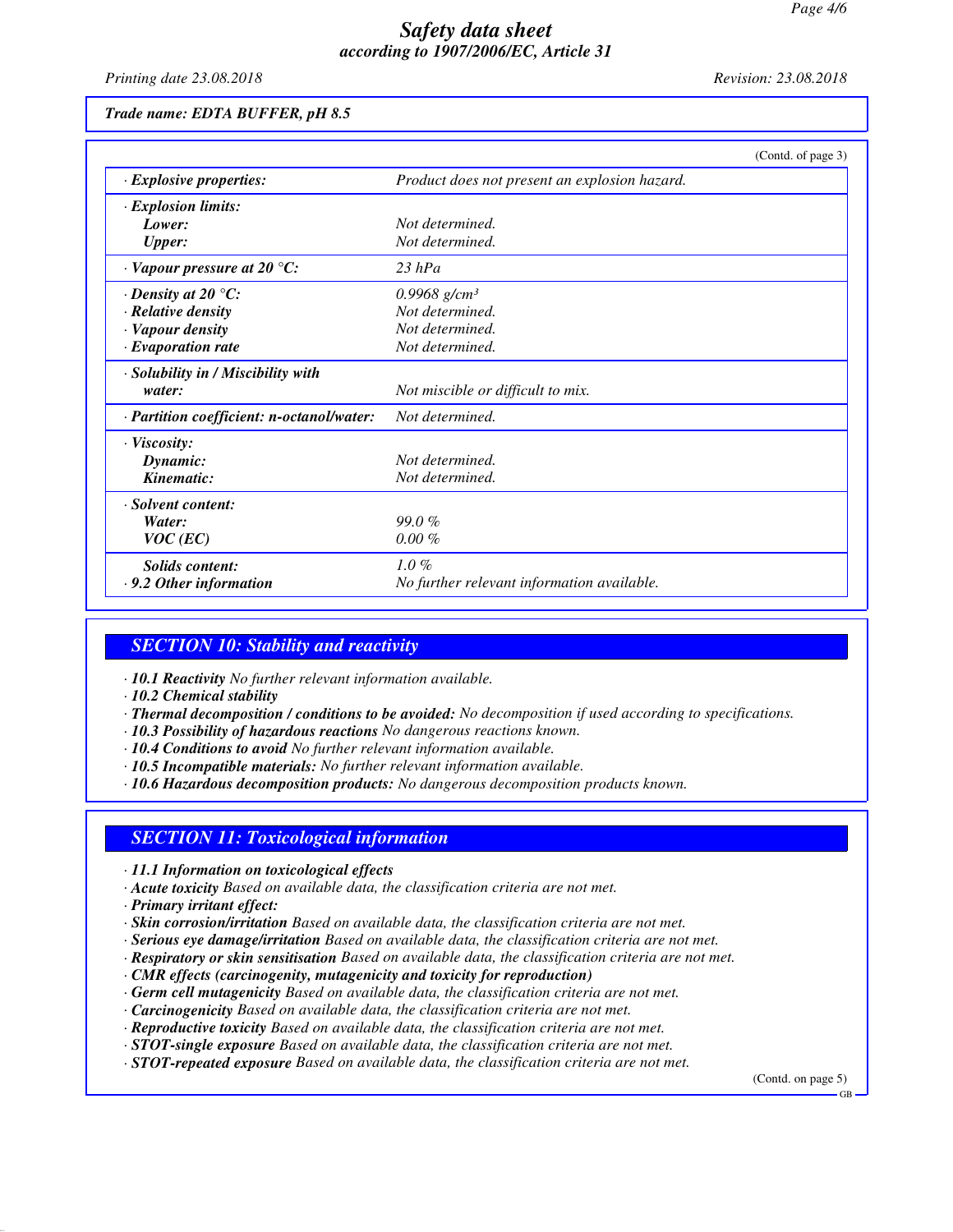*Printing date 23.08.2018 Revision: 23.08.2018*

(Contd. of page 4)

*Trade name: EDTA BUFFER, pH 8.5*

*· Aspiration hazard Based on available data, the classification criteria are not met.*

## *SECTION 12: Ecological information*

- *· 12.1 Toxicity*
- *· Aquatic toxicity: No further relevant information available.*
- *· 12.2 Persistence and degradability No further relevant information available.*
- *· 12.3 Bioaccumulative potential No further relevant information available.*
- *· 12.4 Mobility in soil No further relevant information available.*
- *· Additional ecological information:*
- *· General notes: Water hazard class 1 (German Regulation) (Self-assessment): slightly hazardous for water Do not allow undiluted product or large quantities of it to reach ground water, water course or sewage system.*
- *· 12.5 Results of PBT and vPvB assessment*
- *· PBT: Not applicable.*
- *· vPvB: Not applicable.*
- *· 12.6 Other adverse effects No further relevant information available.*

## *SECTION 13: Disposal considerations*

- *· 13.1 Waste treatment methods*
- *· Recommendation Smaller quantities can be disposed of with household waste.*
- *· Uncleaned packaging:*
- *· Recommendation: Disposal must be made according to official regulations.*

| $\cdot$ 14.1 UN-Number<br>· ADR, ADN, IMDG, IATA                                          | not regulated   |  |
|-------------------------------------------------------------------------------------------|-----------------|--|
| $\cdot$ 14.2 UN proper shipping name<br>· ADR, ADN, IMDG, IATA                            | not regulated   |  |
| $\cdot$ 14.3 Transport hazard class(es)                                                   |                 |  |
| · ADR, ADN, IMDG, IATA<br>· Class                                                         | not regulated   |  |
| $\cdot$ 14.4 Packing group<br>ADR, IMDG, IATA                                             | not regulated   |  |
| $\cdot$ 14.5 Environmental hazards:                                                       | Not applicable. |  |
| $\cdot$ 14.6 Special precautions for user                                                 | Not applicable. |  |
| $\cdot$ 14.7 Transport in bulk according to Annex II of<br><b>Marpol and the IBC Code</b> | Not applicable. |  |
| · UN "Model Regulation":                                                                  | not regulated   |  |

(Contd. on page 6)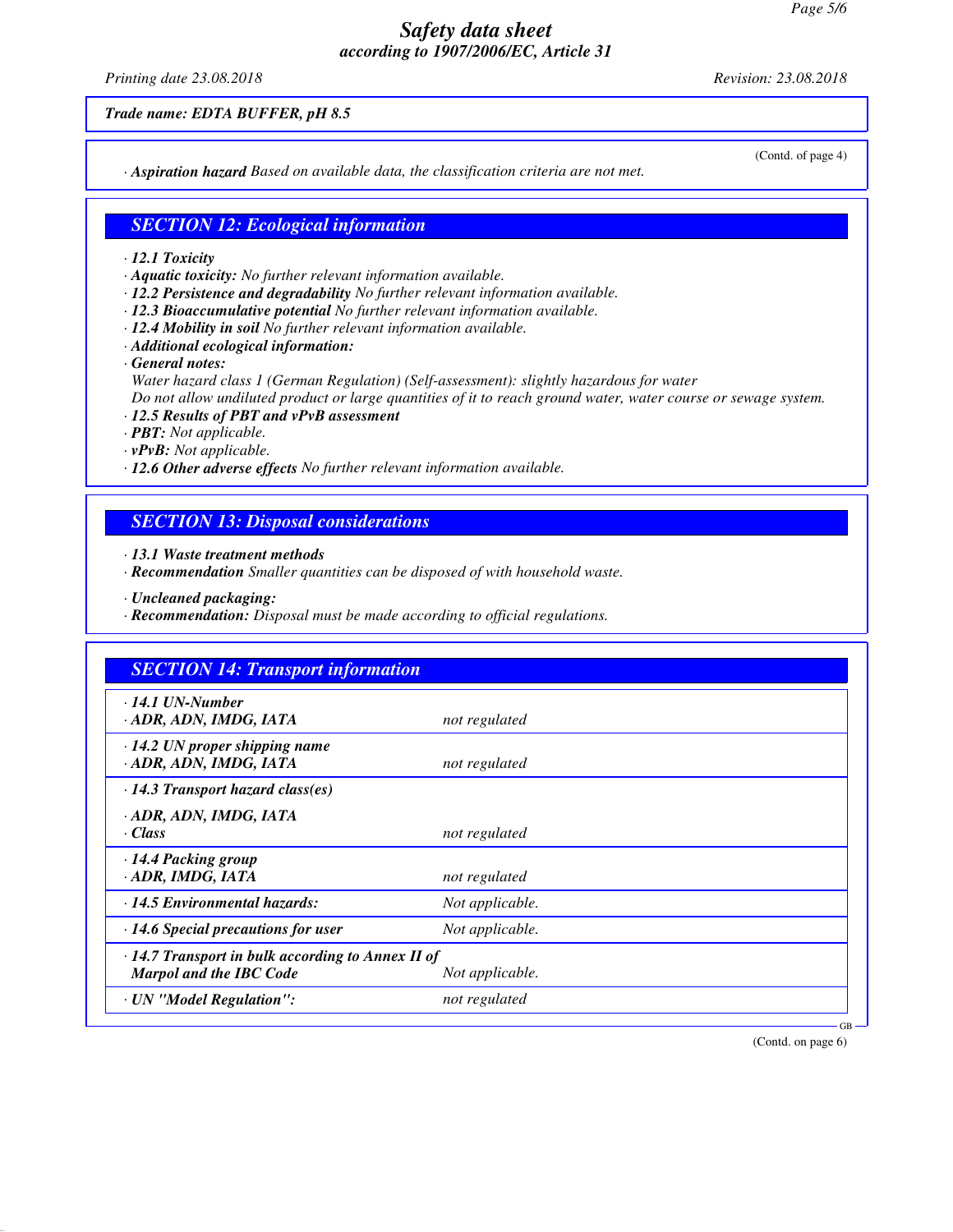*Printing date 23.08.2018 Revision: 23.08.2018*

*Trade name: EDTA BUFFER, pH 8.5*

(Contd. of page 5)

#### *SECTION 15: Regulatory information*

*· 15.1 Safety, health and environmental regulations/legislation specific for the substance or mixture*

*· Directive 2012/18/EU*

*· Named dangerous substances - ANNEX I None of the ingredients is listed.*

*· 15.2 Chemical safety assessment: A Chemical Safety Assessment has not been carried out.*

#### *SECTION 16: Other information*

*This information is based on our present knowledge. However, this shall not constitute a guarantee for any specific product features and shall not establish a legally valid contractual relationship.*

#### *· Relevant phrases*

*H319 Causes serious eye irritation.*

*· Abbreviations and acronyms: ADR: Accord européen sur le transport des marchandises dangereuses par Route (European Agreement concerning the International Carriage of Dangerous Goods by Road) IMDG: International Maritime Code for Dangerous Goods IATA: International Air Transport Association GHS: Globally Harmonised System of Classification and Labelling of Chemicals EINECS: European Inventory of Existing Commercial Chemical Substances ELINCS: European List of Notified Chemical Substances CAS: Chemical Abstracts Service (division of the American Chemical Society) VOC: Volatile Organic Compounds (USA, EU) PBT: Persistent, Bioaccumulative and Toxic vPvB: very Persistent and very Bioaccumulative Eye Irrit. 2: Serious eye damage/eye irritation – Category 2* GB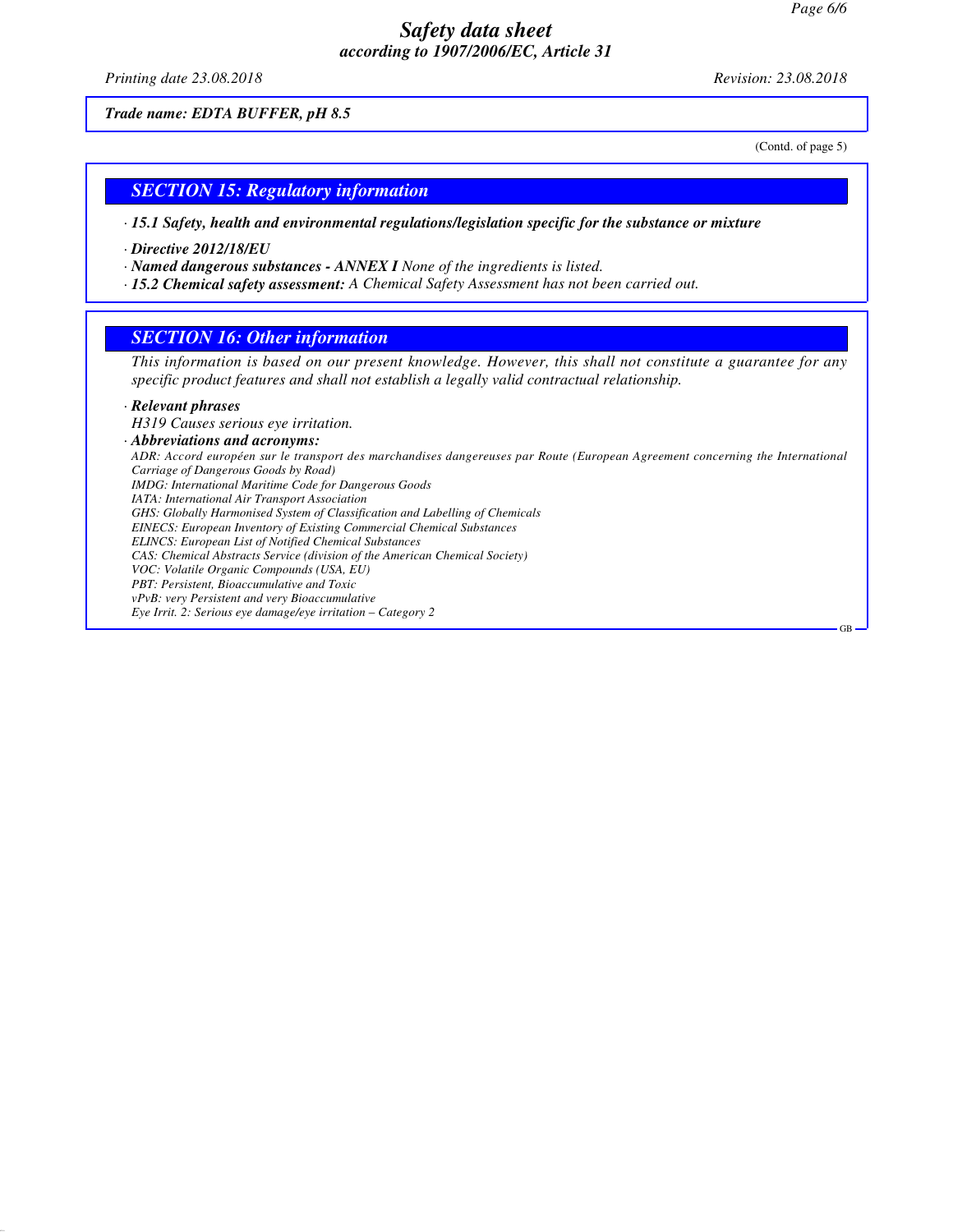NL

## *Veiligheidsinformatieblad volgens 1907/2006/EG, Artikel 31*

#### *datum van de druk: 23.08.2018 Herziening van: 23.08.2018*

# *RUBRIEK 1: Identificatie van de stof of het mengsel en van de vennootschap/onderneming · 1.1 Productidentificatie*

*· Handelsnaam: EDTA BUFFER, pH 8.5*

- *· Artikelnummer: 64142-09, 64142-10*
- *· 1.2 Relevant geïdentificeerd gebruik van de stof of het mengsel en ontraden gebruik Geen verdere relevante informatie verkrijgbaar.*
- *· Toepassing van de stof / van de bereiding Laboratoriumchemcaliën*

*· 1.3 Details betreffende de verstrekker van het veiligheidsinformatieblad*

*· Fabrikant/leverancier: Electron Microscopy Sciences 1560 Industry Road USA-Hatfield, PA 19440 Tel: 215-412-8400 Fax: 215-412-8450 email: sgkcck@aol.com www.emsdiasum.com*

*Aurion Binnenhaven 5 6709 PD Wageningen The Netherlands Tel: 31 317 415094 Fax: 31 317 415955 email: info@aurion.nl*

*· Inlichtingengevende sector: Product safety department · 1.4 Telefoonnummer voor noodgevallen:*

*ChemTrec 1-800-424-9300 Contract CCN7661 1-703-527-3887*

# *RUBRIEK 2: Identificatie van de gevaren*

*· 2.1 Indeling van de stof of het mengsel*

*· Indeling overeenkomstig Verordening (EG) nr. 1272/2008*

- *Het product is niet geclassificeerd volgens de CLP-verordening.*
- *· 2.2 Etiketteringselementen*
- *· Etikettering overeenkomstig Verordening (EG) nr. 1272/2008 Niet van toepassing*
- *· Gevarenpictogrammen Niet van toepassing*
- *· Signaalwoord Niet van toepassing*
- *· Gevarenaanduidingen Niet van toepassing*
- *· Aanvullende gegevens:*
- *Veiligheidsinformatieblad op verzoek verkrijgbaar.*
- *· 2.3 Andere gevaren*
- *· Resultaten van PBT- en zPzB-beoordeling*
- *· PBT: Niet bruikbaar.*
- *· zPzB: Niet bruikbaar.*

| <b>RUBRIEK 3: Samenstelling en informatie over de bestanddelen</b> |  |
|--------------------------------------------------------------------|--|
|--------------------------------------------------------------------|--|

*· 3.2 Chemische karakterisering: Mengsels*

*· Beschrijving: Mengsel van na elkaar aangevoerde stoffen met ongevaarlijke bijmengingen.*

| $\cdot$ Gevaarlijke inhoudstoffen:  |             |                               |                     |
|-------------------------------------|-------------|-------------------------------|---------------------|
| $CAS: 60-00-4$<br>EINECS: 200-449-4 | edetinezuur | $\Diamond$ Eye Irrit. 2, H319 | $\leq 2.5\%$        |
|                                     |             |                               | (Vervolg op blz. 2) |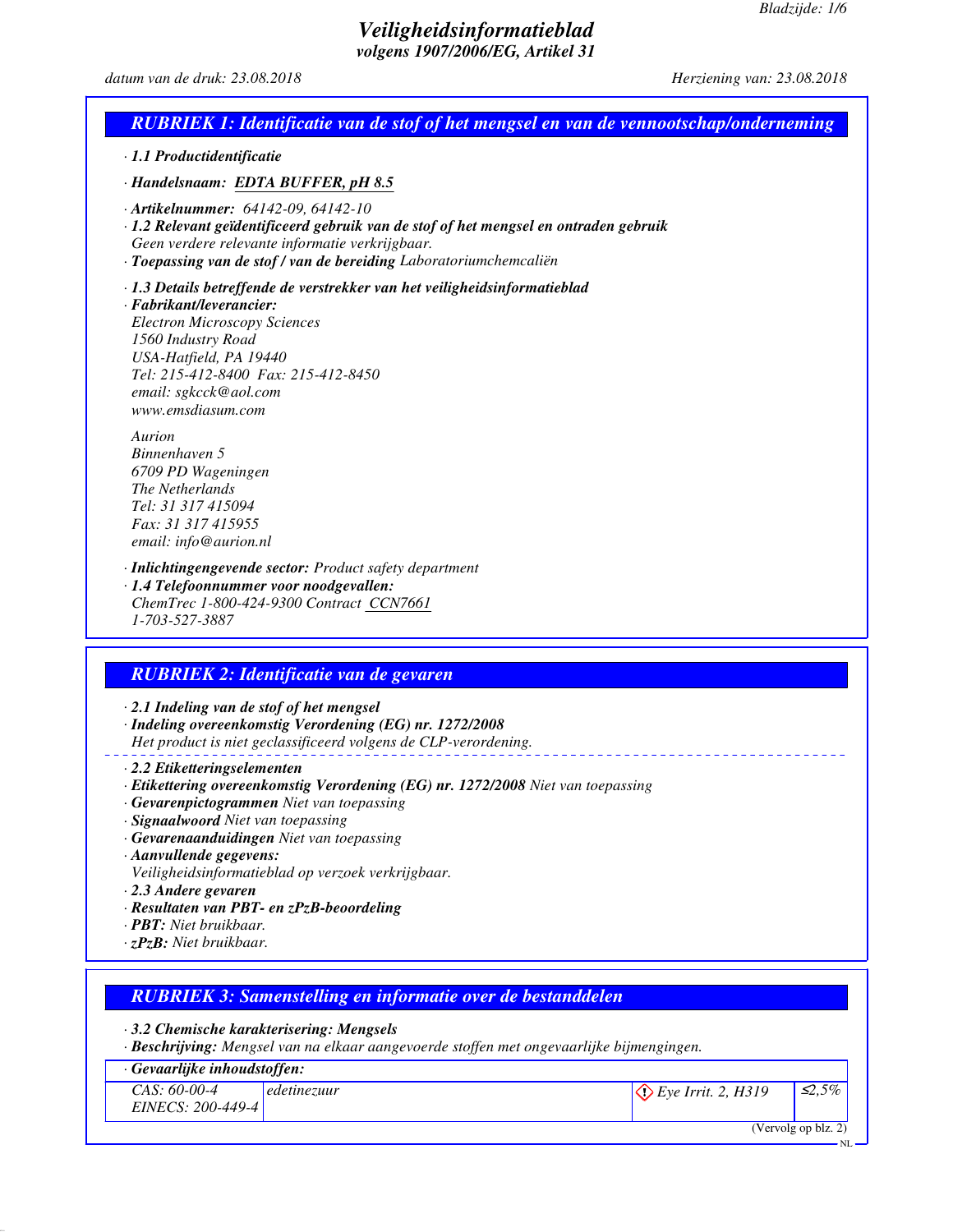(Vervolg van blz. 1)

# *Veiligheidsinformatieblad volgens 1907/2006/EG, Artikel 31*

*datum van de druk: 23.08.2018 Herziening van: 23.08.2018*

#### *Handelsnaam: EDTA BUFFER, pH 8.5*

#### *· Aanvullende gegevens:*

*De woordelijke inhoud van de opgegeven aanwijzingen inzake de mogelijke gevaren is te vinden in hoofdstuk 16.*

## *RUBRIEK 4: Eerstehulpmaatregelen*

#### *· 4.1 Beschrijving van de eerstehulpmaatregelen*

#### *· Algemene informatie:*

*Het is mogelijk dat vergiftigingssymptomen pas na vele uren optreden. Om deze reden is medische controle gedurende minstens 48 uur na een ongeval noodzakelijk. Geen speciale maatregelen noodzakelijk.*

- *· Na het inademen: Frisse lucht toedienen; bij klachten arts ontbieden.*
- *· Na huidcontact: Over het algemeen is het produkt niet prikkelend voor de huid*
- *· Na oogcontact: Ogen bij geopend ooglid meerdere minuten met stromend water spoelen*
- *· Na inslikken: Onmiddellijk arts raadplegen.*
- *· 4.2 Belangrijkste acute en uitgestelde symptomen en effecten Geen verdere relevante informatie verkrijgbaar.*
- *· 4.3 Vermelding van de vereiste onmiddellijke medische verzorging en speciale behandeling*

*Geen verdere relevante informatie verkrijgbaar.*

## *RUBRIEK 5: Brandbestrijdingsmaatregelen*

- *· 5.1 Blusmiddelen*
- *· Geschikte blusmiddelen: Brandblusmaatregelen op omgeving afstemmen.*
- *· 5.2 Speciale gevaren die door de stof of het mengsel worden veroorzaakt Geen verdere relevante informatie verkrijgbaar.*
- *· 5.3 Advies voor brandweerlieden*
- *· Speciale beschermende kleding: Geen bijzondere maatregelen nodig.*

# *RUBRIEK 6: Maatregelen bij het accidenteel vrijkomen van de stof of het mengsel*

- *· 6.1 Persoonlijke voorzorgsmaatregelen, beschermde uitrusting en noodprocedures Niet nodig.*
- *· 6.2 Milieuvoorzorgsmaatregelen: Niet in de riolering/het oppervlaktewater/het grondwater laten terechtkomen.*
- *· 6.3 Insluitings- en reinigingsmethoden en -materiaal:*

*Met vloeistofbindend materiaal (zand, bergmeel, zuurbinder, universele binder, zaagmeel) opnemen. Besmet materiaal zoals afval volgens punt 13 verwijderen. Voor voldoende ventilatie zorgen.*

*· 6.4 Verwijzing naar andere rubrieken*

*Informatie inzake veilig gebruik - zie hoofdstuk 7. Informatie inzake persoonlijke beschermingsuitrusting - zie hoofdstuk 8. Informatie inzake berging - zie hoofdstuk 13.*

# *RUBRIEK 7: Hantering en opslag*

*· 7.1 Voorzorgsmaatregelen voor het veilig hanteren van de stof of het mengsel Geen bijzondere maatregelen noodzakelijk. Voor goede ventilatie/afzuiging op de werkplaatsen zorgen. Aërosolvorming vermijden.*

*· Informatie m.b.t. brand- en ontploffingsgevaar: Geen bijzondere maatregelen noodzakelijk.*

*· 7.2 Voorwaarden voor een veilige opslag, met inbegrip van incompatibele producten*

*· Opslag:*

*· Eisen ten opzichte van opslagruimte en tanks: Geen bijzondere eisen.*

(Vervolg op blz. 3)

NL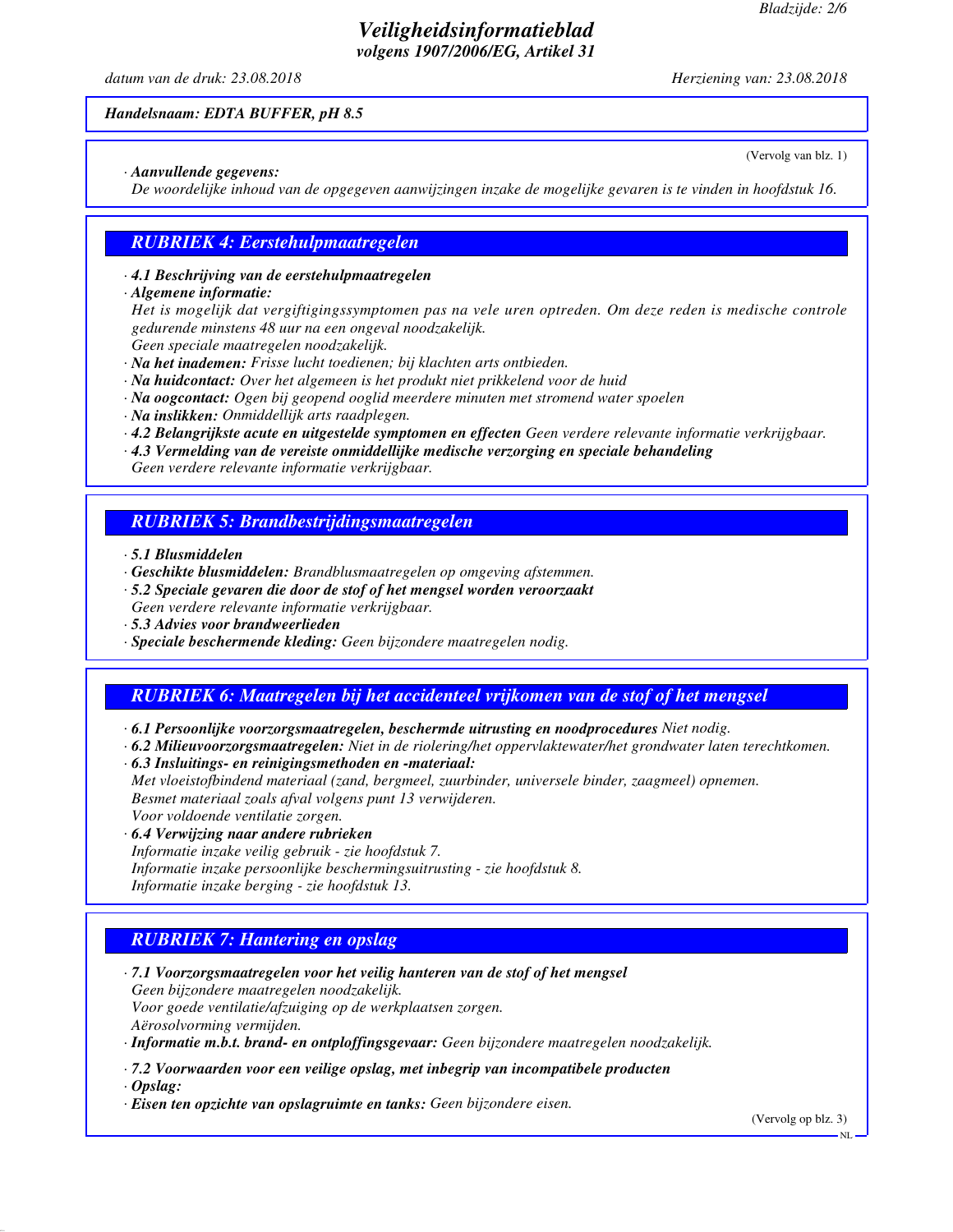(Vervolg van blz. 2)

## *Veiligheidsinformatieblad volgens 1907/2006/EG, Artikel 31*

*datum van de druk: 23.08.2018 Herziening van: 23.08.2018*

#### *Handelsnaam: EDTA BUFFER, pH 8.5*

- *· Informatie m.b.t. gezamenlijke opslag: Niet noodzakelijk.*
- *· Verdere inlichtingen over eisen m.b.t. de opslag: Geen.*
- *· 7.3 Specifiek eindgebruik Geen verdere relevante informatie verkrijgbaar.*

# *RUBRIEK 8: Maatregelen ter beheersing van blootstelling/persoonlijke bescherming*

- *· Aanvullende gegevens m.b.t. de inrichting van technische installaties: Geen aanvullende gegevens. Zie 7.*
- *· 8.1 Controleparameters*
- *· Bestanddelen met grenswaarden die m.b.t. de werkruimte in acht genomen moeten worden:*

*Het produkt bevat geen relevante hoeveelheden van stoffen, die met betrekking tot de werkplaatsen, qua grenswaarden gecontroleerd moeten worden.*

- *· Aanvullende gegevens: Als basis dienden lijsten die bij opstelling geldig waren.*
- *· 8.2 Maatregelen ter beheersing van blootstelling*
- *· Persoonlijke beschermingsvoorzieningen:*
- *· Algemene beschermings- en gezondheidsmaatregelen: Verwijderd houden van eet- en drinkwaren.*
- *· Ademhalingsbescherming:*

*Bij korte of geringe belasting ademfiltertoestel; bij intensieve resp. langdurige expositie een van de omringende lucht onafhankelijk ademhalingstoestel gebruiken.*

*· Handbescherming:*

*Het handschoenmateriaal moet ondoorlatend en bestand zijn tegen het product / de stof / de bereiding. Op grond van falende testen kan geen aanbeveling voor handschoenmateriaal voor het product / de bereiding / het chemicaliënmengsel afgegeven worden.*

*Kies handschoenmateriaal rekening houdend met de penetratietijden, de permeatiegraden en de degradatie.*

*· Handschoenmateriaal*

*De keuze van een geschikte handschoen is niet alleen afhankelijk van het materiaal, maar ook van andere kwaliteitskenmerken en verschilt van fabrikant tot fabrikant. Aangezien het product uit meerdere stoffen is samengesteld, is de duurzaamheid van de handschoenmaterialen niet vooraf berekenbaar en moet derhalve vóór het gebruik worden getest.*

*· Doordringingstijd van het handschoenmateriaal*

- *De precieze penetratietijd kunt u te weten komen bij de handschoenfabrikant; houd er rekening mee.*
- *· Oogbescherming: Bij het omgieten is het gebruik van een veiligheidsbril aan te bevelen.*

# *RUBRIEK 9: Fysische en chemische eigenschappen*

| $\cdot$ 9.1 Informatie over fysische en chemische basiseigenschappen<br>· Algemene gegevens |                  |                     |
|---------------------------------------------------------------------------------------------|------------------|---------------------|
| · Voorkomen:                                                                                |                  |                     |
| Vorm:                                                                                       | <i>Vloeistof</i> |                     |
| Kleur:                                                                                      | Helder           |                     |
| $\cdot$ Geur:                                                                               | <b>Reukloos</b>  |                     |
| $\cdot$ Geurdrempelwaarde:                                                                  | Niet bepaald.    |                     |
| $\cdot$ pH-waarde bij 20 °C:                                                                | 8.5              |                     |
| · Toestandsverandering                                                                      |                  |                     |
| Smelt-/vriespunt:                                                                           | Niet bepaald.    |                     |
| Beginkookpunt en kooktraject:                                                               | 100 °C           |                     |
| $\cdot$ Vlampunt:                                                                           | Niet bruikbaar.  |                     |
| · Ontvlambaarheid (vast, gas):                                                              | Niet bruikbaar.  |                     |
|                                                                                             |                  | (Vervolg op blz. 4) |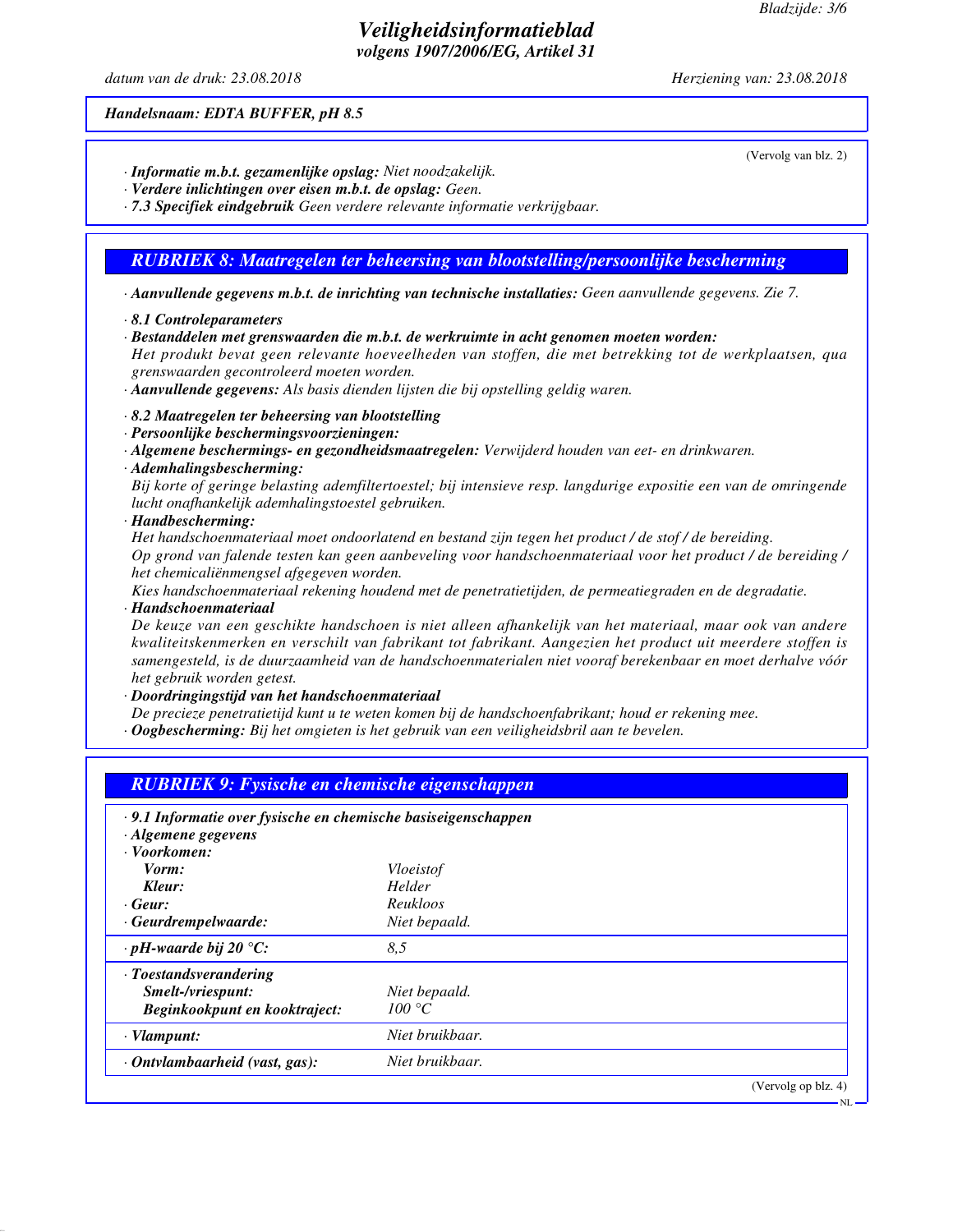# *Veiligheidsinformatieblad volgens 1907/2006/EG, Artikel 31*

*datum van de druk: 23.08.2018 Herziening van: 23.08.2018*

#### *Handelsnaam: EDTA BUFFER, pH 8.5*

|                                                         |                                                 | (Vervolg van blz. 3) |
|---------------------------------------------------------|-------------------------------------------------|----------------------|
| · Ontledingstemperatuur:                                | Niet bepaald.                                   |                      |
| · Zelfontbrandingstemperatuur:                          | Het produkt ontbrandt niet uit zichzelf.        |                      |
| · Ontploffingseigenschappen:                            | Het produkt is niet ontploffingsgevaarlijk.     |                      |
| · Ontploffingsgrenzen:                                  |                                                 |                      |
| Onderste:                                               | Niet bepaald.                                   |                      |
| <b>Bovenste:</b>                                        | Niet bepaald.                                   |                      |
| $\cdot$ Dampspanning bij 20 °C:                         | $23$ hPa                                        |                      |
| $\cdot$ Dichtheid bij 20 $\degree$ C:                   | $0,9968$ g/cm <sup>3</sup>                      |                      |
| · Relatieve dichtheid                                   | Niet bepaald.                                   |                      |
| · Dampdichtheid                                         | Niet bepaald.                                   |                      |
| · Verdampingssnelheid                                   | Niet bepaald.                                   |                      |
| · Oplosbaarheid in/mengbaarheid met                     |                                                 |                      |
| Water:                                                  | Niet resp. gering mengbaar.                     |                      |
| · Verdelingscoëfficiënt: n-octanol/water: Niet bepaald. |                                                 |                      |
| · Viscositeit                                           |                                                 |                      |
| Dynamisch:                                              | Niet bepaald.                                   |                      |
| Kinematisch:                                            | Niet bepaald.                                   |                      |
| · Oplosmiddelgehalte:                                   |                                                 |                      |
| Water:                                                  | 99.0%                                           |                      |
| $VOC$ (EG)                                              | $0.00 \%$                                       |                      |
| Gehalte aan vaste bestanddelen:                         | $1.0\%$                                         |                      |
| $\cdot$ 9.2 Overige informatie                          | Geen verdere relevante informatie verkrijgbaar. |                      |

## *RUBRIEK 10: Stabiliteit en reactiviteit*

*· 10.1 Reactiviteit Geen verdere relevante informatie verkrijgbaar.*

*· 10.2 Chemische stabiliteit*

- *· Thermische afbraak / te vermijden omstandigheden: Geen afbraak bij gebruik volgens voorschrift.*
- *· 10.3 Mogelijke gevaarlijke reacties Geen gevaarlijke reacties bekend.*
- *· 10.4 Te vermijden omstandigheden Geen verdere relevante informatie verkrijgbaar.*
- *· 10.5 Chemisch op elkaar inwerkende materialen: Geen verdere relevante informatie verkrijgbaar.*
- *· 10.6 Gevaarlijke ontledingsproducten: Geen gevaarlijke ontbindingsprodukten bekend.*

# *RUBRIEK 11: Toxicologische informatie*

*· 11.1 Informatie over toxicologische effecten*

- *· Acute toxiciteit Gebaseerd op beschikbare gegevens; aan de indelingscriteria is niet voldaan.*
- *· Primaire aandoening:*
- *· Huidcorrosie/-irritatie Gebaseerd op beschikbare gegevens; aan de indelingscriteria is niet voldaan.*
- *· Ernstig oogletsel/oogirritatie Gebaseerd op beschikbare gegevens; aan de indelingscriteria is niet voldaan.*
- *· Sensibilisatie van de luchtwegen/de huid*
- *Gebaseerd op beschikbare gegevens; aan de indelingscriteria is niet voldaan.*
- *· CMR-effecten (kankerverwekkendheid, mutageniteit en giftigheid voor de voortplanting)*
- *· Mutageniteit in geslachtscellen Gebaseerd op beschikbare gegevens; aan de indelingscriteria is niet voldaan.*
- *· Kankerverwekkendheid Gebaseerd op beschikbare gegevens; aan de indelingscriteria is niet voldaan.*
- *· Giftigheid voor de voortplanting Gebaseerd op beschikbare gegevens; aan de indelingscriteria is niet voldaan.*

(Vervolg op blz. 5)

NL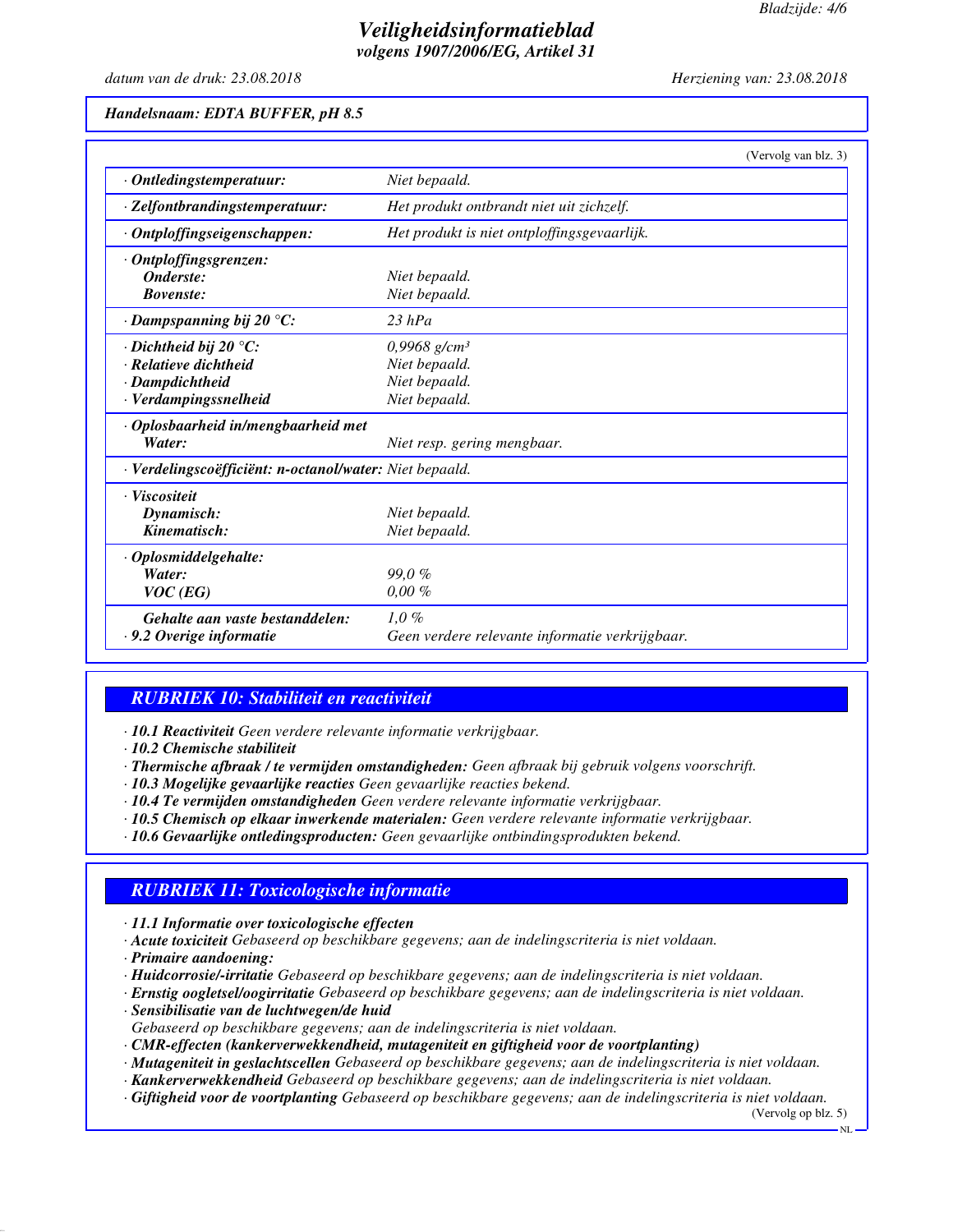## *Veiligheidsinformatieblad volgens 1907/2006/EG, Artikel 31*

*datum van de druk: 23.08.2018 Herziening van: 23.08.2018*

*Handelsnaam: EDTA BUFFER, pH 8.5*

(Vervolg van blz. 4)

- *· STOT bij eenmalige blootstelling Gebaseerd op beschikbare gegevens; aan de indelingscriteria is niet voldaan.*
- *· STOT bij herhaalde blootstelling Gebaseerd op beschikbare gegevens; aan de indelingscriteria is niet voldaan.*
- *· Gevaar bij inademing Gebaseerd op beschikbare gegevens; aan de indelingscriteria is niet voldaan.*

## *RUBRIEK 12: Ecologische informatie*

#### *· 12.1 Toxiciteit*

- *· Aquatische toxiciteit: Geen verdere relevante informatie verkrijgbaar.*
- *· 12.2 Persistentie en afbreekbaarheid Geen verdere relevante informatie verkrijgbaar.*
- *· 12.3 Bioaccumulatie Geen verdere relevante informatie verkrijgbaar.*
- *· 12.4 Mobiliteit in de bodem Geen verdere relevante informatie verkrijgbaar.*
- *· Verdere ecologische informatie:*
- *· Algemene informatie:*

*Waterbezwaarlijkheid (NL): B(4) Weinig schadelijk voor in water levende organismen Gevaar voor water klasse 1 (D) (Zelfclassificatie): gevaar voor water klein*

*Niet onverdund of in grote hoeveelheden lozen in grondwater, in oppervlaktewater of in de riolering.*

- *· 12.5 Resultaten van PBT- en zPzB-beoordeling*
- *· PBT: Niet bruikbaar.*
- *· zPzB: Niet bruikbaar.*
- *· 12.6 Andere schadelijke effecten Geen verdere relevante informatie verkrijgbaar.*

### *RUBRIEK 13: Instructies voor verwijdering*

*· 13.1 Afvalverwerkingsmethoden*

*· Aanbeveling: Kleine hoeveelheden kunnen tezamen met huisvuil gestort worden.*

*· Niet gereinigde verpakkingen:*

*· Aanbeveling: Afvalverwijdering volgens overheidsbepalingen.*

| <b>RUBRIEK 14: Informatie met betrekking tot het vervoer</b>                                    |                     |
|-------------------------------------------------------------------------------------------------|---------------------|
| $\cdot$ 14.1 VN-nummer<br>· ADR, ADN, IMDG, IATA                                                | Niet van toepassing |
| · 14.2 Juiste ladingnaam overeenkomstig de modelreglementen van de VN<br>· ADR, ADN, IMDG, IATA | Niet van toepassing |
| $\cdot$ 14.3 Transportgevarenklasse(n)                                                          |                     |
| · ADR, ADN, IMDG, IATA<br>$\cdot$ klasse                                                        | Niet van toepassing |
| · 14.4 Verpakkingsgroep:<br>· ADR, IMDG, IATA                                                   | Niet van toepassing |
| $\cdot$ 14.5 Milieugevaren:                                                                     | Niet bruikbaar.     |
| $\cdot$ 14.6 Bijzondere voorzorgen voor de gebruiker                                            | Niet bruikbaar.     |
| · 14.7 Vervoer in bulk overeenkomstig bijlage II bij<br>Marpol en de IBC-code                   | Niet bruikbaar.     |
| · VN "Model Regulation":                                                                        | Niet van toepassing |

(Vervolg op blz. 6)

NL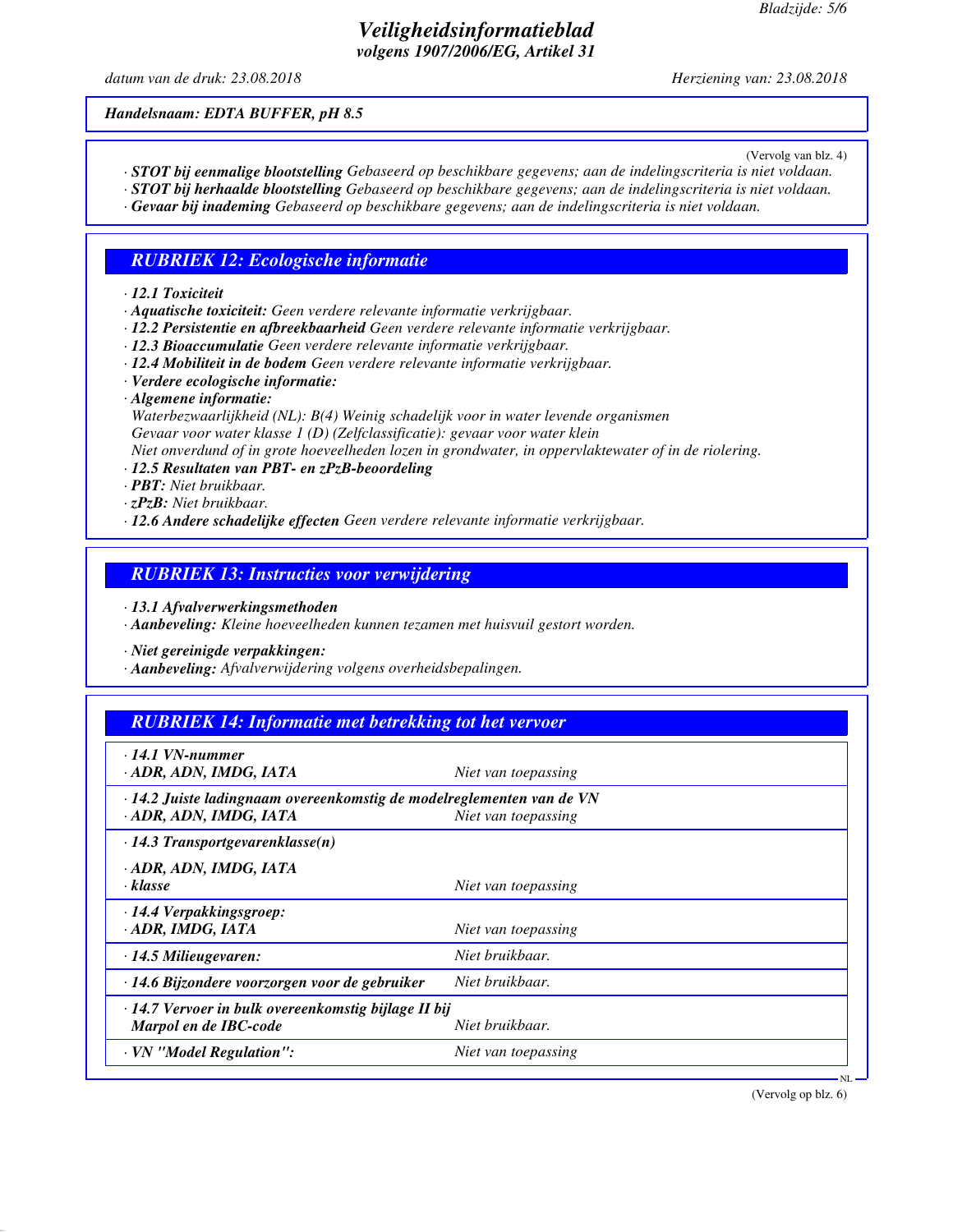# *Veiligheidsinformatieblad volgens 1907/2006/EG, Artikel 31*

*datum van de druk: 23.08.2018 Herziening van: 23.08.2018*

*Handelsnaam: EDTA BUFFER, pH 8.5*

(Vervolg van blz. 5)

NL

# *RUBRIEK 15: Regelgeving*

*· 15.1 Specifieke veiligheids-, gezondheids- en milieureglementen en -wetgeving voor de stof of het mengsel*

*· SZW-lijst van kankerverwekkende stoffen*

*geen der bestanddelen staat op de lijst.*

*· SZW-lijst van mutagene stoffen*

*geen der bestanddelen staat op de lijst.*

*· NIET-limitatieve lijst van voor de voortplanting giftige stoffen - Vruchtbaarheid*

*geen der bestanddelen staat op de lijst.*

*· NIET-limitatieve lijst van voor de voortplanting giftige stoffen - Ontwikkeling*

*geen der bestanddelen staat op de lijst.*

*· NIET-limitatieve lijst van voor de voortplanting giftige stoffen - Borstvoeding*

*geen der bestanddelen staat op de lijst.*

*· Richtlijn 2012/18/EU*

*· Gevaarlijke stoffen die met naam genoemd worden - BIJLAGE I geen der bestanddelen staat op de lijst.*

*· Nationale voorschriften:*

*· Gevaarklasse v. water: Waterbezwaarlijkheid (NL): B(4) Weinig schadelijk voor in water levende organismen*

*· 15.2 Chemischeveiligheidsbeoordeling: Een chemische veiligheidsbeoordeling is niet uitgevoerd.*

# *RUBRIEK 16: Overige informatie*

*Deze gegevens zijn gebaseerd op de huidige stand van onze kennis. Zij beschrijven echter geen garantie van produkteigenschappen en vestigen geen contractuele rechtsbetrekking.*

#### *· Relevante zinnen*

*H319 Veroorzaakt ernstige oogirritatie.*

*· Afkortingen en acroniemen:*

*ADR: Accord européen sur le transport des marchandises dangereuses par Route (European Agreement concerning the International Carriage of Dangerous Goods by Road) IMDG: International Maritime Code for Dangerous Goods IATA: International Air Transport Association*

*GHS: Globally Harmonised System of Classification and Labelling of Chemicals*

*EINECS: European Inventory of Existing Commercial Chemical Substances*

*ELINCS: European List of Notified Chemical Substances*

*CAS: Chemical Abstracts Service (division of the American Chemical Society)*

*VOC: Volatile Organic Compounds (USA, EU)*

*PBT: Persistent, Bioaccumulative and Toxic vPvB: very Persistent and very Bioaccumulative*

*Eye Irrit. 2: Ernstig oogletsel/oogirritatie – Categorie 2*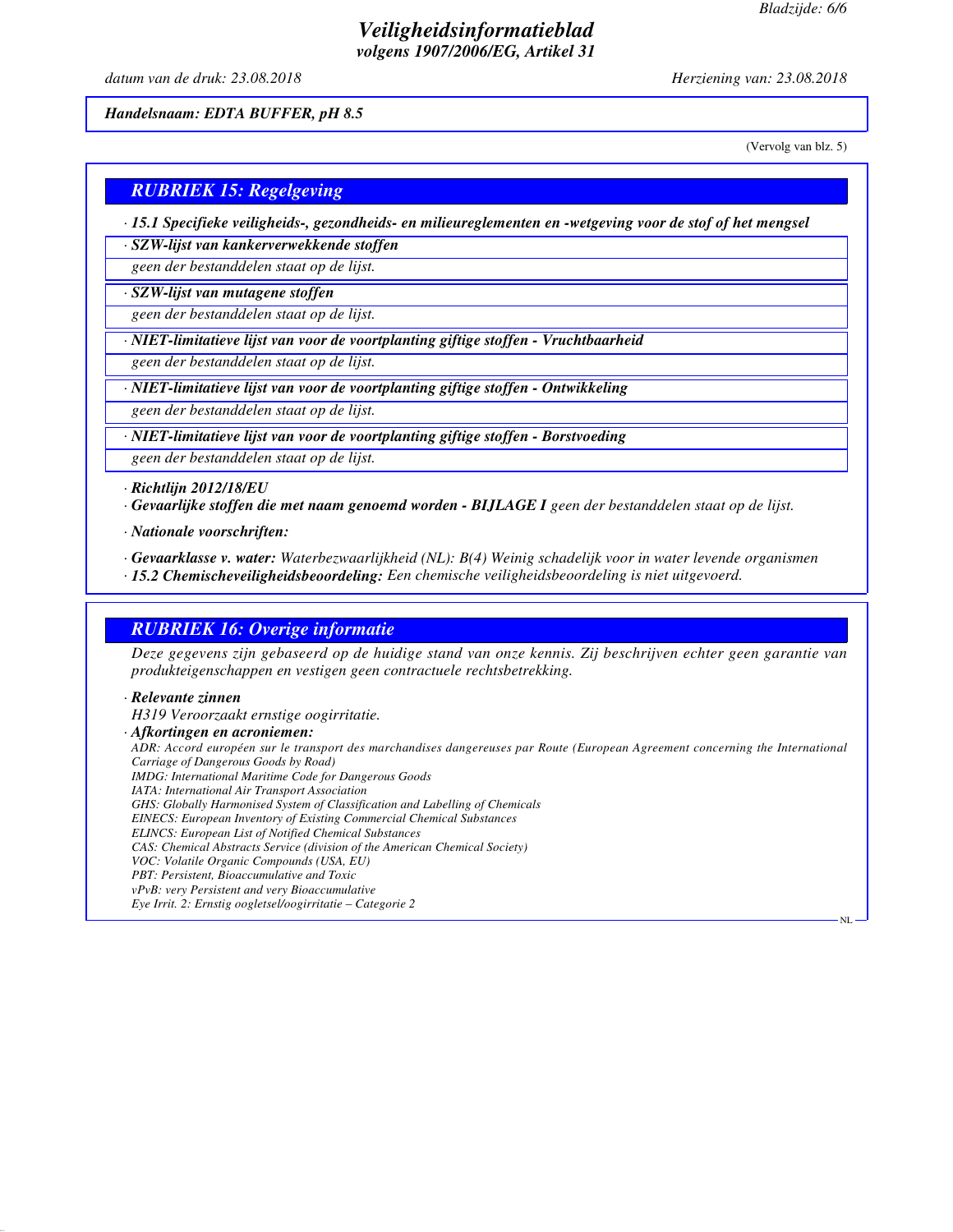#### *Date d'impression : 23.08.2018 Révision: 23.08.2018*

## *RUBRIQUE 1: Identification de la substance/du mélange et de la société/l'entreprise*

- *· 1.1 Identificateur de produit*
- *· Nom du produit: EDTA BUFFER, pH 8.5*
- *· Code du produit: 64142-09, 64142-10*
- *· 1.2 Utilisations identifiées pertinentes de la substance ou du mélange et utilisations déconseillées Pas d'autres informations importantes disponibles.*
- *· Emploi de la substance / de la préparation Produits chimiques pour laboratoires*
- *· 1.3 Renseignements concernant le fournisseur de la fiche de données de sécurité*

*· Producteur/fournisseur: Electron Microscopy Sciences 1560 Industry Road USA-Hatfield, PA 19440 Tel: 215-412-8400 Fax: 215-412-8450 email: sgkcck@aol.com www.emsdiasum.com*

- *· Service chargé des renseignements: Product safety department*
- *· 1.4 Numéro d'appel d'urgence: ChemTrec 1-800-424-9300 Contract CCN7661 1-703-527-3887*
- *RUBRIQUE 2: Identification des dangers*
- *· 2.1 Classification de la substance ou du mélange*
- *· Classification selon le règlement (CE) n° 1272/2008 Le produit n'est pas classifié selon le règlement CLP.*
- *· 2.2 Éléments d'étiquetage*
- *· Etiquetage selon le règlement (CE) n° 1272/2008 néant*
- *· Pictogrammes de danger néant*
- *· Mention d'avertissement néant*
- *· Mentions de danger néant*
- *· Indications complémentaires:*

*Fiche de données de sécurité disponible sur demande.*

- *· 2.3 Autres dangers*
- *· Résultats des évaluations PBT et vPvB*
- *· PBT: Non applicable.*
- *· vPvB: Non applicable.*

## *RUBRIQUE 3: Composition/informations sur les composants*

*· 3.2 Caractérisation chimique: Mélanges*

*· Description: Mélange des substances mentionnées à la suite avec des additifs non dangereux.*

*· Composants dangereux:*

*CAS: 60-00-4 EINECS: 200-449-4 acide éthylènediaminetétracétique* Exercise Exercise Exercise Exercise S2,5%

*· Indications complémentaires: Pour le libellé des phrases de risque citées, se référer au chapitre 16.*

# *RUBRIQUE 4: Premiers secours*

*· 4.1 Description des premiers secours*

*· Remarques générales:*

*Les symptômes d'intoxication peuvent apparaître après de nombreuses heures seulement; une surveillance médicale est donc nécessaire au moins 48 heures après un accident.*

(suite page 2)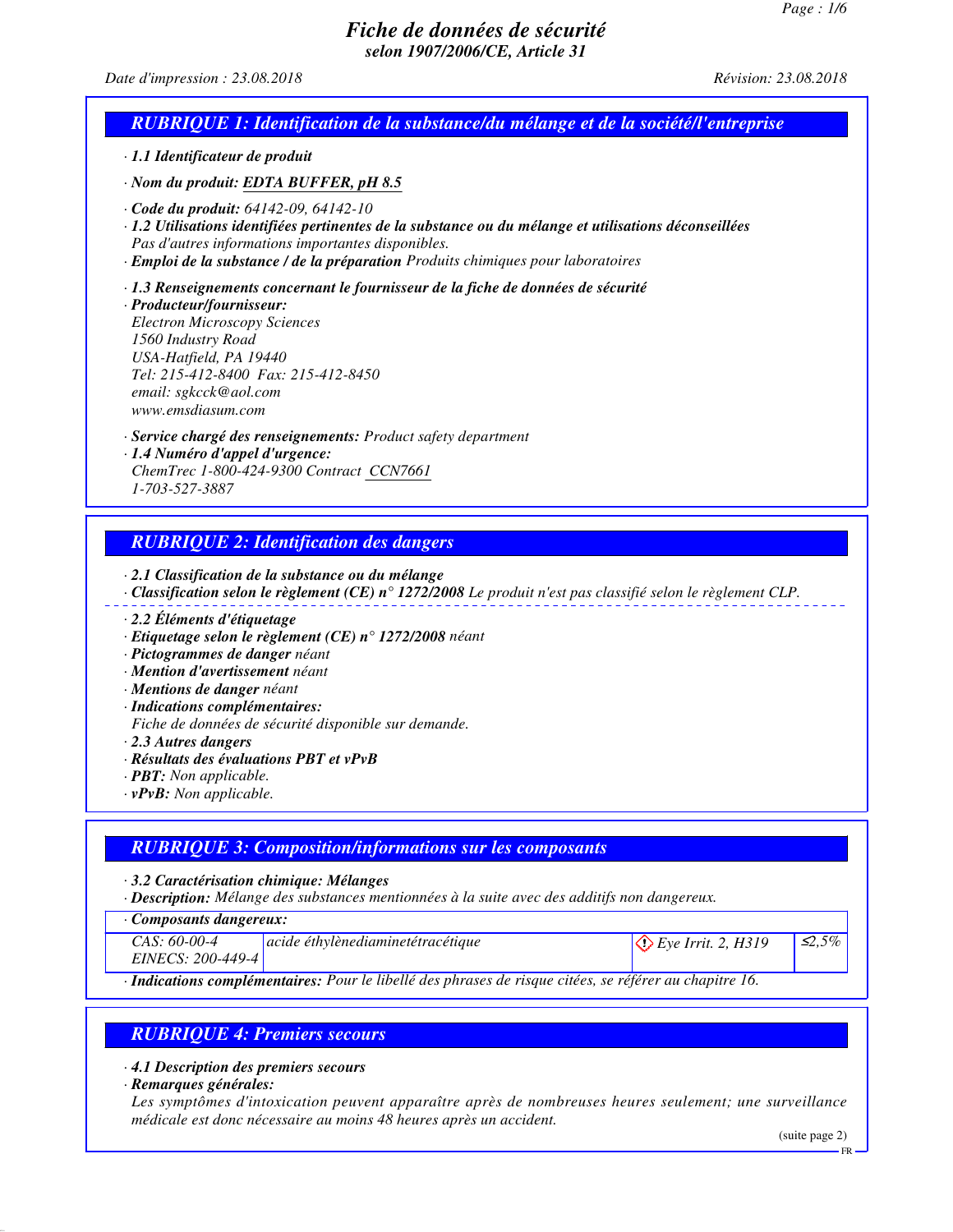*Date d'impression : 23.08.2018 Révision: 23.08.2018*

*Nom du produit: EDTA BUFFER, pH 8.5*

(suite de la page 1)

*Aucune mesure particulière n'est requise.*

- *· Après inhalation: Donner de l'air frais, consulter un médecin en cas de troubles.*
- *· Après contact avec la peau: En règle générale, le produit n'irrite pas la peau.*
- *· Après contact avec les yeux:*
- *Rincer les yeux, sous l'eau courante, pendant plusieurs minutes, en écartant bien les paupières.*
- *· Après ingestion: Consulter immédiatement un médecin.*
- *· 4.2 Principaux symptômes et effets, aigus et différés Pas d'autres informations importantes disponibles.*
- *· 4.3 Indication des éventuels soins médicaux immédiats et traitements particuliers nécessaires*

*Pas d'autres informations importantes disponibles.*

*RUBRIQUE 5: Mesures de lutte contre l'incendie*

- *· 5.1 Moyens d'extinction*
- *· Moyens d'extinction: Adapter les mesures d'extinction d'incendie à l'environnement.*
- *· 5.2 Dangers particuliers résultant de la substance ou du mélange Pas d'autres informations importantes disponibles.*
- *· 5.3 Conseils aux pompiers*
- *· Equipement spécial de sécurité: Aucune mesure particulière n'est requise.*

*RUBRIQUE 6: Mesures à prendre en cas de dispersion accidentelle*

- *· 6.1 Précautions individuelles, équipement de protection et procédures d'urgence Pas nécessaire. · 6.2 Précautions pour la protection de l'environnement:*
- *Ne pas rejeter dans les canalisations, dans les eaux de surface et dans les nappes d'eau souterraines.*
- *· 6.3 Méthodes et matériel de confinement et de nettoyage: Recueillir les liquides à l'aide d'un produit absorbant (sable, kieselguhr, neutralisant d'acide, liant universel, sciure).*

*Evacuer les matériaux contaminés en tant que déchets conformément au point 13.*

*Assurer une aération suffisante.*

*· 6.4 Référence à d'autres rubriques*

*Afin d'obtenir des informations pour une manipulation sûre, consulter le chapitre 7.*

*Afin d'obtenir des informations sur les équipements de protection personnels, consulter le chapitre 8.*

*Afin d'obtenir des informations sur l'élimination, consulter le chapitre 13.*

#### *RUBRIQUE 7: Manipulation et stockage*

*· 7.1 Précautions à prendre pour une manipulation sans danger*

*Aucune mesure particulière n'est requise.*

*Veiller à une bonne ventilation/aspiration du poste de travail.*

*Eviter la formation d'aérosols.*

*· Préventions des incendies et des explosions: Aucune mesure particulière n'est requise.*

- *· 7.2 Conditions d'un stockage sûr, y compris d'éventuelles incompatibilités*
- *· Stockage:*

*· Exigences concernant les lieux et conteneurs de stockage: Aucune exigence particulière.*

- *· Indications concernant le stockage commun: Pas nécessaire.*
- *· Autres indications sur les conditions de stockage: Néant.*

*· 7.3 Utilisation(s) finale(s) particulière(s) Pas d'autres informations importantes disponibles.*

(suite page 3)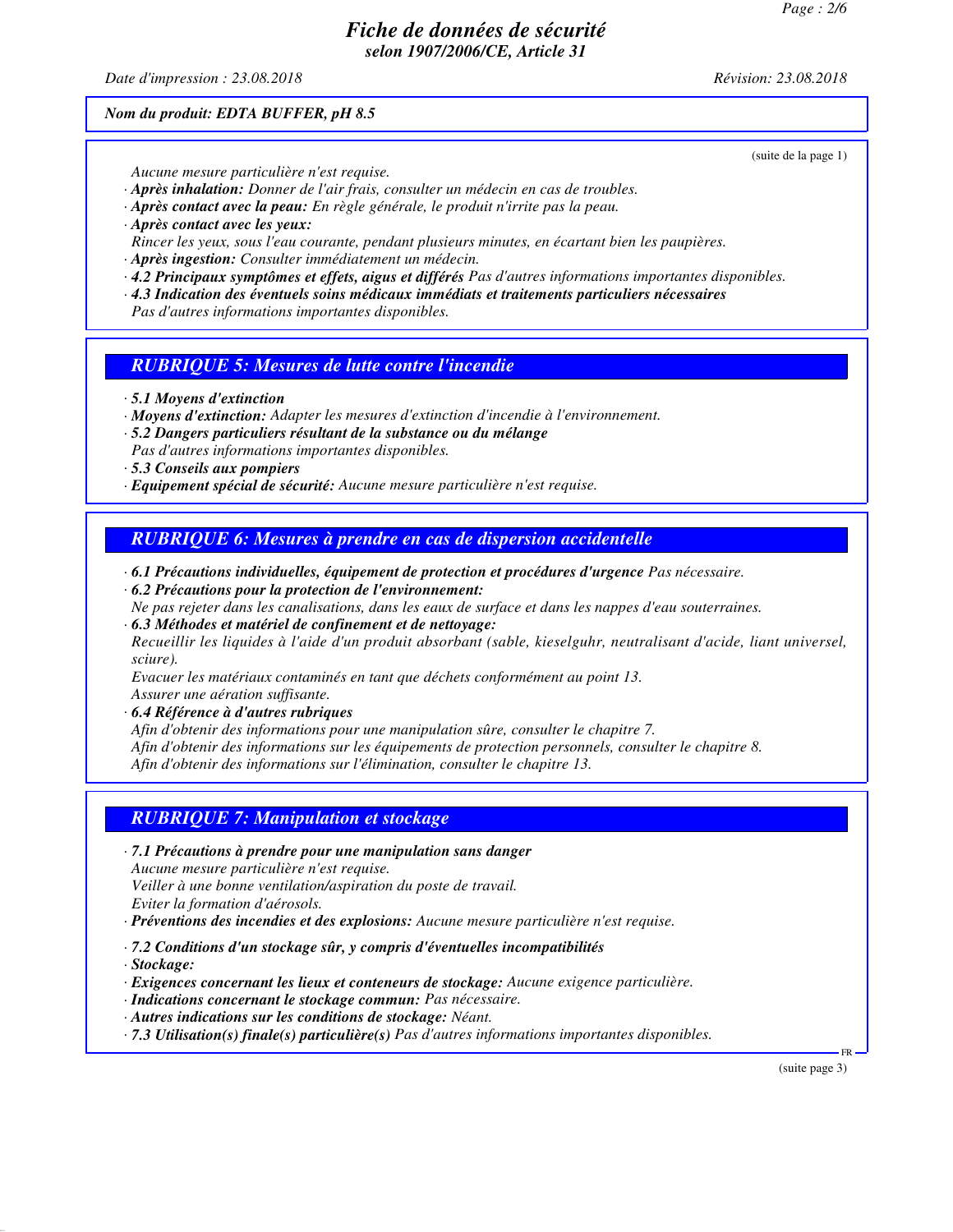*Date d'impression : 23.08.2018 Révision: 23.08.2018*

*Nom du produit: EDTA BUFFER, pH 8.5*

*· Odeur: Inodore · Seuil olfactif: Non déterminé.*

*Point de fusion/point de congélation: Non déterminé.*

*· valeur du pH à 20 °C: 8,5*

*· Changement d'état*

(suite de la page 2)

|                                                       | <b>RUBRIQUE 8: Contrôles de l'exposition/protection individuelle</b>                                                  |
|-------------------------------------------------------|-----------------------------------------------------------------------------------------------------------------------|
|                                                       | · Indications complémentaires pour l'agencement des installations techniques:                                         |
| Sans autre indication, voir point 7.                  |                                                                                                                       |
| 8.1 Paramètres de contrôle                            |                                                                                                                       |
|                                                       | · Composants présentant des valeurs-seuil à surveiller par poste de travail:                                          |
|                                                       | Le produit ne contient pas en quantité significative des substances présentant des valeurs-seuil à surveiller par     |
| poste de travail.                                     |                                                                                                                       |
| · Remarques supplémentaires:                          |                                                                                                                       |
|                                                       | Le présent document s'appuie sur les listes en vigueur au moment de son élaboration.                                  |
| · 8.2 Contrôles de l'exposition                       |                                                                                                                       |
| · Equipement de protection individuel:                |                                                                                                                       |
| · Mesures générales de protection et d'hygiène:       |                                                                                                                       |
|                                                       | Tenir à l'écart des produits alimentaires, des boissons et de la nourriture pour animaux.                             |
| · Protection respiratoire:                            |                                                                                                                       |
|                                                       | En cas d'exposition faible ou de courte durée, utiliser un filtre respiratoire; en cas d'exposition intense ou        |
|                                                       | durable, utiliser un appareil de respiration indépendant de l'air ambiant.                                            |
| · Protection des mains:                               |                                                                                                                       |
|                                                       | Le matériau des gants doit être imperméable et résistant au produit / à la substance / à la préparation.              |
|                                                       | À cause du manque de tests, aucune recommandation pour un matériau de gants pour le produit / la préparation /        |
| le mélange de produits chimiques ne peut être donnée. | Choix du matériau des gants en fonction des temps de pénétration, du taux de perméabilité et de la dégradation.       |
| · Matériau des gants                                  |                                                                                                                       |
|                                                       | Le choix de gants appropriés dépend non seulement du matériau, mais aussi d'autres critères de qualité qui            |
|                                                       | peuvent varier d'un fabricant à l'autre. Puisque le produit représente une préparation composée de plusieurs          |
|                                                       | substances, la résistance des matériaux des gants ne peut pas être calculée à l'avance et doit, alors, être contrôlée |
| avant l'utilisation.                                  |                                                                                                                       |
| · Temps de pénétration du matériau des gants          |                                                                                                                       |
|                                                       | Le temps de pénétration exact est à déterminer par le fabricant des gants de protection et à respecter.               |
|                                                       | · Protection des yeux: Lunettes de protection recommandées pour le transvasement.                                     |

*Point initial d'ébullition et intervalle d'ébullition: 100 °C · Point d'éclair Non applicable. · Inflammabilité (solide, gaz): Non applicable. · Température de décomposition: Non déterminé.* (suite page 4)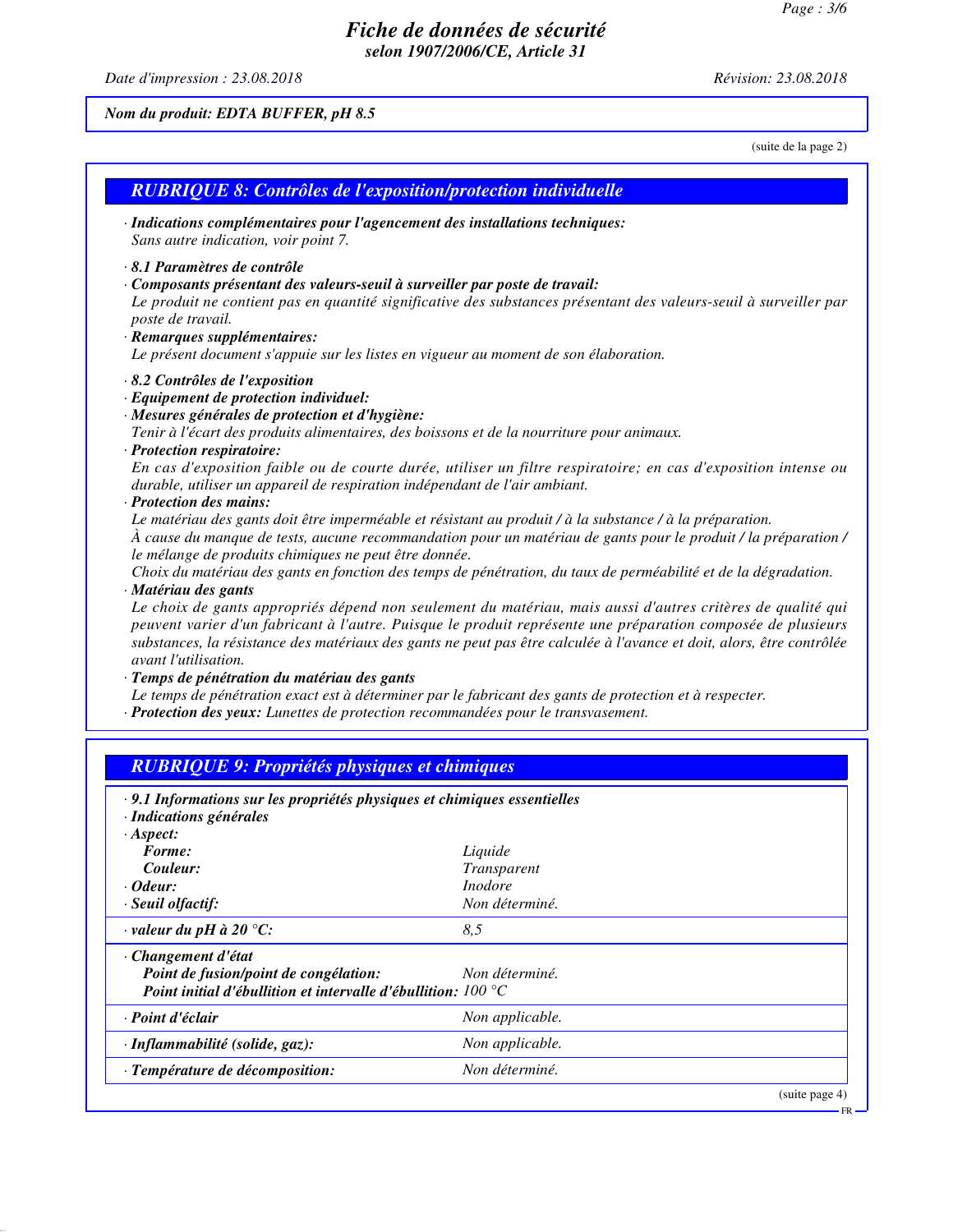*Date d'impression : 23.08.2018 Révision: 23.08.2018*

*Nom du produit: EDTA BUFFER, pH 8.5*

|                                        | (suite de la page 3)                               |
|----------------------------------------|----------------------------------------------------|
| · Température d'auto-inflammabilité:   | Le produit ne s'enflamme pas spontanément.         |
| · Propriétés explosives:               | Le produit n'est pas explosif.                     |
| · Limites d'explosion:                 |                                                    |
| Inférieure:                            | Non déterminé.                                     |
| Supérieure:                            | Non déterminé.                                     |
| $\cdot$ Pression de vapeur à 20 °C:    | $23$ hPa                                           |
| $\cdot$ Densité à 20 °C:               | 0,9968 g/cm <sup>3</sup>                           |
| · Densité relative                     | Non déterminé.                                     |
| · Densité de vapeur:                   | Non déterminé.                                     |
| · Taux d'évaporation:                  | Non déterminé.                                     |
| · Solubilité dans/miscibilité avec     |                                                    |
| l'eau:                                 | Pas ou peu miscible                                |
| Coefficient de partage: n-octanol/eau: | Non déterminé.                                     |
| · Viscosité:                           |                                                    |
| Dynamique:                             | Non déterminé.                                     |
| Cinématique:                           | Non déterminé.                                     |
| · Teneur en solvants:                  |                                                    |
| Eau:                                   | 99.0%                                              |
| VOC(CE)                                | $0,00\%$                                           |
| <b>Teneur en substances solides:</b>   | $1,0\%$                                            |
| · 9.2 Autres informations              | Pas d'autres informations importantes disponibles. |

# *RUBRIQUE 10: Stabilité et réactivité*

- *· 10.1 Réactivité Pas d'autres informations importantes disponibles.*
- *· 10.2 Stabilité chimique*
- *· Décomposition thermique/conditions à éviter: Pas de décomposition en cas d'usage conforme.*
- *· 10.3 Possibilité de réactions dangereuses Aucune réaction dangereuse connue.*
- *· 10.4 Conditions à éviter Pas d'autres informations importantes disponibles.*
- *· 10.5 Matières incompatibles: Pas d'autres informations importantes disponibles.*
- *· 10.6 Produits de décomposition dangereux: Pas de produits de décomposition dangereux connus*

# *RUBRIQUE 11: Informations toxicologiques*

- *· 11.1 Informations sur les effets toxicologiques*
- *· Toxicité aiguë Compte tenu des données disponibles, les critères de classification ne sont pas remplis.*
- *· Effet primaire d'irritation:*
- *· Corrosion cutanée/irritation cutanée Compte tenu des données disponibles, les critères de classification ne sont pas remplis.*
- *· Lésions oculaires graves/irritation oculaire Compte tenu des données disponibles, les critères de classification ne sont pas remplis.*
- *· Sensibilisation respiratoire ou cutanée Compte tenu des données disponibles, les critères de classification ne sont pas remplis.*
- *· Effets CMR (cancérogène, mutagène et toxique pour la reproduction)*
- *· Mutagénicité sur les cellules germinales*

*Compte tenu des données disponibles, les critères de classification ne sont pas remplis.*

(suite page 5)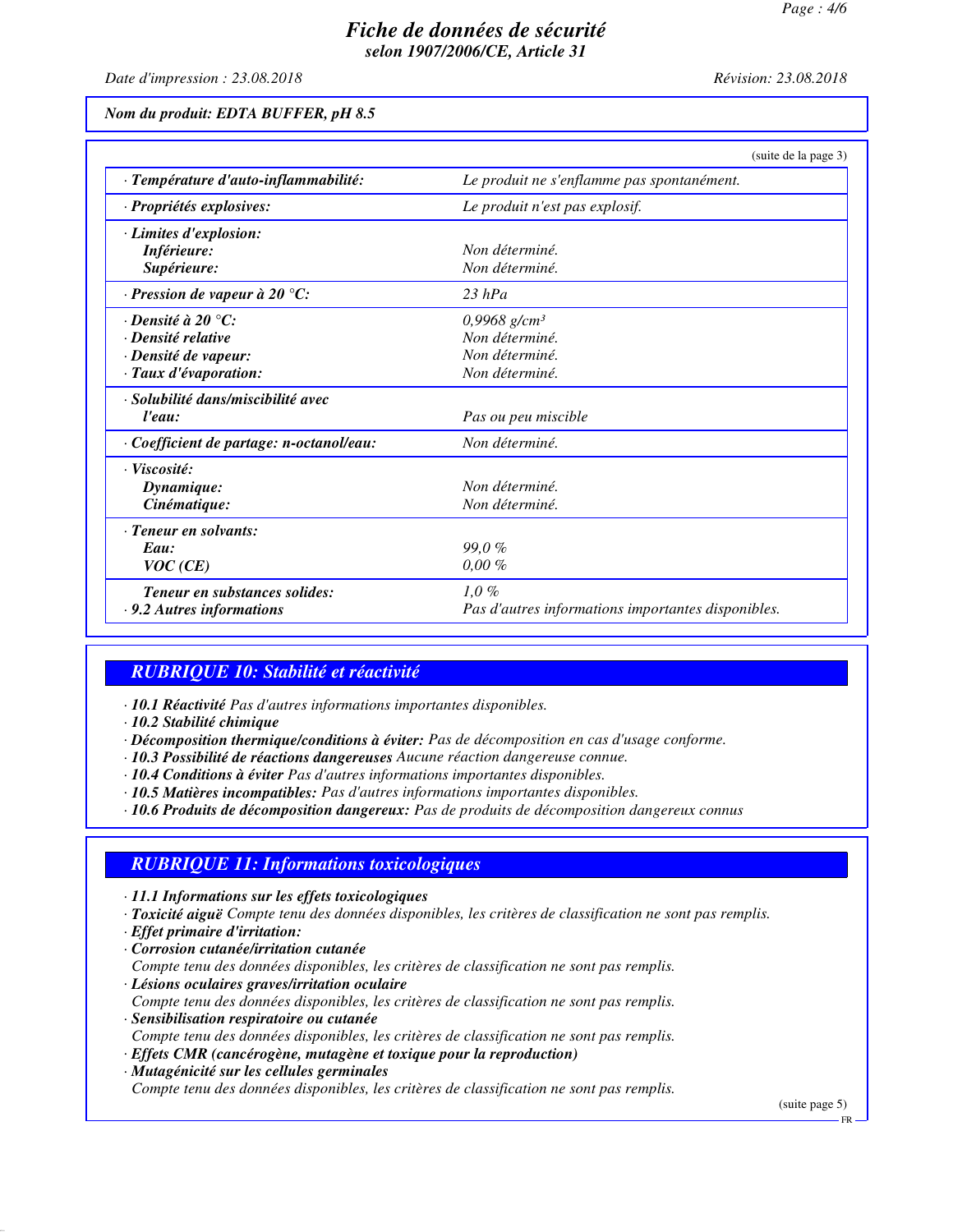*Date d'impression : 23.08.2018 Révision: 23.08.2018*

(suite de la page 4)

*Nom du produit: EDTA BUFFER, pH 8.5*

- *· Cancérogénicité Compte tenu des données disponibles, les critères de classification ne sont pas remplis. · Toxicité pour la reproduction*
- *Compte tenu des données disponibles, les critères de classification ne sont pas remplis.*
- *· Toxicité spécifique pour certains organes cibles exposition unique*
- *Compte tenu des données disponibles, les critères de classification ne sont pas remplis.*
- *· Toxicité spécifique pour certains organes cibles exposition répétée*
- *Compte tenu des données disponibles, les critères de classification ne sont pas remplis.*
- *· Danger par aspiration Compte tenu des données disponibles, les critères de classification ne sont pas remplis.*

## *RUBRIQUE 12: Informations écologiques*

- *· 12.1 Toxicité*
- *· Toxicité aquatique: Pas d'autres informations importantes disponibles.*
- *· 12.2 Persistance et dégradabilité Pas d'autres informations importantes disponibles.*
- *· 12.3 Potentiel de bioaccumulation Pas d'autres informations importantes disponibles.*
- *· 12.4 Mobilité dans le sol Pas d'autres informations importantes disponibles.*
- *· Autres indications écologiques:*

#### *· Indications générales:*

*Catégorie de pollution des eaux 1 (D) (Classification propre): peu polluant*

*Ne pas laisser le produit, non dilué ou en grande quantité, pénétrer la nappe phréatique, les eaux ou les canalisations.*

- *· 12.5 Résultats des évaluations PBT et VPVB*
- *· PBT: Non applicable.*
- *· vPvB: Non applicable.*
- *· 12.6 Autres effets néfastes Pas d'autres informations importantes disponibles.*

# *RUBRIQUE 13: Considérations relatives à l'élimination*

*· 13.1 Méthodes de traitement des déchets*

*· Recommandation: De petites quantités peuvent être mises en décharge avec les ordures ménagères.*

*· Emballages non nettoyés:*

*· Recommandation: Evacuation conformément aux prescriptions légales.*

| <b>RUBRIQUE 14: Informations relatives au transport</b>                       |                 |
|-------------------------------------------------------------------------------|-----------------|
| $\cdot$ 14.1 Numéro ONU<br>ADR, ADN, IMDG, IATA                               | néant           |
| · 14.2 Désignation officielle de transport de l'ONU<br>· ADR, ADN, IMDG, IATA | néant           |
| $\cdot$ 14.3 Classe(s) de danger pour le transport                            |                 |
| · ADR, ADN, IMDG, IATA<br>$\cdot$ Classe                                      | néant           |
| $\cdot$ 14.4 Groupe d'emballage<br>· ADR, IMDG, IATA                          | néant           |
| · 14.5 Dangers pour l'environnement:                                          | Non applicable. |
|                                                                               | (suite page 6)  |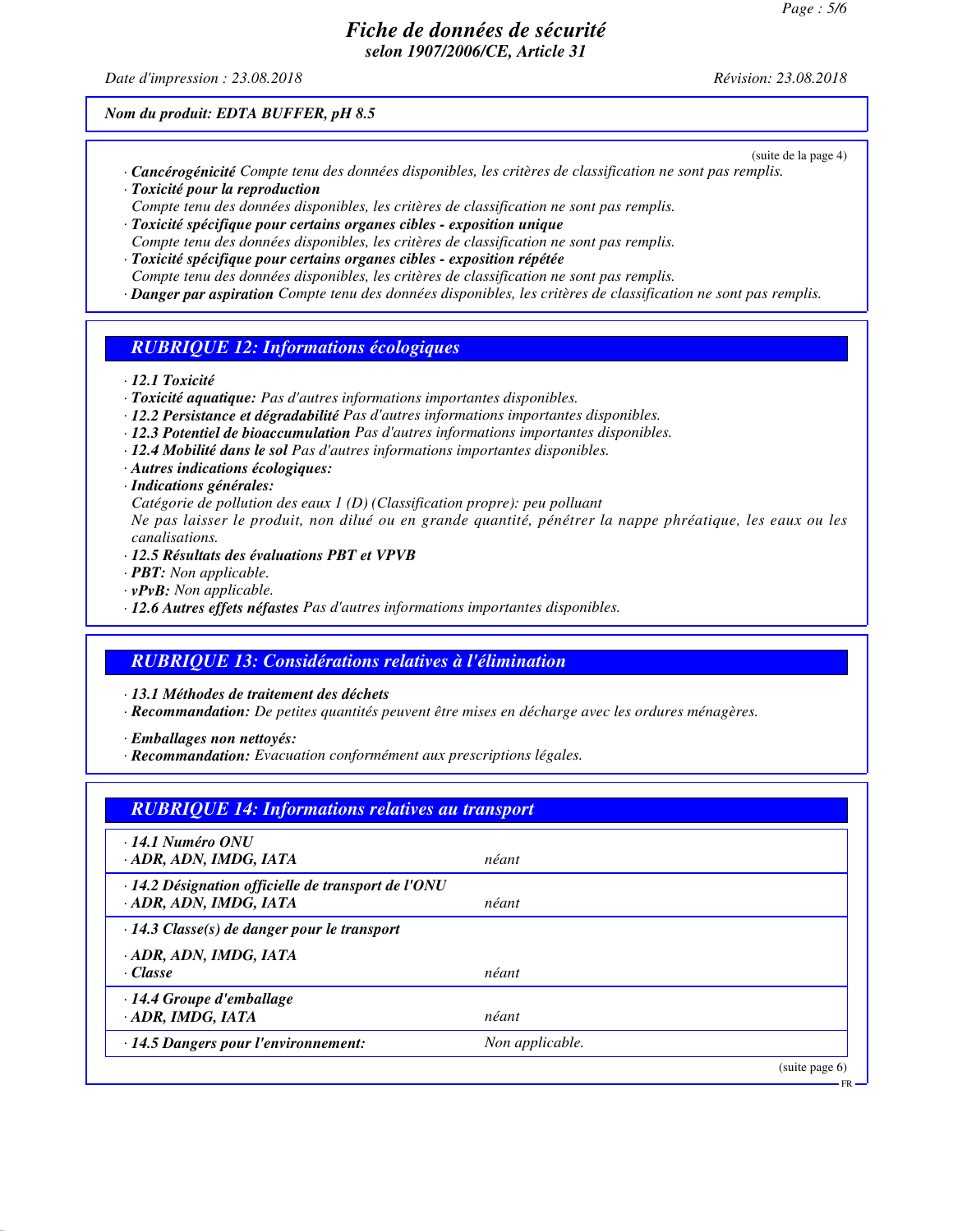FR

# *Fiche de données de sécurité selon 1907/2006/CE, Article 31*

*Date d'impression : 23.08.2018 Révision: 23.08.2018*

*Nom du produit: EDTA BUFFER, pH 8.5*

|                                                        | (suite de la page 5) |
|--------------------------------------------------------|----------------------|
| $\cdot$ 14.6 Précautions particulières à prendre par   |                      |
| l'utilisateur                                          | Non applicable.      |
| · 14.7 Transport en vrac conformément à l'annexe II de |                      |
| la convention Marpol et au recueil IBC                 | Non applicable.      |
| $\cdot$ "Règlement type" de l'ONU:                     | néant                |

## *RUBRIQUE 15: Informations relatives à la réglementation*

*· 15.1 Réglementations/législation particulières à la substance ou au mélange en matière de sécurité, de santé et d'environnement*

*· Directive 2012/18/UE*

*· Substances dangereuses désignées - ANNEXE I Aucun des composants n'est compris.*

*· 15.2 Évaluation de la sécurité chimique: Une évaluation de la sécurité chimique n'a pas été réalisée.*

#### *RUBRIQUE 16: Autres informations*

*Ces indications sont fondées sur l'état actuel de nos connaissances, mais ne constituent pas une garantie quant aux propriétés du produit et ne donnent pas lieu à un rapport juridique contractuel.*

*· Phrases importantes*

*H319 Provoque une sévère irritation des yeux.*

*· Acronymes et abréviations: ADR: Accord européen sur le transport des marchandises dangereuses par Route IMDG: International Maritime Code for Dangerous Goods IATA: International Air Transport Association GHS: Globally Harmonised System of Classification and Labelling of Chemicals EINECS: European Inventory of Existing Commercial Chemical Substances ELINCS: European List of Notified Chemical Substances CAS: Chemical Abstracts Service (division of the American Chemical Society) VOC: Volatile Organic Compounds (USA, EU) PBT: Persistent, Bioaccumulative and Toxic vPvB: very Persistent and very Bioaccumulative Eye Irrit. 2: Lésions oculaires graves/irritation oculaire – Catégorie 2*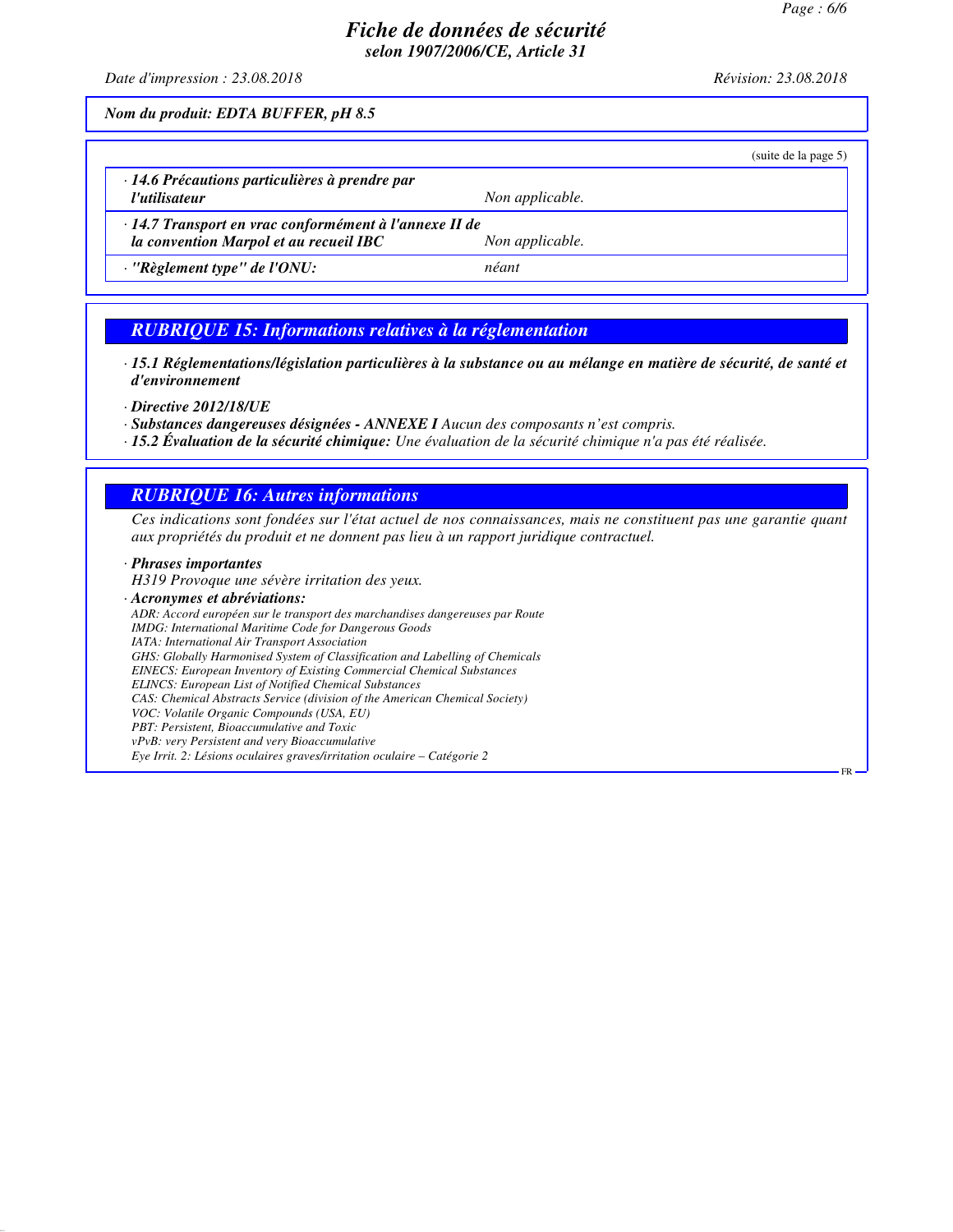*Druckdatum: 23.08.2018 überarbeitet am: 23.08.2018*

| · 1.1 Produktidentifikator                                                                                                                                                                                                                   |                                                                                                                                                                                                                               |
|----------------------------------------------------------------------------------------------------------------------------------------------------------------------------------------------------------------------------------------------|-------------------------------------------------------------------------------------------------------------------------------------------------------------------------------------------------------------------------------|
| · Handelsname: EDTA BUFFER, pH 8.5                                                                                                                                                                                                           |                                                                                                                                                                                                                               |
| $\cdot$ Artikelnummer: 64142-09, 64142-10<br>wird                                                                                                                                                                                            | · 1.2 Relevante identifizierte Verwendungen des Stoffs oder Gemischs und Verwendungen, von denen abgeraten<br>Keine weiteren relevanten Informationen verfügbar.<br>· Verwendung des Stoffes / des Gemisches Laborchemikalien |
| · Hersteller/Lieferant:<br><b>Electron Microscopy Sciences</b><br>1560 Industry Road<br>USA-Hatfield, PA 19440<br>Tel: 215-412-8400 Fax: 215-412-8450<br>email: sgkcck@aol.com<br>www.emsdiasum.com                                          | · 1.3 Einzelheiten zum Lieferanten, der das Sicherheitsdatenblatt bereitstellt                                                                                                                                                |
| Science Services GmbH<br>Unterhachinger Str. 75<br>81737 München Germany                                                                                                                                                                     |                                                                                                                                                                                                                               |
| Tel: +49(0)89 18 93 668-0<br>safety@scienceservices.de                                                                                                                                                                                       |                                                                                                                                                                                                                               |
|                                                                                                                                                                                                                                              | Deutschland: +49 (0)89 19240, 24h Giftnotruf Munchen, www toxinfo.org<br>Osterreich: +43 1406 43 43, Gesundheit Osterreich GmbH, 24 h                                                                                         |
| $\cdot$ 1.4 Notrufnummer:<br>1-703-527-3887                                                                                                                                                                                                  | · Auskunftgebender Bereich: Product safety department<br>ChemTrec 1-800-424-9300 Contract CCN7661                                                                                                                             |
|                                                                                                                                                                                                                                              | <b>ABSCHNITT 2: Mögliche Gefahren</b>                                                                                                                                                                                         |
| · 2.1 Einstufung des Stoffs oder Gemischs                                                                                                                                                                                                    | · Einstufung gemäß Verordnung (EG) Nr. 1272/2008 Das Produkt ist gemäß CLP-Verordnung nicht eingestuft.                                                                                                                       |
| $\cdot$ 2.2 Kennzeichnungselemente<br>· Gefahrenpiktogramme entfällt<br>· Signalwort entfällt<br>· Gefahrenhinweise entfällt<br>· Zusätzliche Angaben:<br>2.3 Sonstige Gefahren<br>· PBT: Nicht anwendbar.<br>$\cdot$ vPvB: Nicht anwendbar. | · Kennzeichnung gemäß Verordnung (EG) Nr. 1272/2008 entfällt<br>Sicherheitsdatenblatt auf Anfrage erhältlich.<br>· Ergebnisse der PBT- und vPvB-Beurteilung                                                                   |

*· 3.2 Chemische Charakterisierung: Gemische*

*· Beschreibung: Gemisch aus nachfolgend angeführten Stoffen mit ungefährlichen Beimengungen.*

(Fortsetzung auf Seite 2)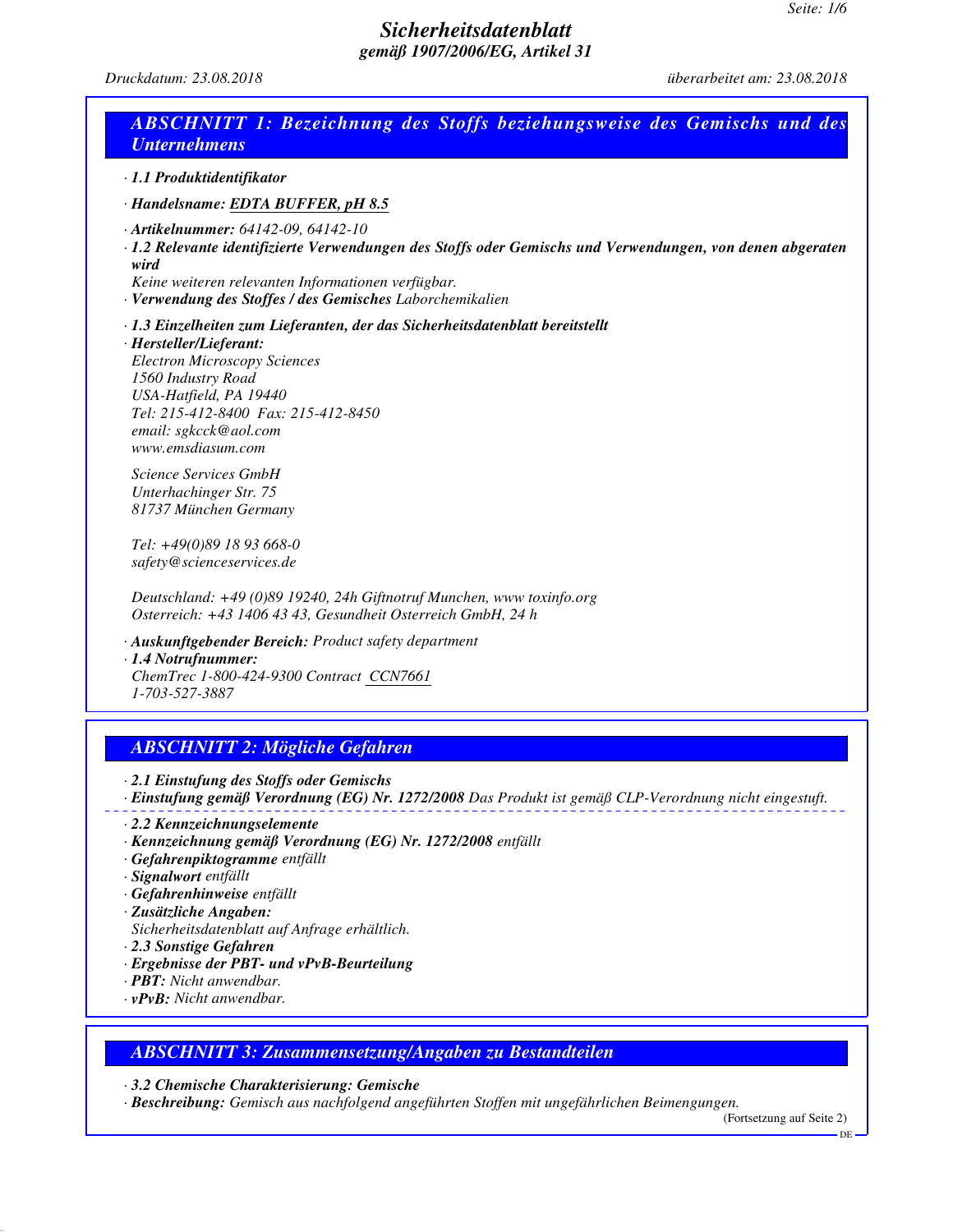*Druckdatum: 23.08.2018 überarbeitet am: 23.08.2018*

*Handelsname: EDTA BUFFER, pH 8.5*

|                                     |                                                                                                          | (Fortsetzung von Seite 1)     |              |
|-------------------------------------|----------------------------------------------------------------------------------------------------------|-------------------------------|--------------|
| $\cdot$ Gefährliche Inhaltsstoffe:  |                                                                                                          |                               |              |
| $CAS: 60-00-4$<br>EINECS: 200-449-4 | Edetinsäure                                                                                              | $\Diamond$ Eye Irrit. 2, H319 | $\leq 2.5\%$ |
|                                     | · Zusätzliche Hinweise: Der Wortlaut der angeführten Gefahrenhinweise ist dem Abschnitt 16 zu entnehmen. |                               |              |

# *ABSCHNITT 4: Erste-Hilfe-Maßnahmen*

*· 4.1 Beschreibung der Erste-Hilfe-Maßnahmen*

*· Allgemeine Hinweise:*

*Vergiftungssymptome können erst nach vielen Stunden auftreten, deshalb ärztliche Überwachung mindestens 48 Stunden nach einem Unfall.*

*Keine besonderen Maßnahmen erforderlich.*

- *· Nach Einatmen: Frischluftzufuhr, bei Beschwerden Arzt aufsuchen.*
- *· Nach Hautkontakt: Im allgemeinen ist das Produkt nicht hautreizend.*
- *· Nach Augenkontakt: Augen bei geöffnetem Lidspalt mehrere Minuten mit fließendem Wasser spülen.*
- *· Nach Verschlucken: Sofort Arzt aufsuchen.*
- *· 4.2 Wichtigste akute und verzögert auftretende Symptome und Wirkungen Keine weiteren relevanten Informationen verfügbar.*
- *· 4.3 Hinweise auf ärztliche Soforthilfe oder Spezialbehandlung Keine weiteren relevanten Informationen verfügbar.*

# *ABSCHNITT 5: Maßnahmen zur Brandbekämpfung*

- *· 5.1 Löschmittel*
- *· Geeignete Löschmittel: Feuerlöschmaßnahmen auf die Umgebung abstimmen.*
- *· 5.2 Besondere vom Stoff oder Gemisch ausgehende Gefahren*
- *Keine weiteren relevanten Informationen verfügbar.*
- *· 5.3 Hinweise für die Brandbekämpfung*
- *· Besondere Schutzausrüstung: Keine besonderen Maßnahmen erforderlich.*

*ABSCHNITT 6: Maßnahmen bei unbeabsichtigter Freisetzung*

- *· 6.1 Personenbezogene Vorsichtsmaßnahmen, Schutzausrüstungen und in Notfällen anzuwendende Verfahren Nicht erforderlich.*
- *· 6.2 Umweltschutzmaßnahmen: Nicht in die Kanalisation/Oberflächenwasser/Grundwasser gelangen lassen.*

*· 6.3 Methoden und Material für Rückhaltung und Reinigung: Mit flüssigkeitsbindendem Material (Sand, Kieselgur, Säurebinder, Universalbinder, Sägemehl) aufnehmen. Kontaminiertes Material als Abfall nach Abschnitt 13 entsorgen. Für ausreichende Lüftung sorgen.*

*· 6.4 Verweis auf andere Abschnitte Informationen zur sicheren Handhabung siehe Abschnitt 7. Informationen zur persönlichen Schutzausrüstung siehe Abschnitt 8.*

*Informationen zur Entsorgung siehe Abschnitt 13.*

# *ABSCHNITT 7: Handhabung und Lagerung*

*· 7.1 Schutzmaßnahmen zur sicheren Handhabung Keine besonderen Maßnahmen erforderlich. Für gute Belüftung/Absaugung am Arbeitsplatz sorgen. Aerosolbildung vermeiden.*

(Fortsetzung auf Seite 3)

DE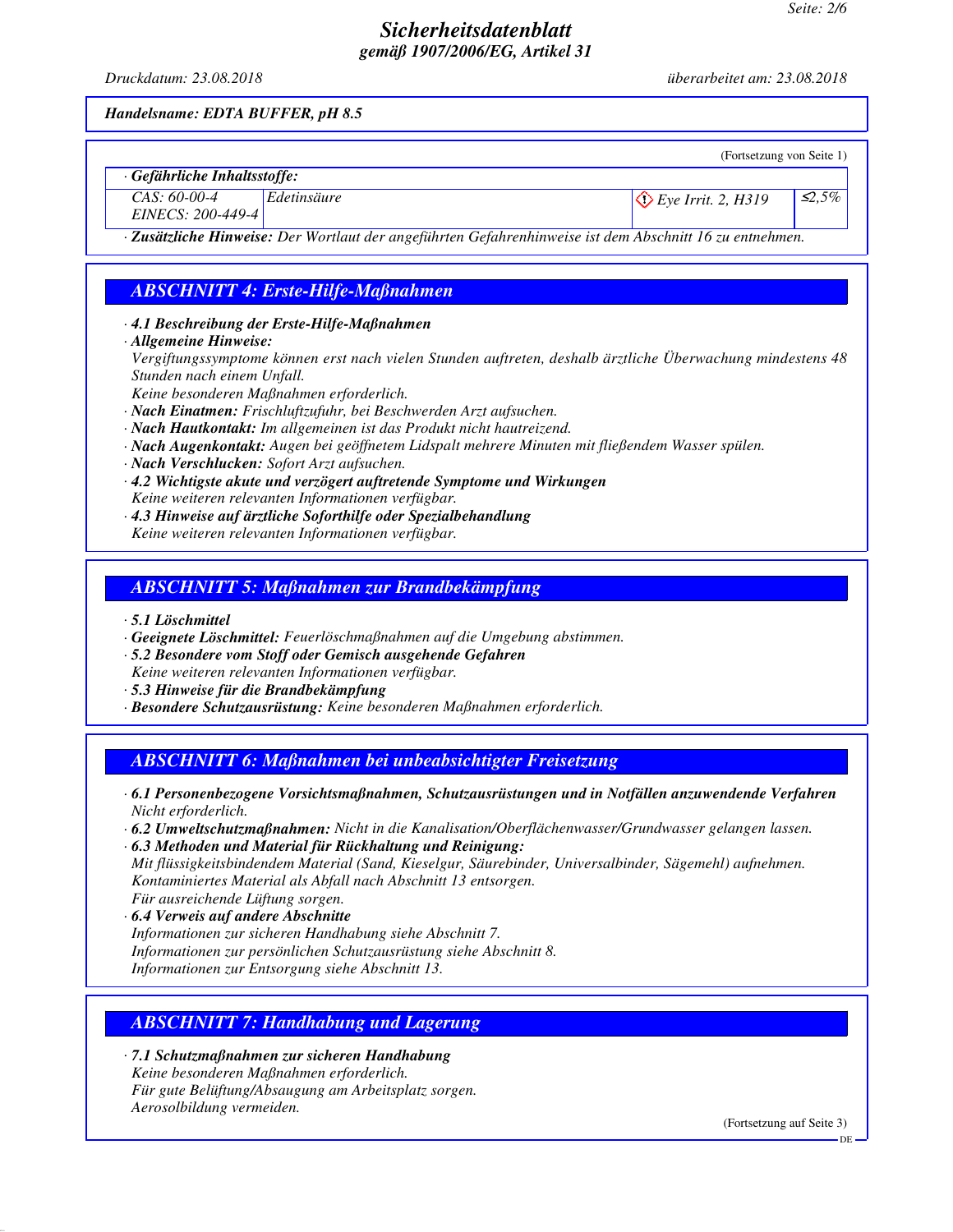*Druckdatum: 23.08.2018 überarbeitet am: 23.08.2018*

(Fortsetzung von Seite 2)

#### *Handelsname: EDTA BUFFER, pH 8.5*

*· Hinweise zum Brand- und Explosionsschutz: Keine besonderen Maßnahmen erforderlich.*

*· 7.2 Bedingungen zur sicheren Lagerung unter Berücksichtigung von Unverträglichkeiten*

*· Lagerung:*

*· Anforderung an Lagerräume und Behälter: Keine besonderen Anforderungen.*

*· Zusammenlagerungshinweise: Nicht erforderlich.*

*· Weitere Angaben zu den Lagerbedingungen: Keine.*

*· Lagerklasse:*

*· Klassifizierung nach Betriebssicherheitsverordnung (BetrSichV): -* 

*· 7.3 Spezifische Endanwendungen Keine weiteren relevanten Informationen verfügbar.*

## *ABSCHNITT 8: Begrenzung und Überwachung der Exposition/Persönliche Schutzausrüstungen*

*· Zusätzliche Hinweise zur Gestaltung technischer Anlagen: Keine weiteren Angaben, siehe Abschnitt 7.*

*· 8.1 Zu überwachende Parameter*

*· Bestandteile mit arbeitsplatzbezogenen, zu überwachenden Grenzwerten:*

*60-00-4 Edetinsäure*

*MAK vgl.Abschn.IIb*

*· Zusätzliche Hinweise: Als Grundlage dienten die bei der Erstellung gültigen Listen.*

- *· 8.2 Begrenzung und Überwachung der Exposition*
- *· Persönliche Schutzausrüstung:*
- *· Allgemeine Schutz- und Hygienemaßnahmen: Von Nahrungsmitteln, Getränken und Futtermitteln fernhalten.*
- *· Atemschutz:*

*Bei kurzzeitiger oder geringer Belastung Atemfiltergerät; bei intensiver bzw. längerer Exposition umluftunabhängiges Atemschutzgerät verwenden.*

*· Handschutz:*

*Das Handschuhmaterial muss undurchlässig und beständig gegen das Produkt / den Stoff / die Zubereitung sein. Aufgrund fehlender Tests kann keine Empfehlung zum Handschuhmaterial für das Produkt / die Zubereitung / das Chemikaliengemisch abgegeben werden.*

*Auswahl des Handschuhmaterials unter Beachtung der Durchbruchzeiten, Permeationsraten und der Degradation.*

*· Handschuhmaterial*

*Die Auswahl eines geeigneten Handschuhs ist nicht nur vom Material, sondern auch von weiteren Qualitätsmerkmalen abhängig und von Hersteller zu Hersteller unterschiedlich. Da das Produkt eine Zubereitung aus mehreren Stoffen darstellt, ist die Beständigkeit von Handschuhmaterialen nicht vorausberechenbar und muß deshalb vor dem Einsatz überprüft werden.*

*· Durchdringungszeit des Handschuhmaterials*

*Die genaue Durchbruchzeit ist beim Schutzhandschuhhersteller zu erfahren und einzuhalten. · Augenschutz: Beim Umfüllen Schutzbrille empfehlenswert.*

# *ABSCHNITT 9: Physikalische und chemische Eigenschaften · 9.1 Angaben zu den grundlegenden physikalischen und chemischen Eigenschaften · Allgemeine Angaben · Aussehen: Form: Flüssigkeit Farbe: Klar · Geruch: Geruchlos* (Fortsetzung auf Seite 4) DE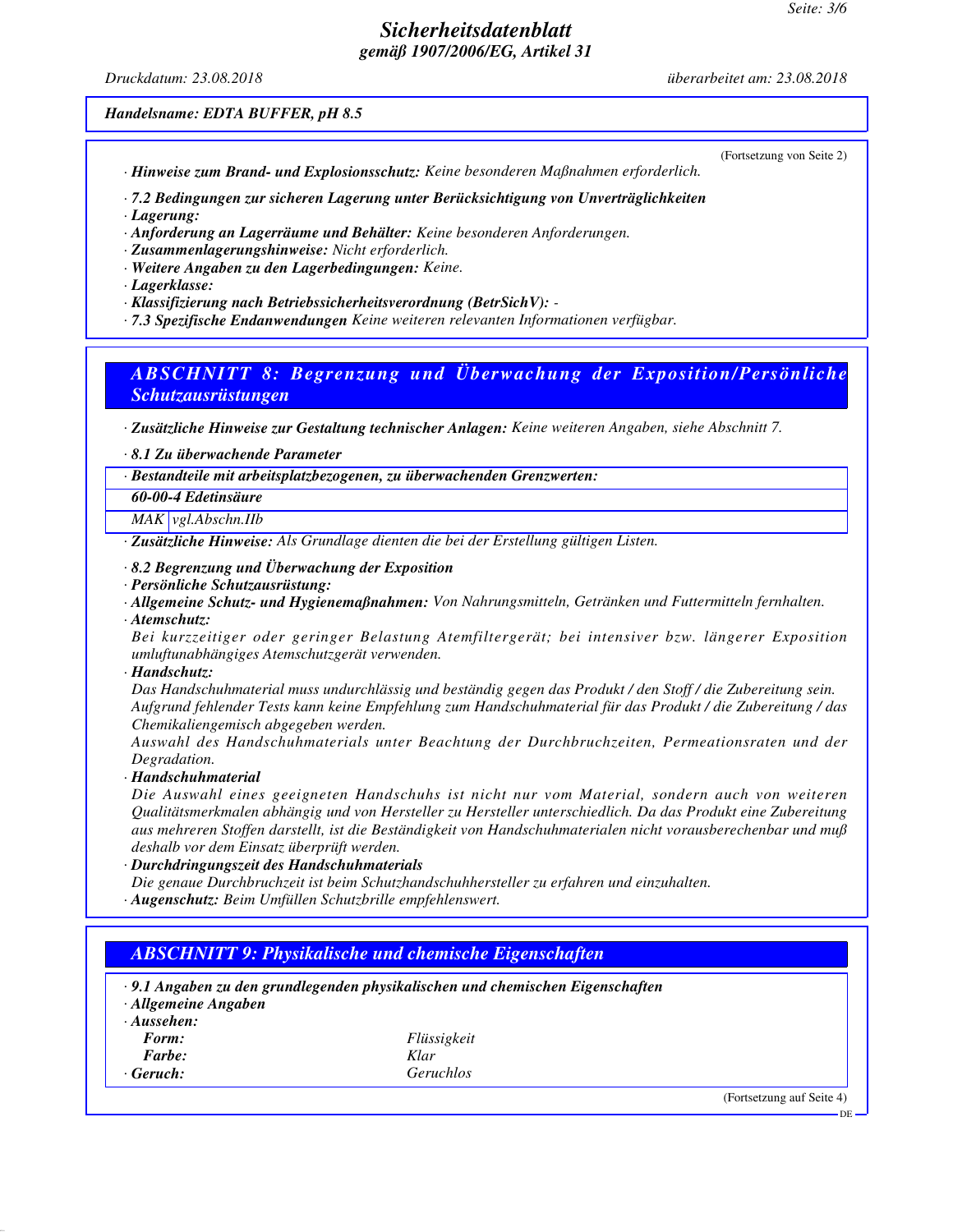*Druckdatum: 23.08.2018 überarbeitet am: 23.08.2018*

#### *Handelsname: EDTA BUFFER, pH 8.5*

|                                                                                                           | (Fortsetzung von Seite 3)                                                           |
|-----------------------------------------------------------------------------------------------------------|-------------------------------------------------------------------------------------|
| · Geruchsschwelle:                                                                                        | Nicht bestimmt.                                                                     |
| $\cdot$ pH-Wert bei 20 °C:                                                                                | 8,5                                                                                 |
| · Zustandsänderung<br>Schmelzpunkt/Gefrierpunkt:<br>Siedebeginn und Siedebereich:                         | Nicht bestimmt.<br>100 °C                                                           |
| · Flammpunkt:                                                                                             | Nicht anwendbar.                                                                    |
| · Entzündbarkeit (fest, gasförmig):                                                                       | Nicht anwendbar.                                                                    |
| · Zersetzungstemperatur:                                                                                  | Nicht bestimmt.                                                                     |
| · Selbstentzündungstemperatur:                                                                            | Das Produkt ist nicht selbstentzündlich.                                            |
| · Explosive Eigenschaften:                                                                                | Das Produkt ist nicht explosionsgefährlich.                                         |
| · Explosionsgrenzen:<br>Untere:<br>Obere:                                                                 | Nicht bestimmt.<br>Nicht bestimmt.                                                  |
| · Dampfdruck bei 20 °C:                                                                                   | $23$ hPa                                                                            |
| $\cdot$ Dichte bei 20 $\degree$ C:<br>· Relative Dichte<br>· Dampfdichte<br>· Verdampfungsgeschwindigkeit | $0,9968$ g/cm <sup>3</sup><br>Nicht bestimmt.<br>Nicht bestimmt.<br>Nicht bestimmt. |
| · Löslichkeit in / Mischbarkeit mit<br>Wasser:                                                            | Nicht bzw. wenig mischbar.                                                          |
| · Verteilungskoeffizient: n-Octanol/Wasser: Nicht bestimmt.                                               |                                                                                     |
| · Viskosität:<br>Dynamisch:<br>Kinematisch:                                                               | Nicht bestimmt.<br>Nicht bestimmt.                                                  |
| · Lösemittelgehalt:<br>Wasser:<br>$VOC$ (EU)                                                              | 99,0%<br>$0,00\%$                                                                   |
| Festkörpergehalt:<br>. 9.2 Sonstige Angaben                                                               | 1,0%<br>Keine weiteren relevanten Informationen verfügbar.                          |

# *ABSCHNITT 10: Stabilität und Reaktivität*

- *· 10.1 Reaktivität Keine weiteren relevanten Informationen verfügbar.*
- *· 10.2 Chemische Stabilität*
- *· Thermische Zersetzung / zu vermeidende Bedingungen:*
- *Keine Zersetzung bei bestimmungsgemäßer Verwendung.*
- *· 10.3 Möglichkeit gefährlicher Reaktionen Keine gefährlichen Reaktionen bekannt.*
- *· 10.4 Zu vermeidende Bedingungen Keine weiteren relevanten Informationen verfügbar.*
- *· 10.5 Unverträgliche Materialien: Keine weiteren relevanten Informationen verfügbar.*
- *· 10.6 Gefährliche Zersetzungsprodukte: Keine gefährlichen Zersetzungsprodukte bekannt.*

(Fortsetzung auf Seite 5)

DE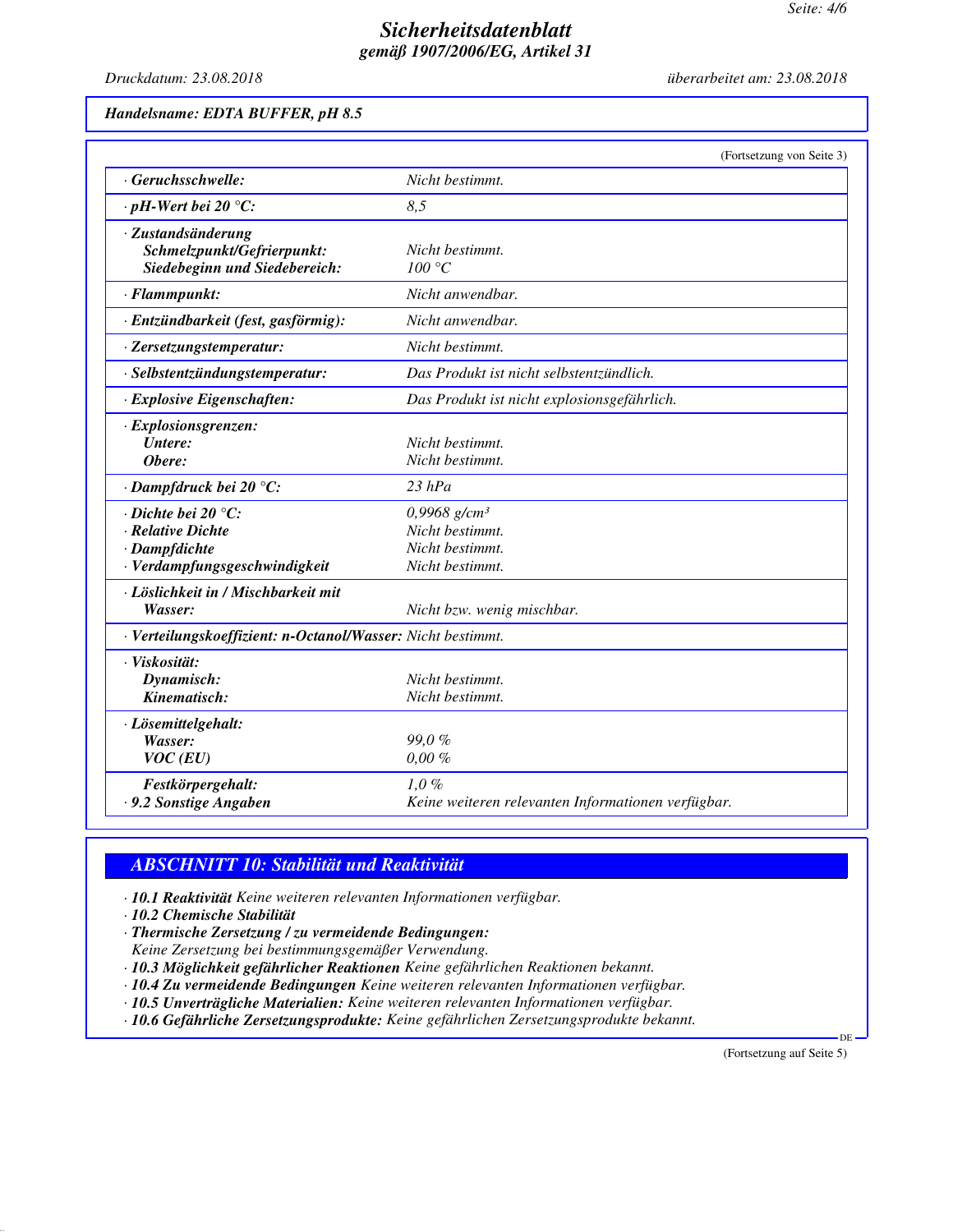*Druckdatum: 23.08.2018 überarbeitet am: 23.08.2018*

#### *Handelsname: EDTA BUFFER, pH 8.5*

(Fortsetzung von Seite 4)

#### *ABSCHNITT 11: Toxikologische Angaben*

- *· 11.1 Angaben zu toxikologischen Wirkungen*
- *· Akute Toxizität Aufgrund der verfügbaren Daten sind die Einstufungskriterien nicht erfüllt.*
- *· Primäre Reizwirkung:*
- *· Ätz-/Reizwirkung auf die Haut Aufgrund der verfügbaren Daten sind die Einstufungskriterien nicht erfüllt.*
- *· Schwere Augenschädigung/-reizung Aufgrund der verfügbaren Daten sind die Einstufungskriterien nicht erfüllt.*
- *· Sensibilisierung der Atemwege/Haut Aufgrund der verfügbaren Daten sind die Einstufungskriterien nicht erfüllt.*
- *· CMR-Wirkungen (krebserzeugende, erbgutverändernde und fortpflanzungsgefährdende Wirkung)*
- *· Keimzell-Mutagenität Aufgrund der verfügbaren Daten sind die Einstufungskriterien nicht erfüllt.*
- *· Karzinogenität Aufgrund der verfügbaren Daten sind die Einstufungskriterien nicht erfüllt.*
- *· Reproduktionstoxizität Aufgrund der verfügbaren Daten sind die Einstufungskriterien nicht erfüllt.*
- *· Spezifische Zielorgan-Toxizität bei einmaliger Exposition*
- *Aufgrund der verfügbaren Daten sind die Einstufungskriterien nicht erfüllt.*
- *· Spezifische Zielorgan-Toxizität bei wiederholter Exposition*
- *Aufgrund der verfügbaren Daten sind die Einstufungskriterien nicht erfüllt.*
- *· Aspirationsgefahr Aufgrund der verfügbaren Daten sind die Einstufungskriterien nicht erfüllt.*

## *ABSCHNITT 12: Umweltbezogene Angaben*

- *· 12.1 Toxizität*
- *· Aquatische Toxizität: Keine weiteren relevanten Informationen verfügbar.*
- *· 12.2 Persistenz und Abbaubarkeit Keine weiteren relevanten Informationen verfügbar.*
- *· 12.3 Bioakkumulationspotenzial Keine weiteren relevanten Informationen verfügbar.*
- *· 12.4 Mobilität im Boden Keine weiteren relevanten Informationen verfügbar.*
- *· Weitere ökologische Hinweise:*
- *· Allgemeine Hinweise:*
- *Wassergefährdungsklasse 1 (Selbsteinstufung): schwach wassergefährdend*

*Nicht unverdünnt bzw. in größeren Mengen in das Grundwasser, in Gewässer oder in die Kanalisation gelangen lassen.*

- *· 12.5 Ergebnisse der PBT- und vPvB-Beurteilung*
- *· PBT: Nicht anwendbar.*
- *· vPvB: Nicht anwendbar.*
- *· 12.6 Andere schädliche Wirkungen Keine weiteren relevanten Informationen verfügbar.*

#### *ABSCHNITT 13: Hinweise zur Entsorgung*

*· 13.1 Verfahren der Abfallbehandlung*

*· Empfehlung: Kleinere Mengen können gemeinsam mit Hausmüll deponiert werden.*

- *· Ungereinigte Verpackungen:*
- *· Empfehlung: Entsorgung gemäß den behördlichen Vorschriften.*

# *ABSCHNITT 14: Angaben zum Transport*

*· 14.1 UN-Nummer · ADR, ADN, IMDG, IATA entfällt*

*· 14.2 Ordnungsgemäße UN-Versandbezeichnung · ADR, ADN, IMDG, IATA entfällt*

> (Fortsetzung auf Seite 6) DE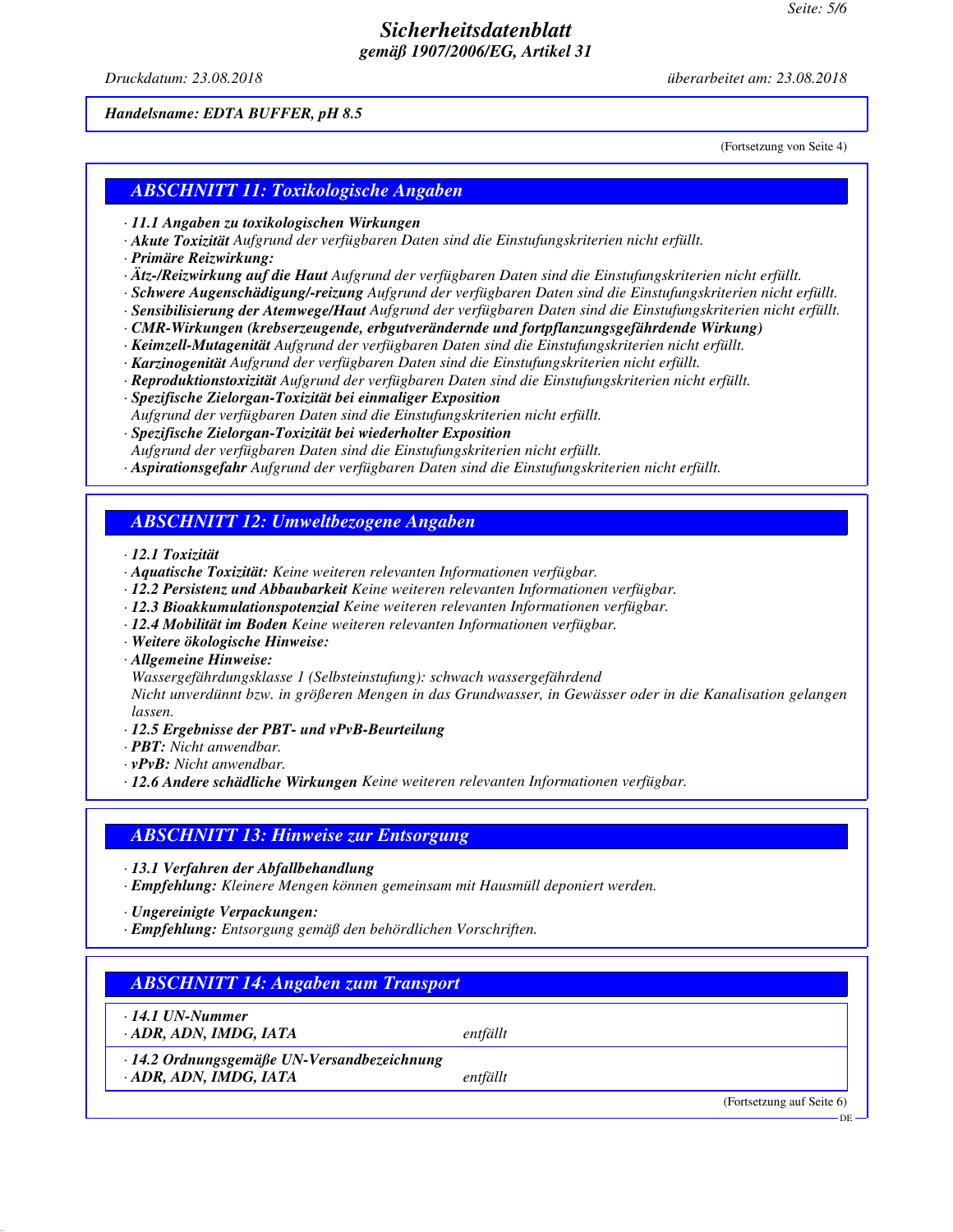DE

## *Sicherheitsdatenblatt gemäß 1907/2006/EG, Artikel 31*

*Druckdatum: 23.08.2018 überarbeitet am: 23.08.2018*

*Handelsname: EDTA BUFFER, pH 8.5*

|                                                                                                              | (Fortsetzung von Seite 5) |
|--------------------------------------------------------------------------------------------------------------|---------------------------|
| $\cdot$ 14.3 Transportgefahrenklassen                                                                        |                           |
| · ADR, ADN, IMDG, IATA<br>· Klasse                                                                           | entfällt                  |
| $\cdot$ 14.4 Verpackungsgruppe<br>· ADR, IMDG, IATA                                                          | entfällt                  |
| · 14.5 Umweltgefahren:                                                                                       | Nicht anwendbar.          |
| $\cdot$ 14.6 Besondere Vorsichtsmaßnahmen für den<br><i>Verwender</i>                                        | Nicht anwendbar.          |
| · 14.7 Massengutbeförderung gemäß Anhang II des<br>MARPOL-Übereinkommens und gemäß IBC-Code Nicht anwendbar. |                           |
| · UN "Model Regulation":                                                                                     | entfällt                  |

# *ABSCHNITT 15: Rechtsvorschriften*

*· 15.1 Vorschriften zu Sicherheit, Gesundheits- und Umweltschutz/spezifische Rechtsvorschriften für den Stoff oder das Gemisch*

*· Richtlinie 2012/18/EU*

*· Namentlich aufgeführte gefährliche Stoffe - ANHANG I Keiner der Inhaltsstoffe ist enthalten.*

*· Nationale Vorschriften:*

*· Wassergefährdungsklasse: WGK 1 (Selbsteinstufung): schwach wassergefährdend.*

*· 15.2 Stoffsicherheitsbeurteilung: Eine Stoffsicherheitsbeurteilung wurde nicht durchgeführt.*

# *ABSCHNITT 16: Sonstige Angaben*

*Die Angaben stützen sich auf den heutigen Stand unserer Kenntnisse, sie stellen jedoch keine Zusicherung von Produkteigenschaften dar und begründen kein vertragliches Rechtsverhältnis.*

#### *· Relevante Sätze*

*H319 Verursacht schwere Augenreizung.*

#### *· Abkürzungen und Akronyme:*

*ADR: Accord européen sur le transport des marchandises dangereuses par Route (European Agreement concerning the International Carriage of Dangerous Goods by Road)*

- *IMDG: International Maritime Code for Dangerous Goods*
- *IATA: International Air Transport Association*
- *GHS: Globally Harmonised System of Classification and Labelling of Chemicals*
- *EINECS: European Inventory of Existing Commercial Chemical Substances*
- *ELINCS: European List of Notified Chemical Substances*
- *CAS: Chemical Abstracts Service (division of the American Chemical Society)*
- *VOC: Volatile Organic Compounds (USA, EU)*
- *PBT: Persistent, Bioaccumulative and Toxic vPvB: very Persistent and very Bioaccumulative*
- *Eye Irrit. 2: Schwere Augenschädigung/Augenreizung Kategorie 2*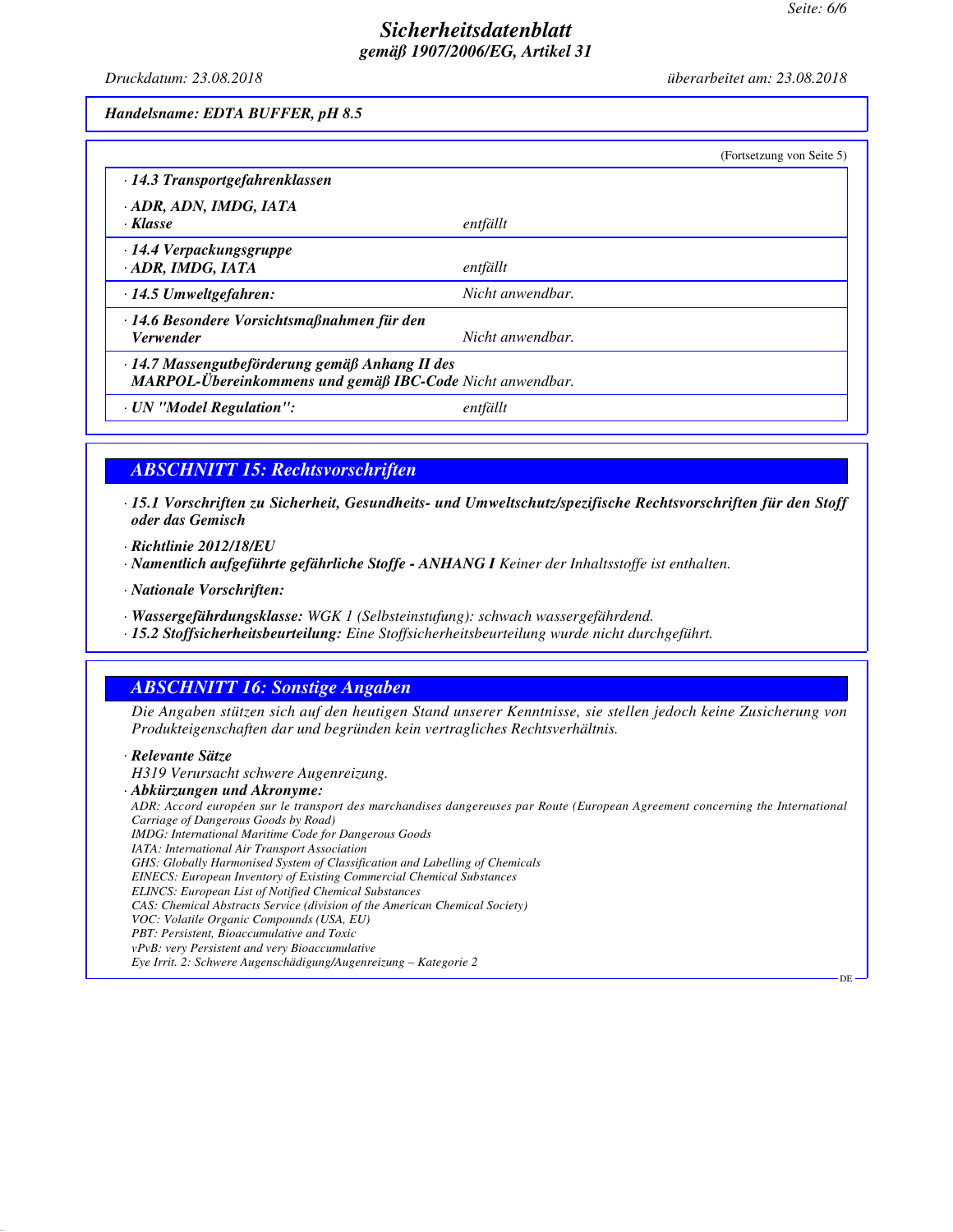## *Scheda di dati di sicurezza ai sensi del regolamento 1907/2006/CE, Articolo 31*

*Stampato il: 23.08.2018 Revisione: 23.08.2018*

# *SEZIONE 1: Identificazione della sostanza o della miscela e della società/impresa*

*· 1.1 Identificatore del prodotto*

*· Denominazione commerciale: EDTA BUFFER, pH 8.5*

- *· Articolo numero: 64142-09, 64142-10*
- *· 1.2 Usi identificati pertinenti della sostanza o della miscela e usi sconsigliati Non sono disponibili altre informazioni.*
- *· Utilizzazione della Sostanza / del Preparato Prodotti chimici per laboratorio*

#### *· 1.3 Informazioni sul fornitore della scheda di dati di sicurezza*

*· Produttore/fornitore: Electron Microscopy Sciences 1560 Industry Road USA-Hatfield, PA 19440 Tel: 215-412-8400 Fax: 215-412-8450 email: sgkcck@aol.com www.emsdiasum.com*

*Societa Italiana Chimici Via Rio Nell Ellba 140 00138 Rome, Italy Tel: 39 06 8800211 Fax: 39 30 06 8815313 Web: www.sichim.com*

*· Informazioni fornite da: Product safety department*

*· 1.4 Numero telefonico di emergenza: ChemTrec 1-800-424-9300 Contract CCN7661 1-703-527-3887*

## *SEZIONE 2: Identificazione dei pericoli*

*· 2.1 Classificazione della sostanza o della miscela · Classificazione secondo il regolamento (CE) n. 1272/2008 Il prodotto non è classificato conformemente al regolamento CLP.*

*· 2.2 Elementi dell'etichetta*

- *· Etichettatura secondo il regolamento (CE) n. 1272/2008 non applicabile*
- *· Pittogrammi di pericolo non applicabile*
- *· Avvertenza non applicabile*
- *· Indicazioni di pericolo non applicabile*
- *· Ulteriori dati:*
- *Scheda dati di sicurezza disponibile su richiesta.*
- *· 2.3 Altri pericoli*
- *· Risultati della valutazione PBT e vPvB*
- *· PBT: Non applicabile.*
- *· vPvB: Non applicabile.*

## *SEZIONE 3: Composizione/informazioni sugli ingredienti*

*· 3.2 Caratteristiche chimiche: Miscele*

*· Descrizione: Miscela delle seguenti sostanze con additivi non pericolosi.*

#### *· Sostanze pericolose:*

*CAS: 60-00-4 EINECS: 200-449-4 acido edetico*  $\langle \hat{\cdot} \rangle$  *Eye Irrit. 2, H319*  $\Big| \leq 2.5\%$ 

IT

<sup>(</sup>continua a pagina 2)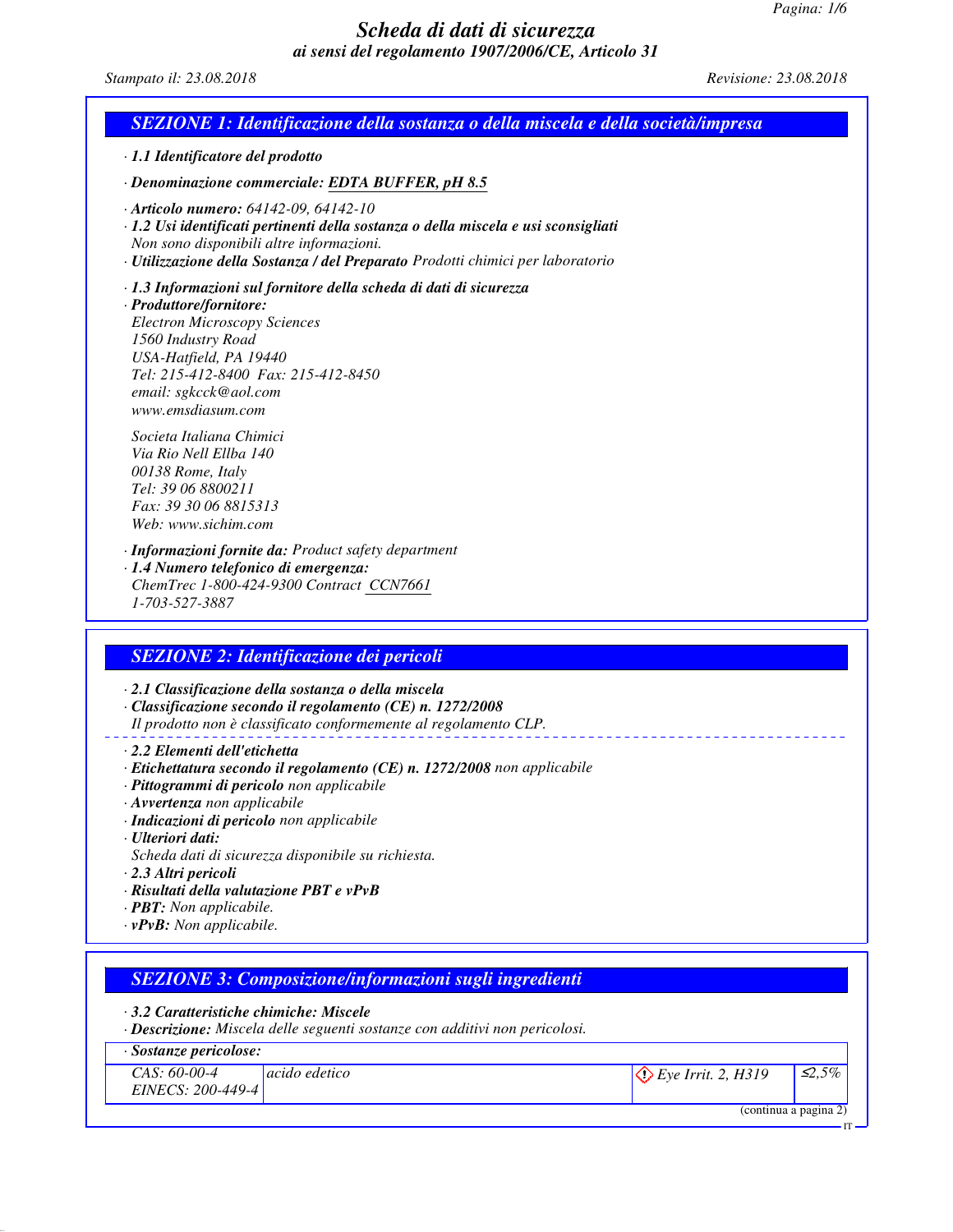# *Scheda di dati di sicurezza ai sensi del regolamento 1907/2006/CE, Articolo 31*

*Stampato il: 23.08.2018 Revisione: 23.08.2018*

*Denominazione commerciale: EDTA BUFFER, pH 8.5*

(Segue da pagina 1)

*· Ulteriori indicazioni: Il testo dell'avvertenza dei pericoli citati può essere appreso dal capitolo 16*

### *SEZIONE 4: Misure di primo soccorso*

#### *· 4.1 Descrizione delle misure di primo soccorso*

*· Indicazioni generali:*

*I sintomi di avvelenamento possono comparire dopo molte ore, per tale motivo è necessaria la sorveglianza di un medico nelle 48 ore successive all'incidente.*

*Non sono necessari provvedimenti specifici.*

- *· Inalazione: Portare in zona ben areata, in caso di disturbi consultare il medico.*
- *· Contatto con la pelle: Generalmente il prodotto non è irritante per la pelle.*
- *· Contatto con gli occhi: Lavare con acqua corrente per alcuni minuti tenendo le palpebre ben aperte.*
- *· Ingestione: Chiamare subito il medico.*
- *· 4.2 Principali sintomi ed effetti, sia acuti che ritardati Non sono disponibili altre informazioni.*
- *· 4.3 Indicazione dell'eventuale necessità di consultare immediatamente un medico e di trattamenti speciali Non sono disponibili altre informazioni.*

#### *SEZIONE 5: Misure antincendio*

- *· 5.1 Mezzi di estinzione*
- *· Mezzi di estinzione idonei: Adottare provvedimenti antiincendio nei dintorni della zona colpita.*
- *· 5.2 Pericoli speciali derivanti dalla sostanza o dalla miscela Non sono disponibili altre informazioni.*
- *· 5.3 Raccomandazioni per gli addetti all'estinzione degli incendi*
- *· Mezzi protettivi specifici: Non sono richiesti provvedimenti particolari.*

#### *SEZIONE 6: Misure in caso di rilascio accidentale*

*· 6.1 Precauzioni personali, dispositivi di protezione e procedure in caso di emergenza Non necessario.*

*· 6.2 Precauzioni ambientali: Impedire infiltrazioni nella fognatura/nelle acque superficiali/nelle acque freatiche. · 6.3 Metodi e materiali per il contenimento e per la bonifica:*

*Raccogliere il liquido con materiale assorbente (sabbia, tripoli, legante di acidi, legante universale, segatura). Smaltimento del materiale contaminato conformemente al punto 13. Provvedere ad una sufficiente areazione.*

*· 6.4 Riferimento ad altre sezioni*

- *Per informazioni relative ad un manipolazione sicura, vedere capitolo 7.*
- *Per informazioni relative all'equipaggiamento protettivo ad uso personale vedere Capitolo 8.*

*Per informazioni relative allo smaltimento vedere Capitolo 13.*

#### *SEZIONE 7: Manipolazione e immagazzinamento*

*· 7.1 Precauzioni per la manipolazione sicura Non sono richiesti provvedimenti particolari. Accurata ventilazione/aspirazione nei luoghi di lavoro. Evitare la formazione di aerosol.*

*· Indicazioni in caso di incendio ed esplosione: Non sono richiesti provvedimenti particolari.*

- *· 7.2 Condizioni per lo stoccaggio sicuro, comprese eventuali incompatibilità*
- *· Stoccaggio:*
- *· Requisiti dei magazzini e dei recipienti: Non sono richiesti requisiti particolari.*
- *· Indicazioni sullo stoccaggio misto: Non necessario.*
- *· Ulteriori indicazioni relative alle condizioni di immagazzinamento: Nessuno.*

(continua a pagina 3)

IT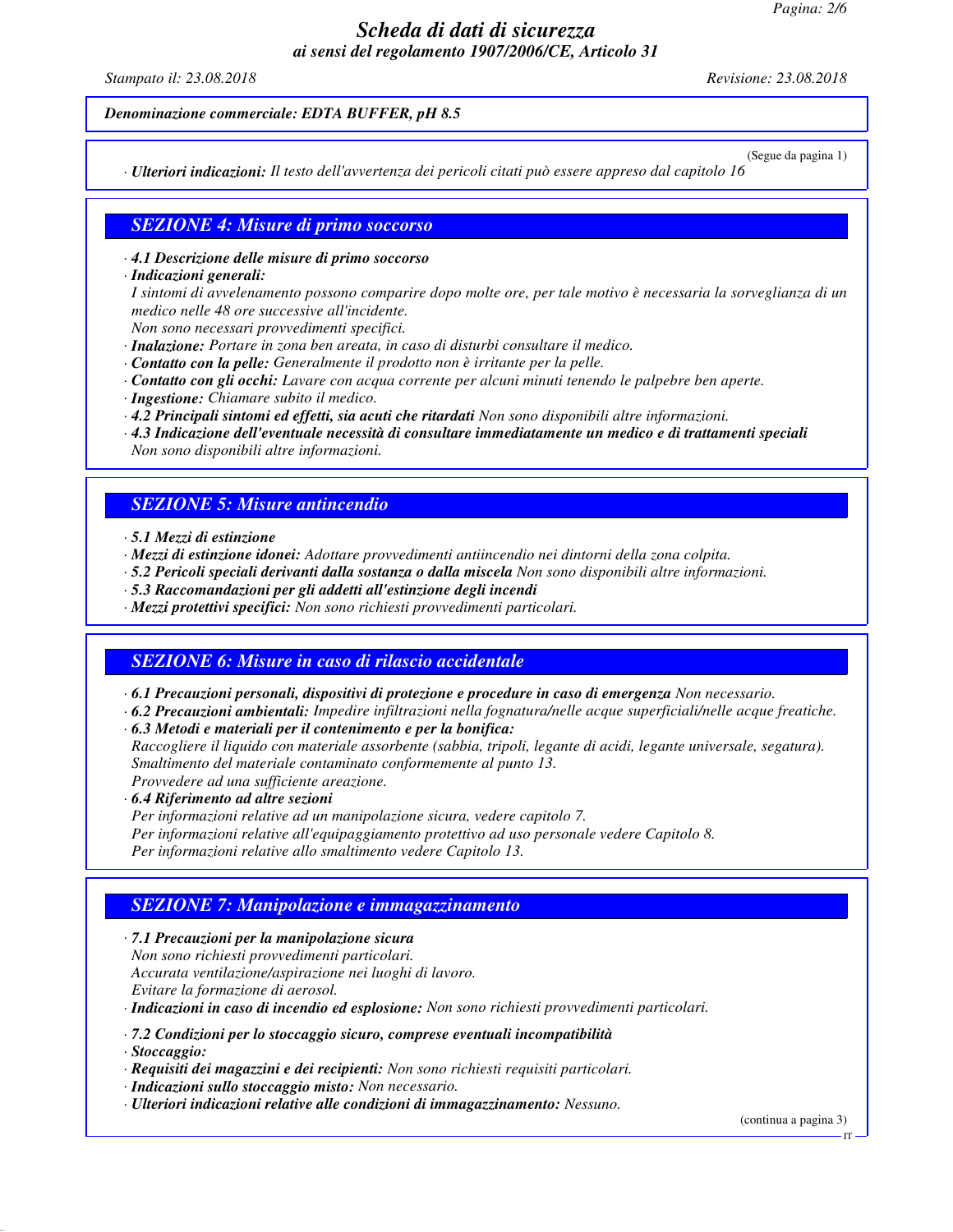*Pagina: 3/6*

## *Scheda di dati di sicurezza ai sensi del regolamento 1907/2006/CE, Articolo 31*

*Stampato il: 23.08.2018 Revisione: 23.08.2018*

(Segue da pagina 2)

IT

*Denominazione commerciale: EDTA BUFFER, pH 8.5*

*· 7.3 Usi finali particolari Non sono disponibili altre informazioni.*

*SEZIONE 8: Controllo dell'esposizione/protezione individuale*

*· Ulteriori indicazioni sulla struttura di impianti tecnici: Nessun dato ulteriore, vedere punto 7.*

- *· 8.1 Parametri di controllo*
- *· Componenti i cui valori limite devono essere tenuti sotto controllo negli ambienti di lavoro:*

*Il prodotto non contiene quantità rilevanti di sostanze i cui valori limite devono essere tenuti sotto controllo negli ambienti di lavoro.*

*· Ulteriori indicazioni: Le liste valide alla data di compilazione sono state usate come base.*

- *· 8.2 Controlli dell'esposizione*
- *· Mezzi protettivi individuali:*

*· Norme generali protettive e di igiene del lavoro: Tenere lontano da cibo, bevande e foraggi.*

*· Maschera protettiva:*

*Nelle esposizioni brevi e minime utilizzare la maschera; nelle esposizioni più intense e durature indossare l'autorespiratore.*

*· Guanti protettivi:*

*Il materiale dei guanti deve essere impermeabile e stabile contro il prodotto/ la sostanza/ la formulazione. A causa della mancanza di tests non può essere consigliato alcun tipo di materiale per i guanti con cui manipolare il prodotto / la formulazione / la miscela di sostanze chimiche.*

*Scelta del materiale dei guanti in considerazione dei tempi di passaggio, dei tassi di permeazione e della degradazione.*

*· Materiale dei guanti*

*La scelta dei guanti adatti non dipende soltanto dal materiale bensí anche da altre caratteristiche di qualità variabili da un produttore a un altro. Poiché il prodotto rappresenta una formulazione di più sostanze, la stabilità dei materiali dei guanti non è calcolabile in anticipo e deve essere testata prima dell'impiego*

*· Tempo di permeazione del materiale dei guanti*

*Richiedere dal fornitore dei guanti il tempo di passaggio preciso il quale deve essere rispettato.*

*· Occhiali protettivi: Si consiglia l'uso di occhiali protettivi durante il travaso.*

| · 9.1 Informazioni sulle proprietà fisiche e chimiche fondamentali<br>· Indicazioni generali                       |                  |  |
|--------------------------------------------------------------------------------------------------------------------|------------------|--|
| $\cdot$ Aspetto:                                                                                                   |                  |  |
| Forma:                                                                                                             | Liquido          |  |
| Colore:                                                                                                            | Chiaro           |  |
| $\cdot$ <i>Odore:</i>                                                                                              | <i>Inodore</i>   |  |
| · Soglia olfattiva:                                                                                                | Non definito.    |  |
| $\cdot$ valori di pH a 20 °C:                                                                                      | 8.5              |  |
| · Cambiamento di stato<br>Punto di fusione/punto di congelamento:<br>Punto di ebollizione iniziale e intervallo di | Non definito.    |  |
| ebollizione:                                                                                                       | 100 °C           |  |
| · Punto di infiammabilità:                                                                                         | Non applicabile. |  |
| · Infiammabilità (solidi, gas):                                                                                    | Non applicabile. |  |
| · Temperatura di decomposizione:                                                                                   | Non definito.    |  |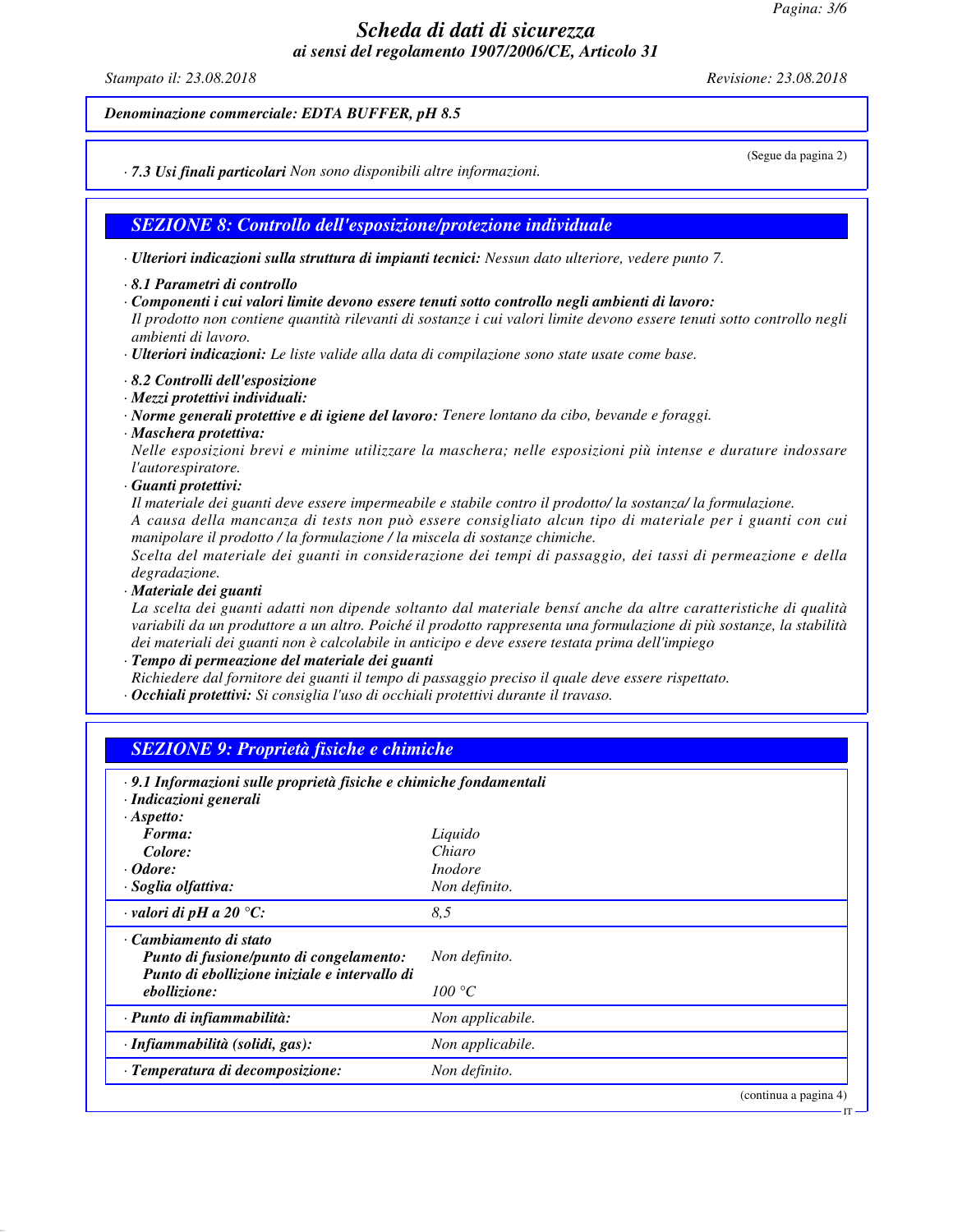## *Scheda di dati di sicurezza ai sensi del regolamento 1907/2006/CE, Articolo 31*

*Stampato il: 23.08.2018 Revisione: 23.08.2018*

## *Denominazione commerciale: EDTA BUFFER, pH 8.5*

|                                                                 | (Segue da pagina 3)                      |  |
|-----------------------------------------------------------------|------------------------------------------|--|
| · Temperatura di autoaccensione:                                | Prodotto non autoinfiammabile.           |  |
| · Proprietà esplosive:                                          | Prodotto non esplosivo.                  |  |
| · Limiti di infiammabilità:                                     |                                          |  |
| <b>Inferiore:</b>                                               | Non definito.                            |  |
| Superiore:                                                      | Non definito.                            |  |
| $\cdot$ Tensione di vapore a 20 °C:                             | $23$ hPa                                 |  |
| $\cdot$ Densità a 20 °C:                                        | 0,9968 g/cm <sup>3</sup>                 |  |
| · Densità relativa                                              | Non definito.                            |  |
| · Densità di vapore:                                            | Non definito.                            |  |
| · Velocità di evaporazione                                      | Non definito.                            |  |
| $\cdot$ Solubilità in/Miscibilità con                           |                                          |  |
| acqua:                                                          | Poco e/o non miscibile.                  |  |
| · Coefficiente di ripartizione: n-ottanolo/acqua: Non definito. |                                          |  |
| · Viscosità:                                                    |                                          |  |
| Dinamica:                                                       | Non definito.                            |  |
| Cinematica:                                                     | Non definito.                            |  |
| · Tenore del solvente:                                          |                                          |  |
| Acqua:                                                          | 99,0%                                    |  |
| VOC(CE)                                                         | $0,00\%$                                 |  |
| Contenuto solido:                                               | $1,0\%$                                  |  |
| · 9.2 Altre informazioni                                        | Non sono disponibili altre informazioni. |  |

#### *SEZIONE 10: Stabilità e reattività*

- *· 10.1 Reattività Non sono disponibili altre informazioni.*
- *· 10.2 Stabilità chimica*
- *· Decomposizione termica/ condizioni da evitare: Il prodotto non si decompone se utilizzato secondo le norme.*
- *· 10.3 Possibilità di reazioni pericolose Non sono note reazioni pericolose.*
- *· 10.4 Condizioni da evitare Non sono disponibili altre informazioni.*
- *· 10.5 Materiali incompatibili: Non sono disponibili altre informazioni.*
- *· 10.6 Prodotti di decomposizione pericolosi: Non sono noti prodotti di decomposizione pericolosi.*

## *SEZIONE 11: Informazioni tossicologiche*

- *· 11.1 Informazioni sugli effetti tossicologici*
- *· Tossicità acuta Basandosi sui dati disponibili i criteri di classificazione non sono soddisfatti.*
- *· Irritabilità primaria:*
- *· Corrosione/irritazione cutanea Basandosi sui dati disponibili i criteri di classificazione non sono soddisfatti.*
- *· Lesioni oculari gravi/irritazioni oculari gravi*
- *Basandosi sui dati disponibili i criteri di classificazione non sono soddisfatti.*
- *· Sensibilizzazione respiratoria o cutanea Basandosi sui dati disponibili i criteri di classificazione non sono soddisfatti.*
- *· Effetti CMR (cancerogenicità, mutagenicità e tossicità per la riproduzione)*
- *· Mutagenicità delle cellule germinali Basandosi sui dati disponibili i criteri di classificazione non sono soddisfatti.*
- *· Cancerogenicità Basandosi sui dati disponibili i criteri di classificazione non sono soddisfatti.*

(continua a pagina 5)

IT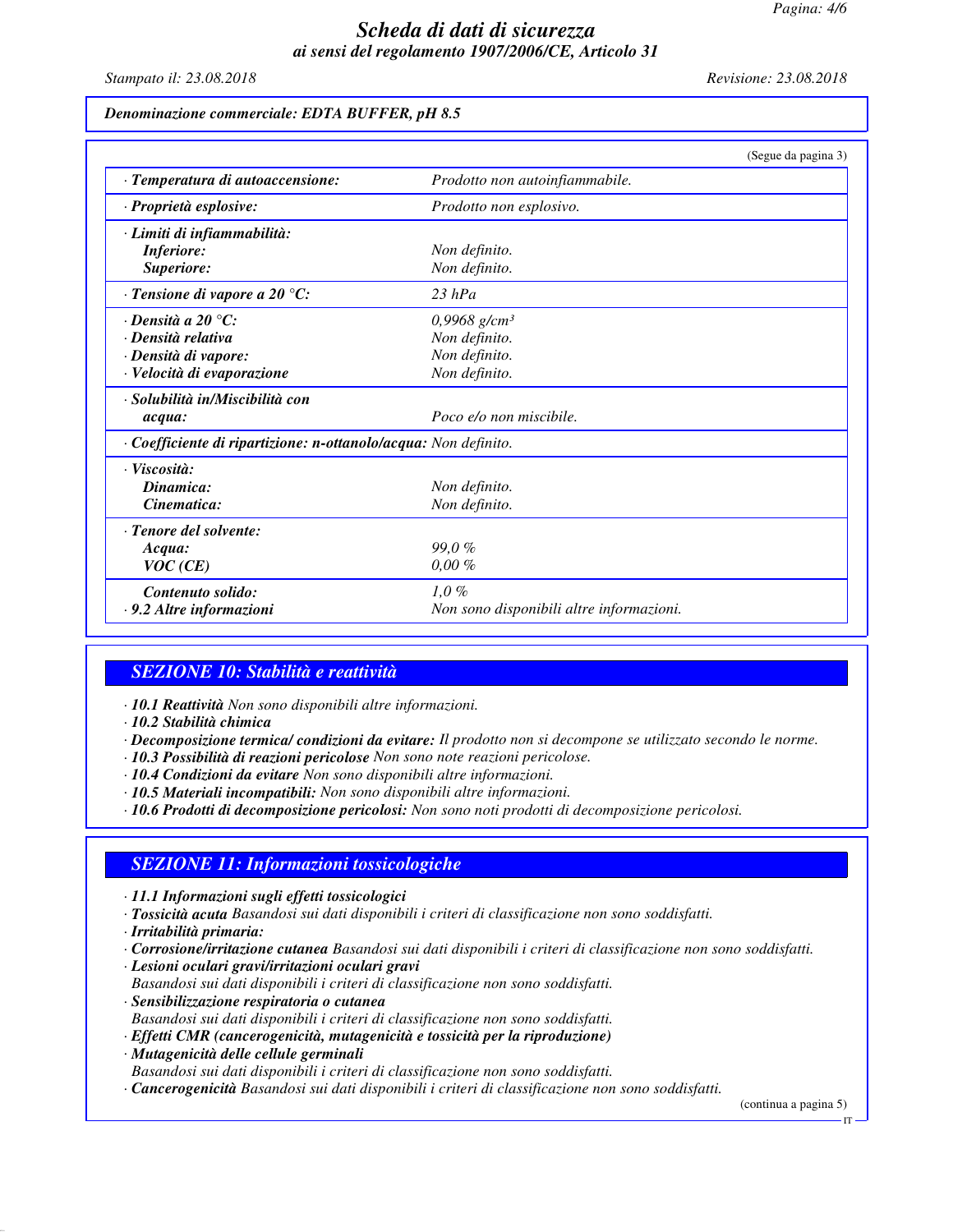# *Scheda di dati di sicurezza ai sensi del regolamento 1907/2006/CE, Articolo 31*

*Stampato il: 23.08.2018 Revisione: 23.08.2018*

*Denominazione commerciale: EDTA BUFFER, pH 8.5*

(Segue da pagina 4)

IT

- *· Tossicità per la riproduzione Basandosi sui dati disponibili i criteri di classificazione non sono soddisfatti. · Tossicità specifica per organi bersaglio (STOT) - esposizione singola*
- *Basandosi sui dati disponibili i criteri di classificazione non sono soddisfatti.*
- *· Tossicità specifica per organi bersaglio (STOT) esposizione ripetuta Basandosi sui dati disponibili i criteri di classificazione non sono soddisfatti.*
- *· Pericolo in caso di aspirazione Basandosi sui dati disponibili i criteri di classificazione non sono soddisfatti.*

## *SEZIONE 12: Informazioni ecologiche*

- *· 12.1 Tossicità*
- *· Tossicità acquatica: Non sono disponibili altre informazioni.*
- *· 12.2 Persistenza e degradabilità Non sono disponibili altre informazioni.*
- *· 12.3 Potenziale di bioaccumulo Non sono disponibili altre informazioni.*
- *· 12.4 Mobilità nel suolo Non sono disponibili altre informazioni.*
- *· Ulteriori indicazioni in materia ambientale:*
- *· Ulteriori indicazioni:*
- *Pericolosità per le acque classe 1 (D) (Autoclassificazione): poco pericoloso*
- *Non immettere nelle acque freatiche, nei corsi d'acqua o nelle fognature non diluito o in grandi quantità.*
- *· 12.5 Risultati della valutazione PBT e vPvB*
- *· PBT: Non applicabile.*
- *· vPvB: Non applicabile.*
- *· 12.6 Altri effetti avversi Non sono disponibili altre informazioni.*

#### *SEZIONE 13: Considerazioni sullo smaltimento*

*· 13.1 Metodi di trattamento dei rifiuti*

*· Consigli: Piccole quantità di prodotto possono essere smaltite insieme ai rifiuti domestici.*

*· Imballaggi non puliti:*

*· Consigli: Smaltimento in conformità con le disposizioni amministrative.*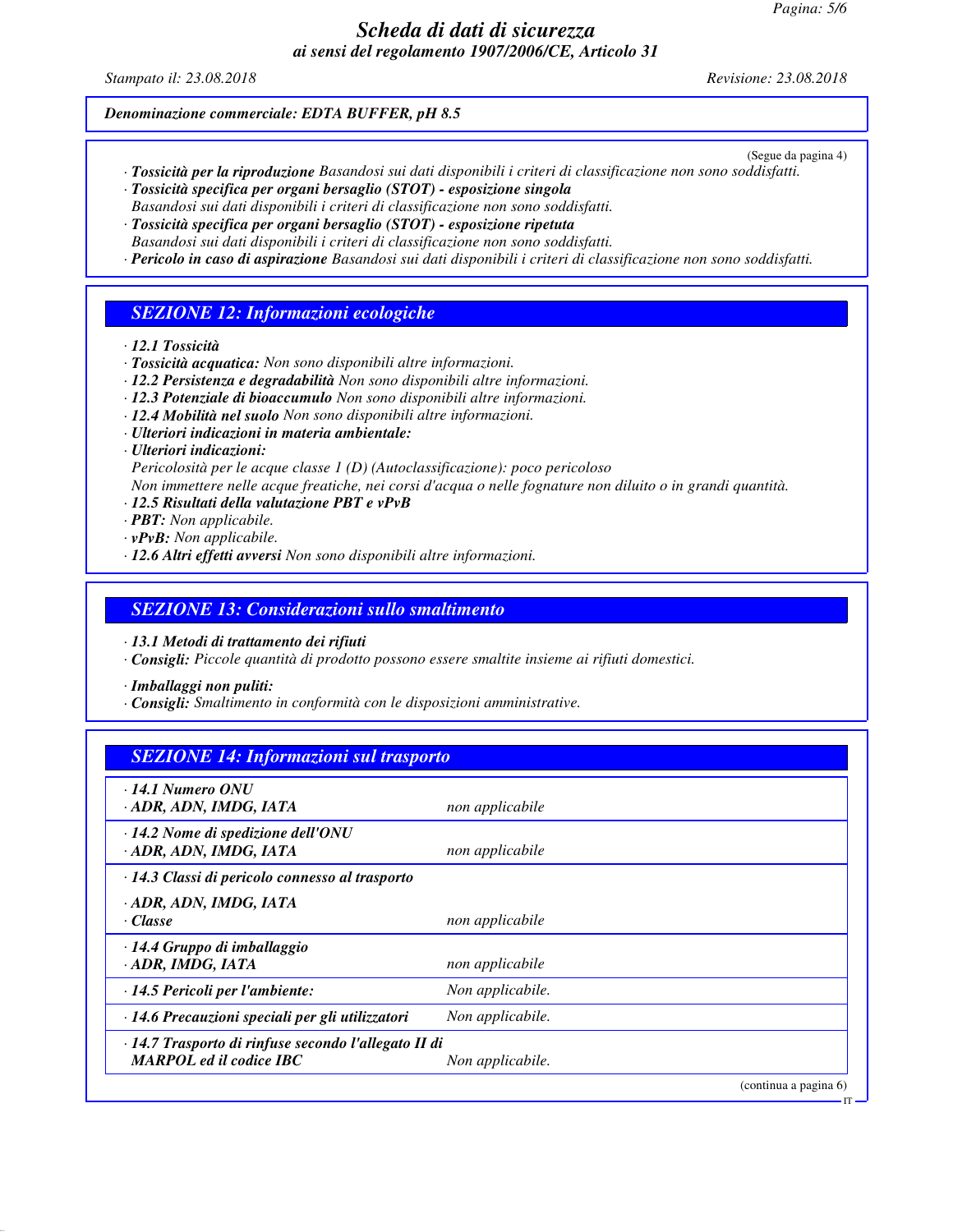*Pagina: 6/6*

## *Scheda di dati di sicurezza ai sensi del regolamento 1907/2006/CE, Articolo 31*

*Stampato il: 23.08.2018 Revisione: 23.08.2018*

(Segue da pagina 5)

IT

*Denominazione commerciale: EDTA BUFFER, pH 8.5*

*· UN "Model Regulation": non applicabile*

#### *SEZIONE 15: Informazioni sulla regolamentazione*

- *· 15.1 Disposizioni legislative e regolamentari su salute, sicurezza e ambiente specifiche per la sostanza o la miscela*
- *· Direttiva 2012/18/UE*
- *· Sostanze pericolose specificate ALLEGATO I Nessuno dei componenti è contenuto.*
- *· 15.2 Valutazione della sicurezza chimica: Una valutazione della sicurezza chimica non è stata effettuata.*

#### *SEZIONE 16: Altre informazioni*

*I dati sono riportati sulla base delle nostre conoscenze attuali, non rappresentano tuttavia alcuna garanzia delle caratteristiche del prodotto e non motivano alcun rapporto giuridico contrattuale.*

#### *· Frasi rilevanti*

*H319 Provoca grave irritazione oculare.*

#### *· Abbreviazioni e acronimi:*

*ADR: Accord européen sur le transport des marchandises dangereuses par Route (European Agreement concerning the International Carriage of Dangerous Goods by Road) IMDG: International Maritime Code for Dangerous Goods IATA: International Air Transport Association GHS: Globally Harmonised System of Classification and Labelling of Chemicals EINECS: European Inventory of Existing Commercial Chemical Substances ELINCS: European List of Notified Chemical Substances CAS: Chemical Abstracts Service (division of the American Chemical Society) VOC: Volatile Organic Compounds (USA, EU) PBT: Persistent, Bioaccumulative and Toxic vPvB: very Persistent and very Bioaccumulative Eye Irrit. 2: Gravi lesioni oculari/irritazione oculare – Categoria 2*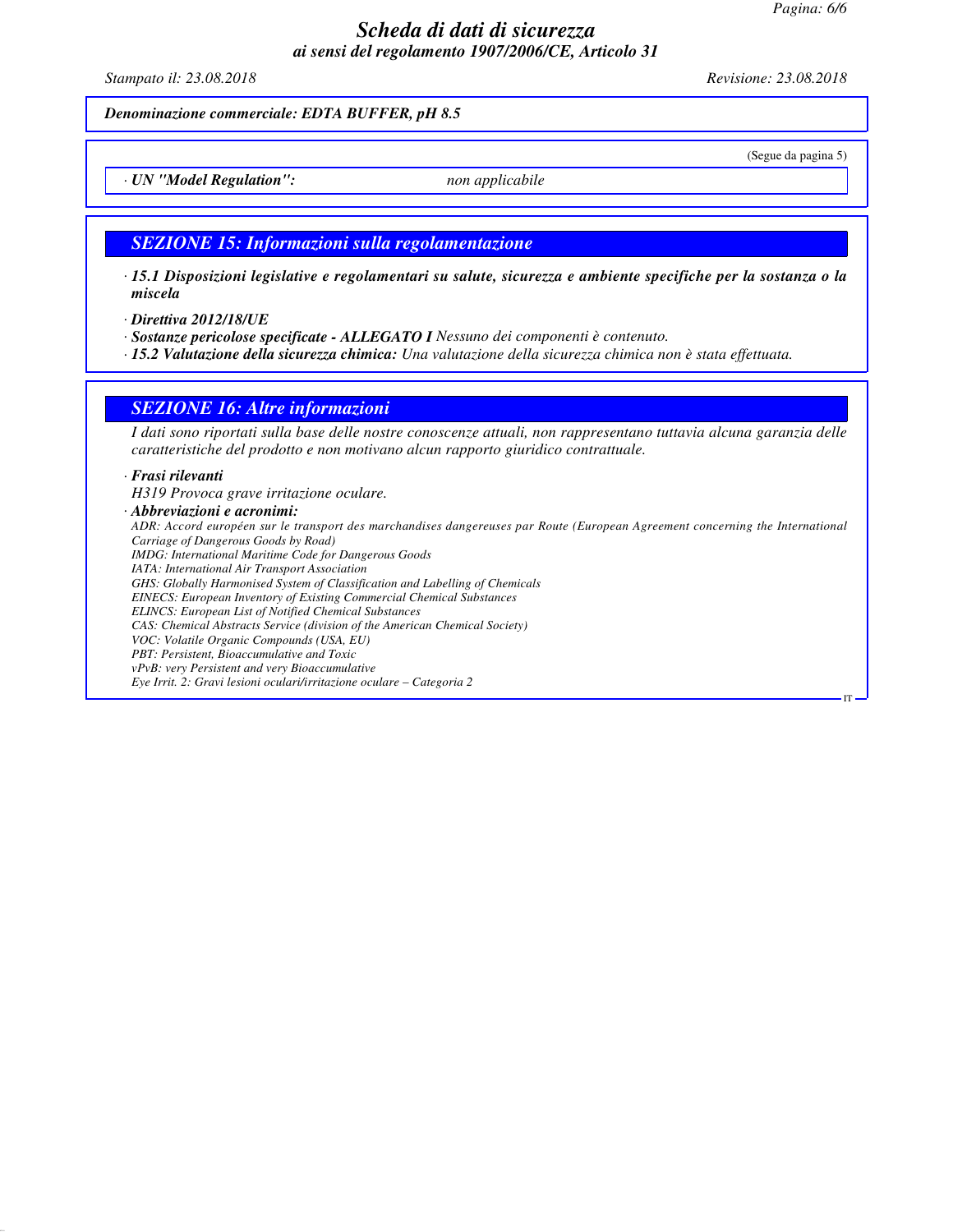기압점: 2018.08.23 개정: 2018.08.23

# **1** 화학제품과 회사에 관한 정보

· 제품 식별자

· 제품명**: EDTA BUFFER, pH 8.5**

· 상품번호**:** 64142-09, 64142-10

- · 해당 순물질이나 혼합물의 관련 하위용도 및 사용금지용도 추가적인 정보가 존재하지 않습니다.
- · 제품의 권고 용도와 사용상의 제한**:** 실 험 실 화 학품

· 안전데이터표**(Safety Data Sheet)**내 공급업체 관련 상세 정보 · 제조자**/**수입자**/**유통업자 정보**:**

Electron Microscopy Sciences 1560 Industry Road USA-Hatfield, PA 19440 Tel: 215-412-8400 Fax: 215-412-8450 email: sgkcck@aol.com www.emsdiasum.com

Samchang Commercial Co., Ltd. Yeo Eui Do PO Box 1110 Seoul, Korea Tel: 82 2 703 3040 Fax: 82 2 717 3298

---------------------------------------------------------- Daedok Science, Co. Ltd. 34141 E10 Korea Advanced Institute of Science Guseong-Dong, Yuseong-gu, Daejeon, Korea Phone: 82 42 710 2091 Fax: 82 42 367 0005 Website: www.labsmro.com

- · 추가적인 정보 획득 가능**:** Product safety department · 비상연락 전화번호**:** ChemTrec 1-800-424-9300 Contract CCN7661
- 1-703-527-3887

# **2** 유해성**·**위험성

· 순물질 또는 혼합물의 분류 본 제품은 화학물질의 분류 및 표기에 관한 국제조화시스템(GHS)에 따라 분류되지 않습니다. · 라벨표기 요소

- · **GHS** 라벨 요소 누락되다 · 그림문자 누락되다
- · 신호어 누락되다
- · 유해․위험 문구 누락되다
- 
- · 기타 유해성
- · **PBT(**잔류성**,** 생물농축성**,** 독성 물질**)** 및 **vPvB(**고 잔류성**,** 고 생물농축성 물질**)** 평가 결과
- · **PBT(**잔류성**,** 생물농축성**,** 독성 물질**):** 해당사항 없음.
- · **vPvB(**고 잔류성**,** 고 생물농축성 물질**):** 해당사항 없음.

# **3** 구성성분의 명칭 및 함유량

#### · 화 학 적 특 성**:** 혼합물

· 설명**:** 무해한 첨 가 물 이 함유된 아래에 열 거 된 물 질 로 만 들 어 진 혼 합 물.

(2 쪽에계속)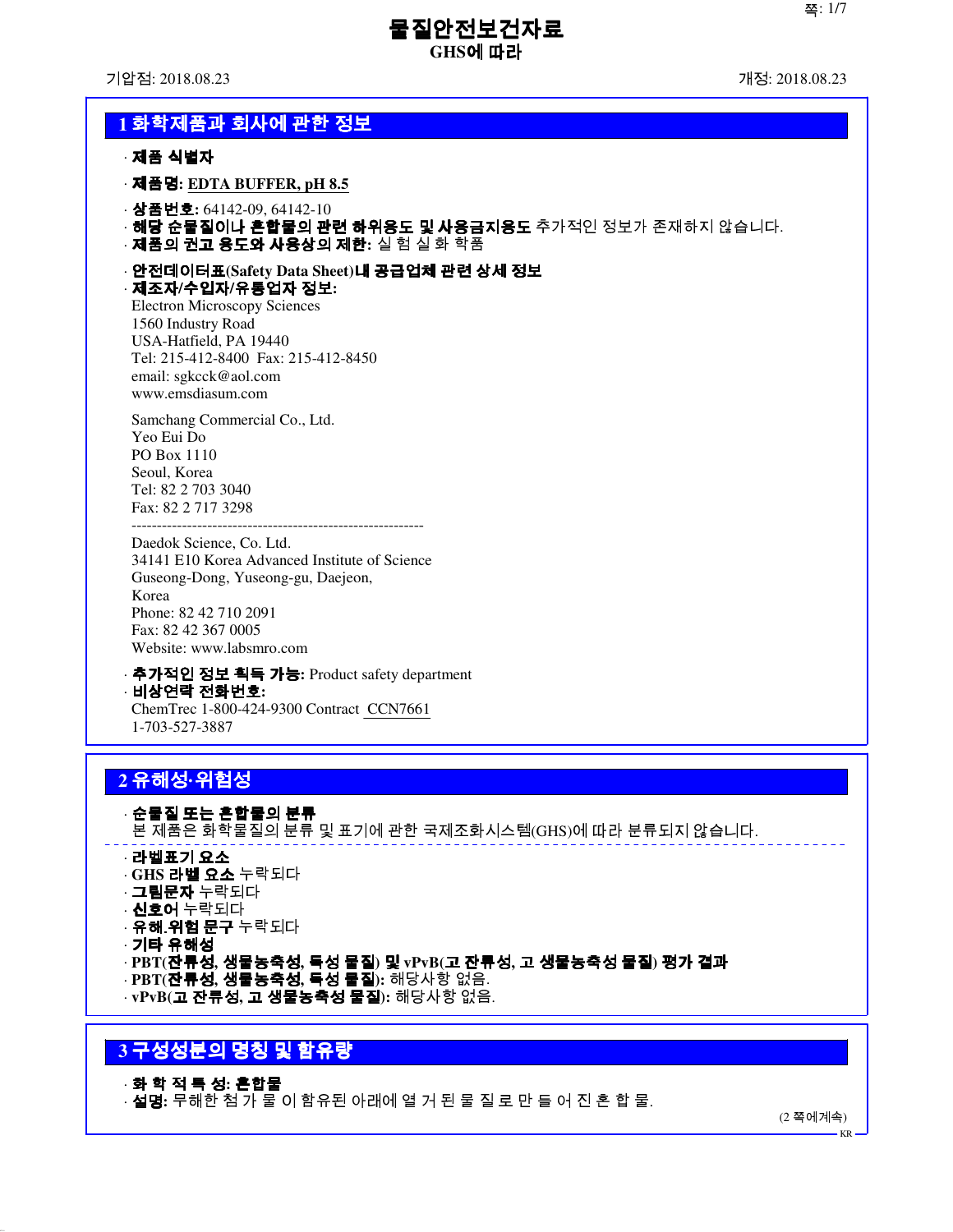기압점: 2018.08.23 개정: 2018.08.23

#### 제품명**: EDTA BUFFER, pH 8.5**

(1 쪽부터계속)

· 위 험 요소**:**

60-00-4 edetic acid 심한 눈 손상성/눈 자극성 – 구분 2, H319 ≤2.5%

## **4** 응급조치 요령

#### · 응급조치요령 내용

· 일 반 적 정보**:**

중 독 증 상 은 몇 시 간이 지난 뒤에 발생할 수 있다. 따라서 사고가 발 생 한 후에 적 어 도 48 시 간동안은 의료진의 관찰을 받 아 야 한 다.

- 특 별 한 조 치 가 필 요 없음.
- · 흡입했을 때**:** 신 선 한 공 기를 쐬고, 통증이 있을 때는 의료진의 도움을 구한다.
- · 피부에 접촉했을 때**:** 일 반 적 으 로 이 제품은 피 부 에 자 극 적 이 지 않 다.
- · 눈에 들어갔을 때**:** 흐르는 물에 눈을 몇분동안 씻어낸다.
- · 먹었을 때**:** 즉 시 의사의 도움을 구한다.
- · 기타 의사의 주의사항**:**
- · 가장 중요한 급∙만성 증상 및 영향 추가적인 정보가 존재하지 않습니다.

· **즉각적인 의료처치 및 특별치료가 필요함을 시사하는 징후** 추가적인 정보가 존재하지 않습니다.

# **5** 폭발**·**화재시 대처방법

· 소화제

- · 적절한 소화제**:** 주 변 환 경에 맞는 화 재 진 화방법을 사용한다.
- · **본 화학물질이나 혼합물에서 발생하는 특별 유해성** 추가적인 정보가 존재하지 않습니다.
- · 소방관에 대한 권고사항
- · 화재 진압 시 착용할 보호구 및 예방조치**:** 특 별 한 조 치 가 필요없음.

# **6** 누출 사고 시 대처방법

· 개인적 예방조치**,** 보호장비 및 응급처치 절차 필요없음. · 환경 관련 예방조치**:** 하수도망/해수면위의물/지하수로도달하지않게한다. · 밀폐 및 정화 방법과 소재**:** 액 체 가 혼 합 된 물 질 (모 래, 규 조 토, 산 성 결 합 물, 일 반 결 합 물, 톱 밥)에 흡입되도록 한다. 항목 13에 따라 오염된 물질을 쓰레기로 처분한다. 충분한 환기가 되도록 한다.

· 타 섹션 참조

안 전 관 리 에 대한 정보는 제7 장 을 참고하시오. 개 인 보 호 장 비에 대한 정보는 제8 장 을 참고하시 오. 쓰 레 기 처 리 에 대한 정보는 제13 장 을 참고하시 오.

# **7** 취급 및 저장방법

· 취급**:**

## · 안전 취급을 위한 예방조치

특 별 한 조 치 가 필 요없음. 작업장에서는통풍이잘되고/습기제거가잘되게주의한다. 연무질이형성되는것을피한다. · 화재 및 폭발 사고 예방대책에 관한 정보**:** 특 별 한 조 치 가 필 요없음.

(3 쪽에계속)

KR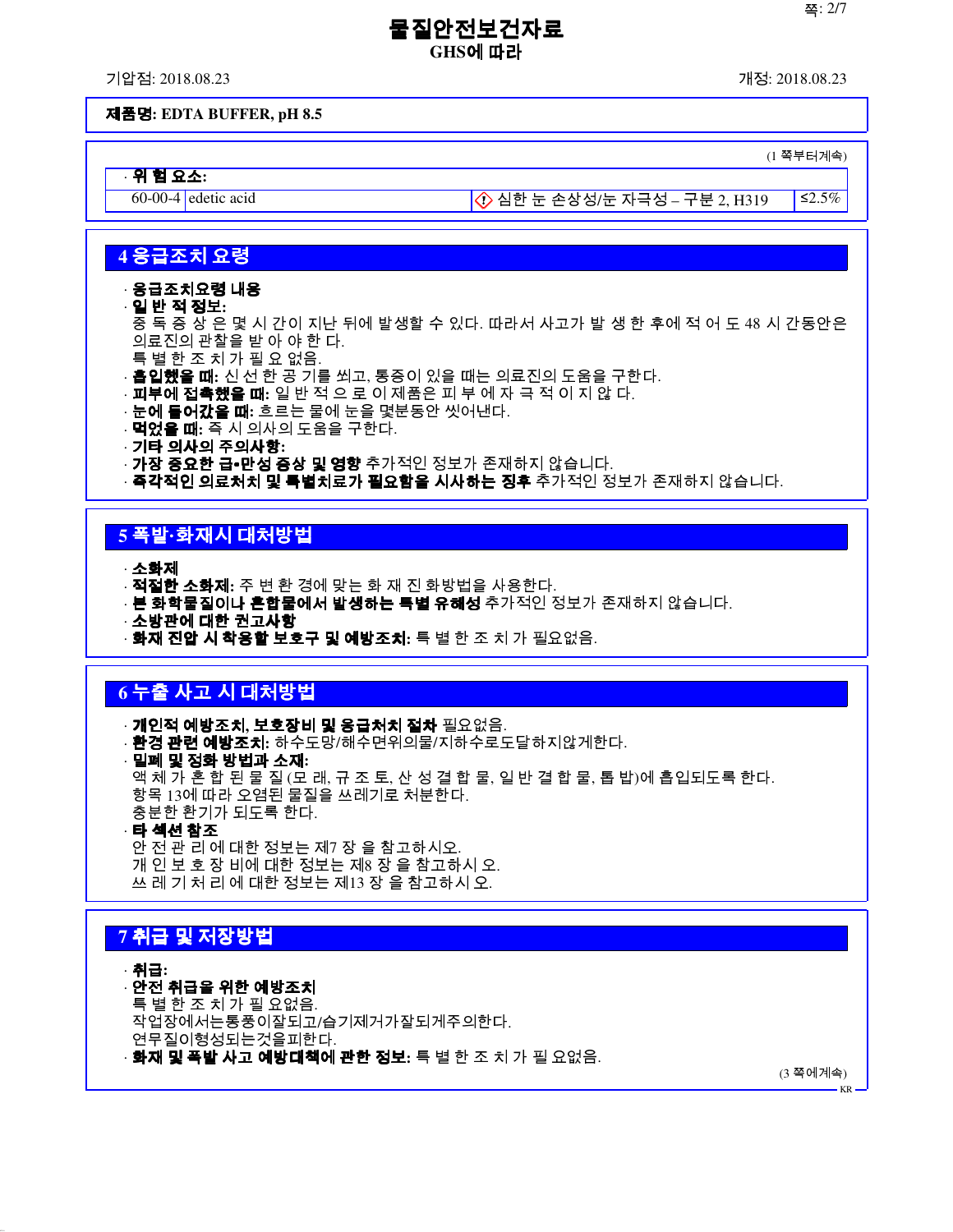기압점: 2018.08.23 개정: 2018.08.23

제품명**: EDTA BUFFER, pH 8.5**

(2 쪽부터계속)

KR

· 혼합위험성 등 안전 저장 조건

· 보관**:** · 안전한 저장 방법**:** 특 별 한 요구사항이 없음.

- · 하나의 공동 보관 시설에 대한 보관 관련 정보**:** 필 요없음
- · 보 관 조 건 에 관 한 추가적인 정보**:** 없음
- · **구체적 최종 사용자** 추가적인 정보가 존재하지 않습니다.

# **8** 노출방지 및 개인보호구

· 첨단시설 디자인에 대한 추가정보**:** 더 이 상 의 자료는 없음. 항 목 7 을 참고하시 오.

· 통제 변수

- · 화학물질의 노출기준**,** 생물학적 노출기준 등**:**
- 본 제품에는 작업장에서 감시가 필요한 주요한 가치의 어떤 해당 재료의 양을 함유하고 있지 않다.
- · 추 가 정보**:** 제 조 할 당시에 유 효 한 목 록을 기초로 사용했다.
- · 노출 통제
- · 개인 보호구
- · 일반적보호조치및위생조치**:** 식 료 품, 음 료 수와 사 료 로 부 터 멀 리 떨 어 뜨 려 놓 는 다.
- · 호흡기 보호**:**

단 시 간 또 는 경 미 한 오 염 의 경 우에는 호 흡 여 과 기 를 사 용 한 다. 심각한 또 는 장 기 간 노 출시에 는 호 흡 보 호 장 비 를 사 용 한 다.

· 손 보호**:**

장갑재질은제품 / 원료 / 조제를투과시키지않아야하고, 내구성이있어야한다. 테 스 트 를 하 지 않 았기 때문에 제 품 / 조 제 / 화 학 혼 합 물에 적합한 장갑재질에 대한 추천이 없다. 투과 시 간, 침 투 율 과 저하를 고 려해서 장 갑 재 료를 선택한다.

· 장갑의재료

적합한장갑의선정은재질차이뿐아니라품질기준의차이도고려하여이루어져야하고제조업종에따라서도다 르게선정되어야한다. 제품은다양한재료로부터의조제로이루어지는것이기때문에, 장갑재질의안정성은사 전에예측되어질수있는것이아니고, 반드시사용전에 (그안전성이) 체크되어져야한다.

· **장 갑 재 료 의 투과시 간** 정확한관통시간은보호장갑제조자에의하여인지되고, 준수되어야한다.

· 눈 보호**:** 옮겨부울경우추천할만한보안경.

# **9** 물리화학적 특성

| · 기본 물리 및 화학적 특성에 대한 정보<br>· 일반정보<br>· 외형 |                           |
|-------------------------------------------|---------------------------|
| 물리적 상태:<br>색:<br>· 냄새:<br>· 후각역치          | 액체<br>밝은<br>무취의<br>알맞지않다. |
| · pH 의경우 20 °C:                           | 8.5                       |
| · 상태변화<br>녹는점/어는점:<br>초기 끓는점과 끓는점 범위:     | 맞지않는<br>100 °C            |
| · 인화점:                                    | 해당사항 없음.                  |
| · 인화성(고체, 기체):                            | 해당사항 없음.                  |
| · 분해 온도:                                  | 알맞지않다.                    |
|                                           | (4 쪽에계속)                  |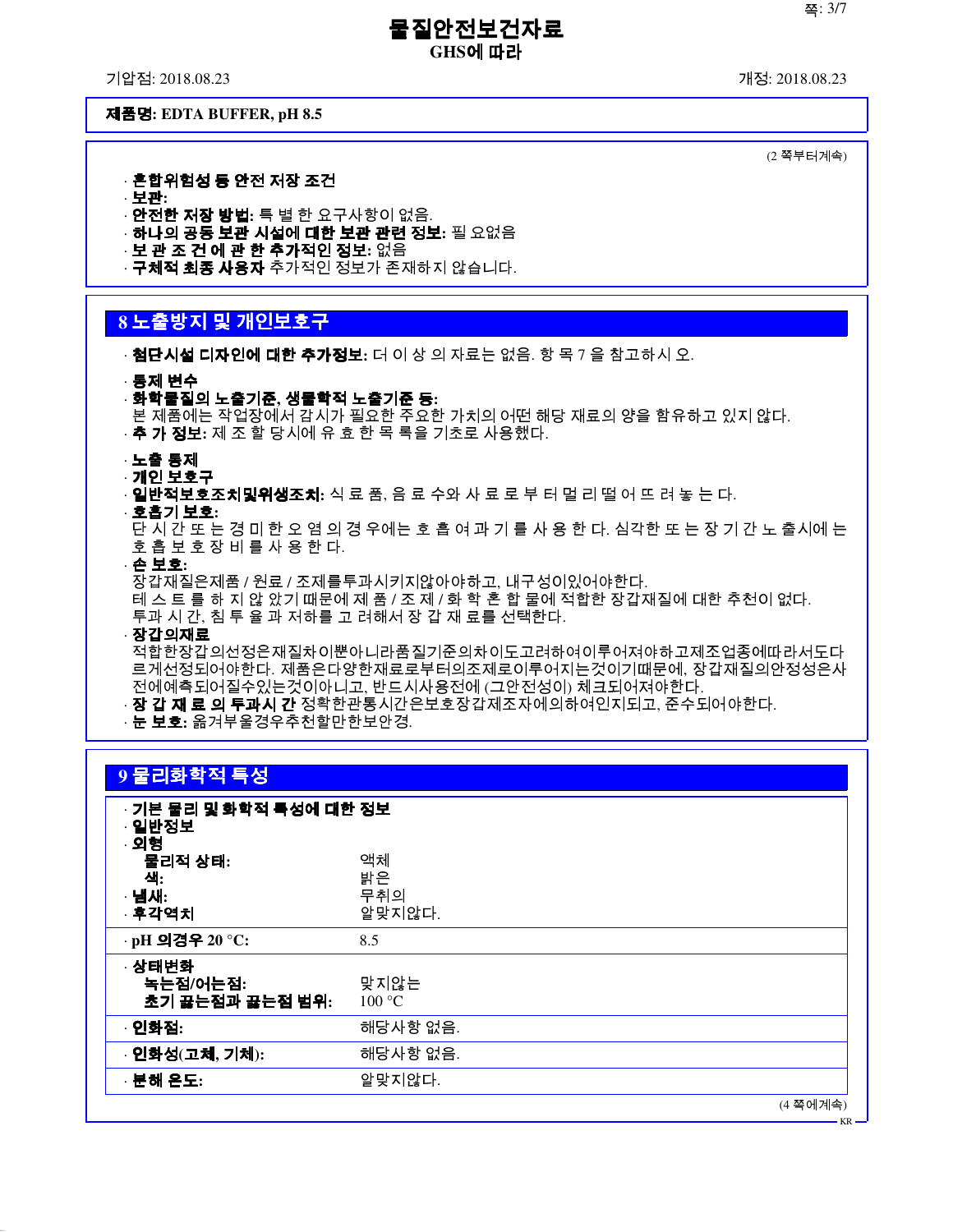기압점: 2018.08.23 개정: 2018.08.23

#### 제품명**: EDTA BUFFER, pH 8.5**

|                                                 |                                                        | (3 쪽부터계속) |
|-------------------------------------------------|--------------------------------------------------------|-----------|
| · 자기점화:                                         | 이제품은자연발화성이없다.                                          |           |
| · 폭발위험:                                         | 이제품은폭발위험성이없다                                           |           |
| · 인화 또는 폭발 범위의 상한/하한<br>아래로:<br>위로:             | 알맞지않다.<br>알맞지않다.                                       |           |
| · 증기압 의경우 20 °C:                                | $23$ hPa                                               |           |
| · 밀도 의경우 20 °C:<br>· 비중:<br>· 증기밀도:<br>· 증발 속도: | 0.9968 g/cm <sup>3</sup><br>알맞지않다.<br>알맞지않다.<br>알맞지않다. |           |
| · 용해도:<br>물:                                    | 각각의경우에따라서는거의혼합할수없는                                     |           |
| · n 옥탄을/물 분배계수:                                 | 알맞지않다.                                                 |           |
| · 점도:<br>역학성:<br>동점성:                           | 알맞지않다.<br>알맞지않다.                                       |           |
| · 용매내용물<br>물:<br>VOC (EU)                       | 99.0%<br>$0.00 \%$                                     |           |
| 고체의 함량:<br>· 기타 정보                              | $1.0\%$<br>추가적인 정보가 존재하지 않습니다.                         |           |

# **10** 안정성 및 반응성

· **반응성** 추가적인 정보가 존재하지 않습니다.

- · 화학적 안정성
- · 화학적 안정성 및 유해 반응의 가능성 **/** 피해야 할 조건**:** 규정에따라사용할경우해체는없다
- · **유해반응 가능성** 위험한반응으로는알려지지않았다.
- · **피해야 할 조건** 추가적인 정보가 존재하지 않습니다.
- · 혼합 금지 물질**:** 추가적인 정보가 존재하지 않습니다.
- · 유해분해물질**:** 위험성있는분해물들은알려지지않았다.

# **11** 독성에 관한 정보

#### · 독성학적 영향에 대한 정보

- · 급성 독성**:**
- · 일차적 자극 효과**:**
- · 피부 부식성 또는 자극성**:** 무자극
- · 심한 눈 손상 또는 자극성**:** 무자극.
- · 감각화**:** 민감한영향이없는것으로알려져있다.
- · 추 가 적 인 독성에 관한 정보**:** 이제품은유럽공동체의공동분류원칙의합법적인절차에근거하여최근에발효된원고에서아래위험들의사전 준비에대하여제시하고있다. 이제품은공동분류원칙에근거하여최근에발효된원고에서유럽공동체의사전준비에대하여특성표시의무가 없다.

(5 쪽에계속)

KR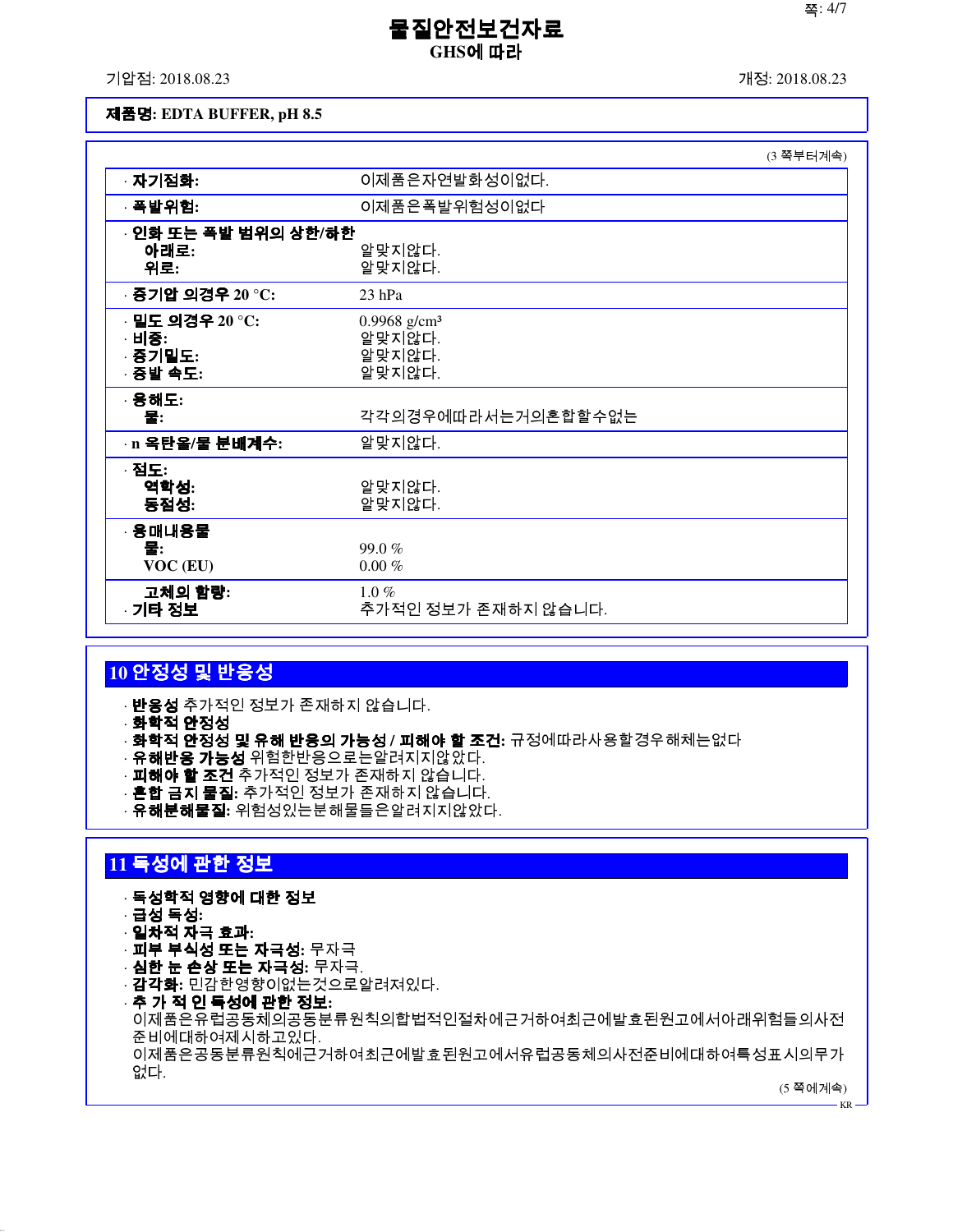기압점: 2018.08.23 개정: 2018.08.23

(4 쪽부터계속)

#### 제품명**: EDTA BUFFER, pH 8.5**

적절한범위내에서그리고규정에맞게사용된다면이제품은우리의경험과우리에게제출된정보에따라서건강 에해로운영향을야기하지않는다 건강에해로운

# **12** 환경에 미치는 영향

· 독성

- · 수생독성**:** 추가적인 정보가 존재하지 않습니다.
- · **지속성 및 분해성** 추가적인 정보가 존재하지 않습니다.
- · 환 경 시스템에서의 행 동**:**
- · **생물농축 잠재성** 추가적인 정보가 존재하지 않습니다.
- · **토양내 이동성** 추가적인 정보가 존재하지 않습니다.
- · 추가적인 생태학 정보**:**
- · 일반 특징**:**
- 수질오염등급 1 (자체등급분류): 약하게수질오염이된
- 희석시키지않은채대량으로지하수나, 하천으로그리고하수도망에도달하지않게한다.
- · **PBT(**잔류성**,** 생물농축성**,** 독성 물질**)** 및 **vPvB(**고 잔류성**,** 고 생물농축성 물질**)** 평가 결과 · **PBT(**잔류성**,** 생물농축성**,** 독성 물질**):** 해당사항 없음.
- · **vPvB(**고 잔류성**,** 고 생물농축성 물질**):** 해당사항 없음.
- · **기타 부작용** 추가적인 정보가 존재하지 않습니다.

# **13** 폐기시 주의사항

· 폐기물 처리 방법

- · 권고**:** 보다적은양은보편적으로생활쓰레기와함께보관될수있다
- · 비위생적 포장**:**
- · 권고**:** 당국의지침에입각한쓰레기처리.

| · 유엔 번호                          |          |  |
|----------------------------------|----------|--|
| · ADR, ADN, IMDG, IATA           | 누락되다     |  |
| $\cdot$ UN 적정 선적명                |          |  |
| · ADR, ADN, IMDG, IATA           | 누락되다     |  |
| · 교통 위험 클래스                      |          |  |
| ADR, ADN, IMDG, IATA             |          |  |
| · 동급                             | 누락되다     |  |
| · 용기등급                           |          |  |
| · ADR, IMDG, IATA                | 누락되다     |  |
| · 환경적 유해물질:                      | 해당사항 없음. |  |
| ◦ 이용자 특별 예방조치                    | 해당사항 없음. |  |
| · MARPOL73/78(선박으로부터의 해양오염방지협    |          |  |
| 약) 부속서2 및 IBC Code(국제선적화물코드)에 따른 |          |  |

KR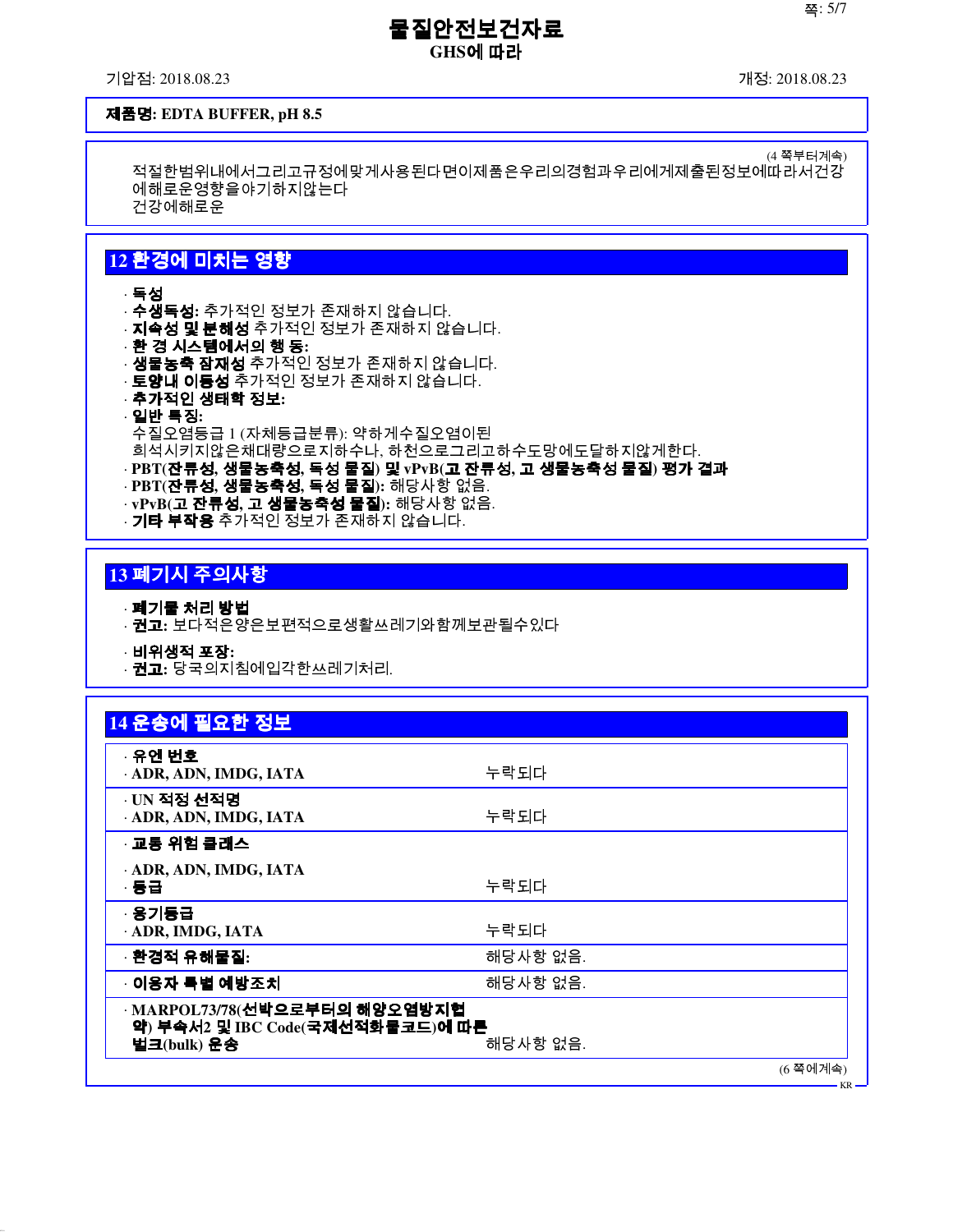기압점: 2018.08.23 개정: 2018.08.23

(5 쪽부터계속)

제품명**: EDTA BUFFER, pH 8.5**

· **UN "**모범 규제**":** 누락되다

# **15** 법적 규제현황 · 산업안전보건법에 의한 규제**:** · 제조 등 금지물질**:** 어떠한내용물도목록화되어있지않다 · 허가대상물질**:** 어떠한내용물도목록화되어있지않다 · 관리대상유해물질**:** 어떠한내용물도목록화되어있지않다 · 해당 순물질 또는 혼합물에 대한 안전**,** 보건 및 환경 규제**/**법률 · **Korean Existing Chemical Inventory** 60-00-4 edetic acid KE-13648 7732-18-5 Deionized Water, Reagent Grade A.C.S. KE-35400 · 화학물질관리법 · 사고대비물질 어떠한내용물도목록화되어있지않다 · 금지물질 어떠한내용물도목록화되어있지않다 · 제한물질 어떠한내용물도목록화되어있지않다 · 유독물질 어떠한내용물도목록화되어있지않다 · 허가물질

어떠한내용물도목록화되어있지않다

· **GHS** 라벨 요소 누락되다

· 그림문자 누락되다

- · 신호어 누락되다
- · **유해.위험 문구** 누락되다
- · 화학물질 안전성 평가**:** 화학물질 안전성 평가가 수행되지 않음

# **16** 그 밖의 참고사항

이보고는우리지식에대한오늘날의상태에대하여평가하고있다, 하지만이보고서는생산특성에관한보증은 기술하지않았으며계약적인법률관계에기반을두고있지도않다

· 최초 작성일자**:** 2018.08.23

- · 개정 횟수 및 최종 개정일자**:** 1 / 2018.08.23
- · 약어와 두문자어**:** ADR: Accord européen sur le transport des marchandises dangereuses par Route (European Agreement concerning the International Carriage of Dangerous Goods by Road) IMDG: International Maritime Code for Dangerous Goods IATA: International Air Transport Association EINECS: European Inventory of Existing Commercial Chemical Substances ELINCS: European List of Notified Chemical Substances

CAS: Chemical Abstracts Service (division of the American Chemical Society)

VOC: Volatile Organic Compounds (USA, EU)

(7 쪽에계속)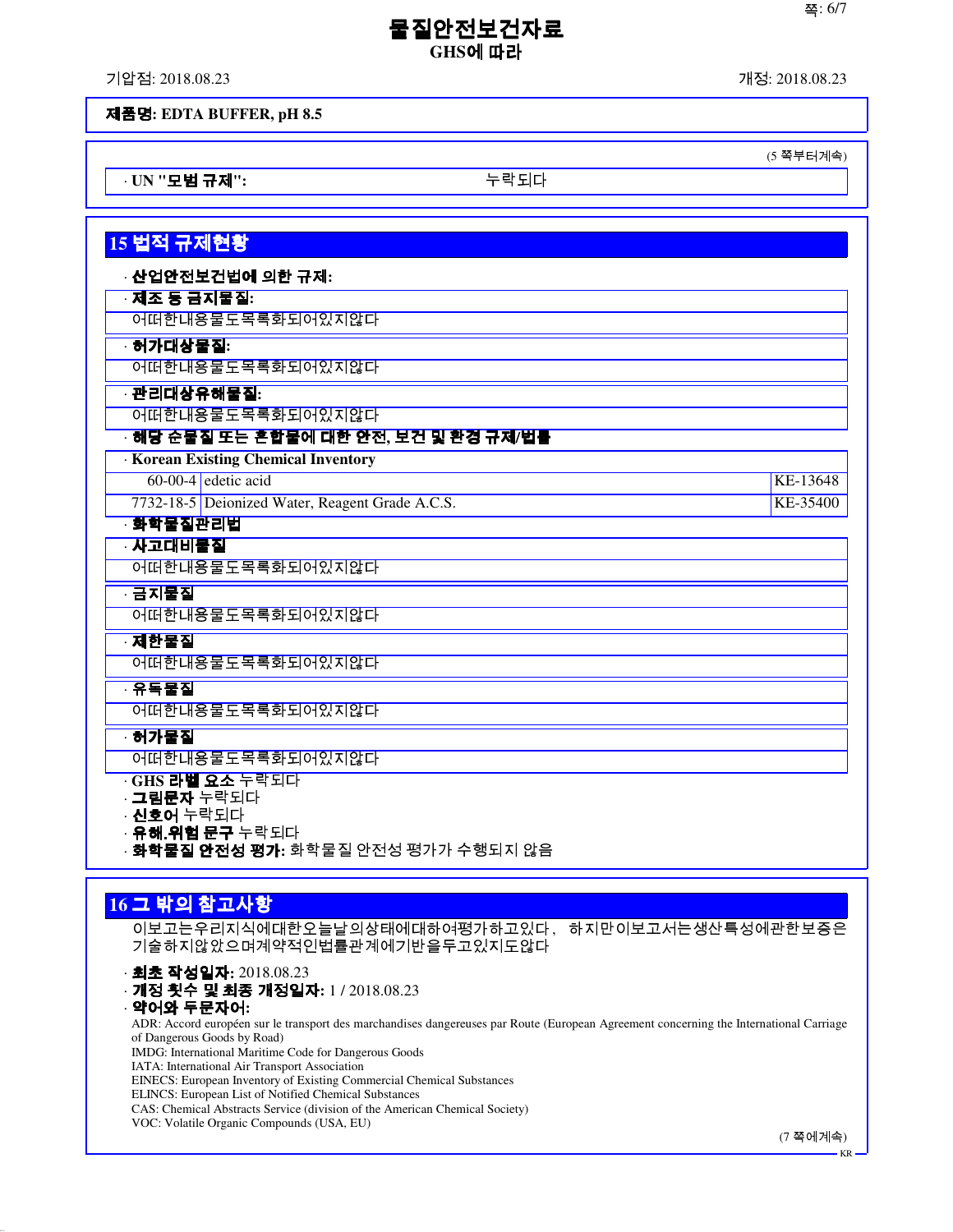기압점: 2018.08.23 개정: 2018.08.23

# 제품명**: EDTA BUFFER, pH 8.5**

PBT: Persistent, Bioaccumulative and Toxic vPvB: very Persistent and very Bioaccumulative (6 쪽부터계속)

KR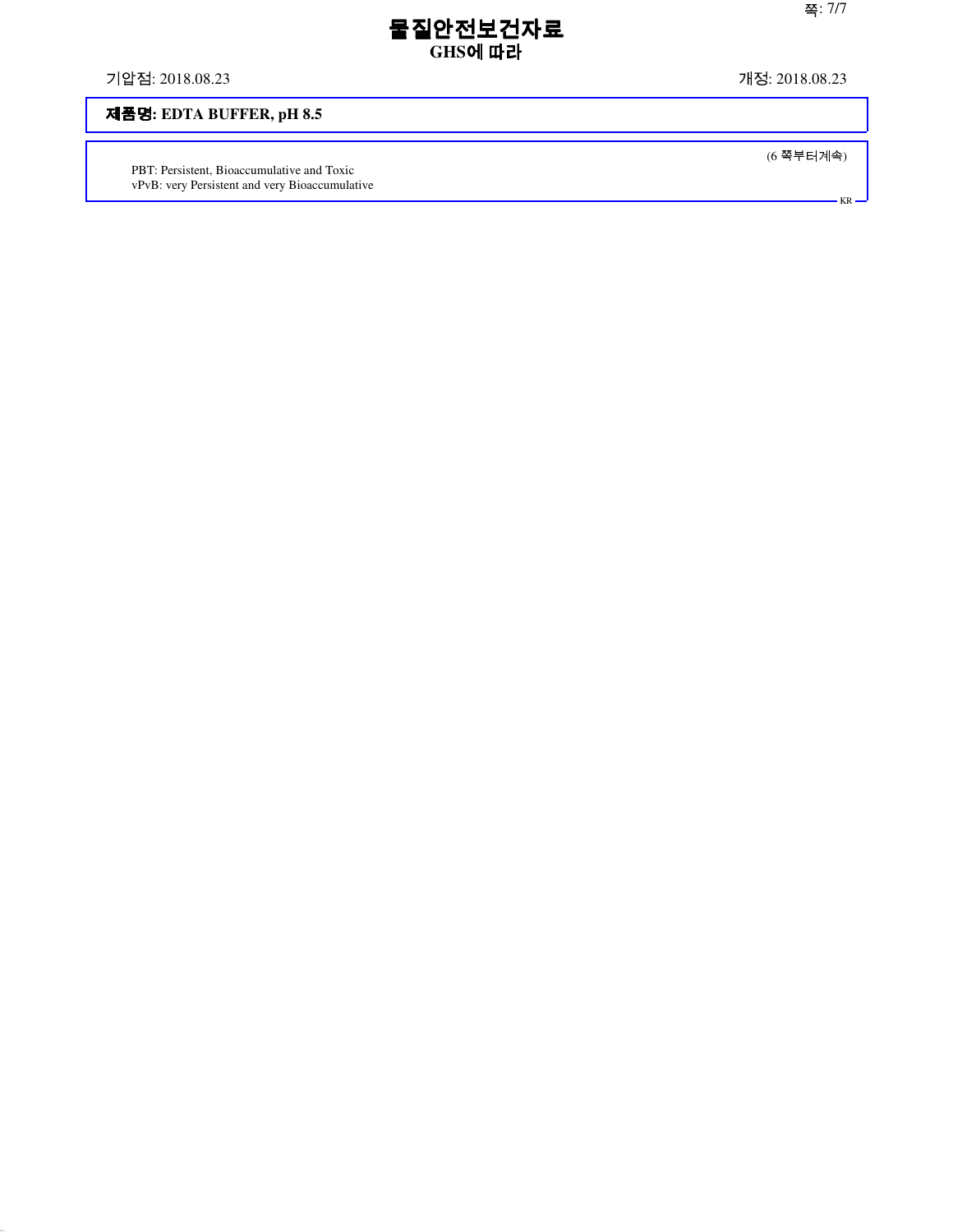ES

# *Ficha de datos de seguridad según 1907/2006/CE, Artículo 31*

#### *fecha de impresión 23.08.2018 Revisión: 23.08.2018*

| · 1.1 Identificador del producto                                                                                                                                                                                                                                      |                                                                                                                                                                                |
|-----------------------------------------------------------------------------------------------------------------------------------------------------------------------------------------------------------------------------------------------------------------------|--------------------------------------------------------------------------------------------------------------------------------------------------------------------------------|
| · Nombre comercial: EDTA BUFFER, pH 8.5                                                                                                                                                                                                                               |                                                                                                                                                                                |
| $\cdot$ Número del artículo: 64142-09, 64142-10<br>No existen más datos relevantes disponibles.                                                                                                                                                                       | · 1.2 Usos pertinentes identificados de la sustancia o de la mezcla y usos desaconsejados<br>· Utilización del producto / de la elaboración Sustancias químicas de laboratorio |
| · 1.3 Datos del proveedor de la ficha de datos de seguridad<br>· Fabricante/distribuidor:<br><b>Electron Microscopy Sciences</b><br>1560 Industry Road<br>USA-Hatfield, PA 19440<br>Tel: 215-412-8400 Fax: 215-412-8450<br>email: sgkcck@aol.com<br>www.emsdiasum.com |                                                                                                                                                                                |
| Aname<br>C/Perez Galdos no. 2<br>28693 Quijorna<br>Madrid, Spain<br>Tel: +34.91.816.89.50<br>$Fax: +34.91.816.85.94$<br>email: ventas@aname.es                                                                                                                        |                                                                                                                                                                                |
| $\cdot$ Área de información: Product safety department<br>· 1.4 Teléfono de emergencia:<br>ChemTrec 1-800-424-9300 Contract CCN7661<br>1-703-527-3887                                                                                                                 |                                                                                                                                                                                |
| <b>SECCIÓN 2: Identificación de los peligros</b>                                                                                                                                                                                                                      |                                                                                                                                                                                |
| · 2.1 Clasificación de la sustancia o de la mezcla                                                                                                                                                                                                                    | $\cdot$ Clasificación con arreglo al Reglamento (CE) n° 1272/2008<br>El producto no se ha clasificado de conformidad con el reglamento CLP.                                    |
| · 2.2 Elementos de la etiqueta<br>$\cdot$ Etiquetado con arreglo al Reglamento (CE) nº 1272/2008 suprimido                                                                                                                                                            |                                                                                                                                                                                |

- *· Pictogramas de peligro suprimido*
- *· Palabra de advertencia suprimido*
- *· Indicaciónes de peligro suprimido*
- *· Datos adicionales:*
- *Puede solicitarse la ficha de datos de seguridad.*
- *· 2.3 Otros peligros*
- *· Resultados de la valoración PBT y mPmB*
- *· PBT: No aplicable.*
- *· mPmB: No aplicable.*

## *SECCIÓN 3: Composición/información sobre los componentes*

#### *· 3.2 Caracterización química: Mezclas*

*· Descripción: Mezcla formada por las substancias especificadas a continuación con adiciones no peligrosas.*

#### *· Componentes peligrosos: CAS: 60-00-4 EINECS: 200-449-4 Ácido edético Eye Irrit. 2, H319* ≤*2,5%* ( se continua en página 2 )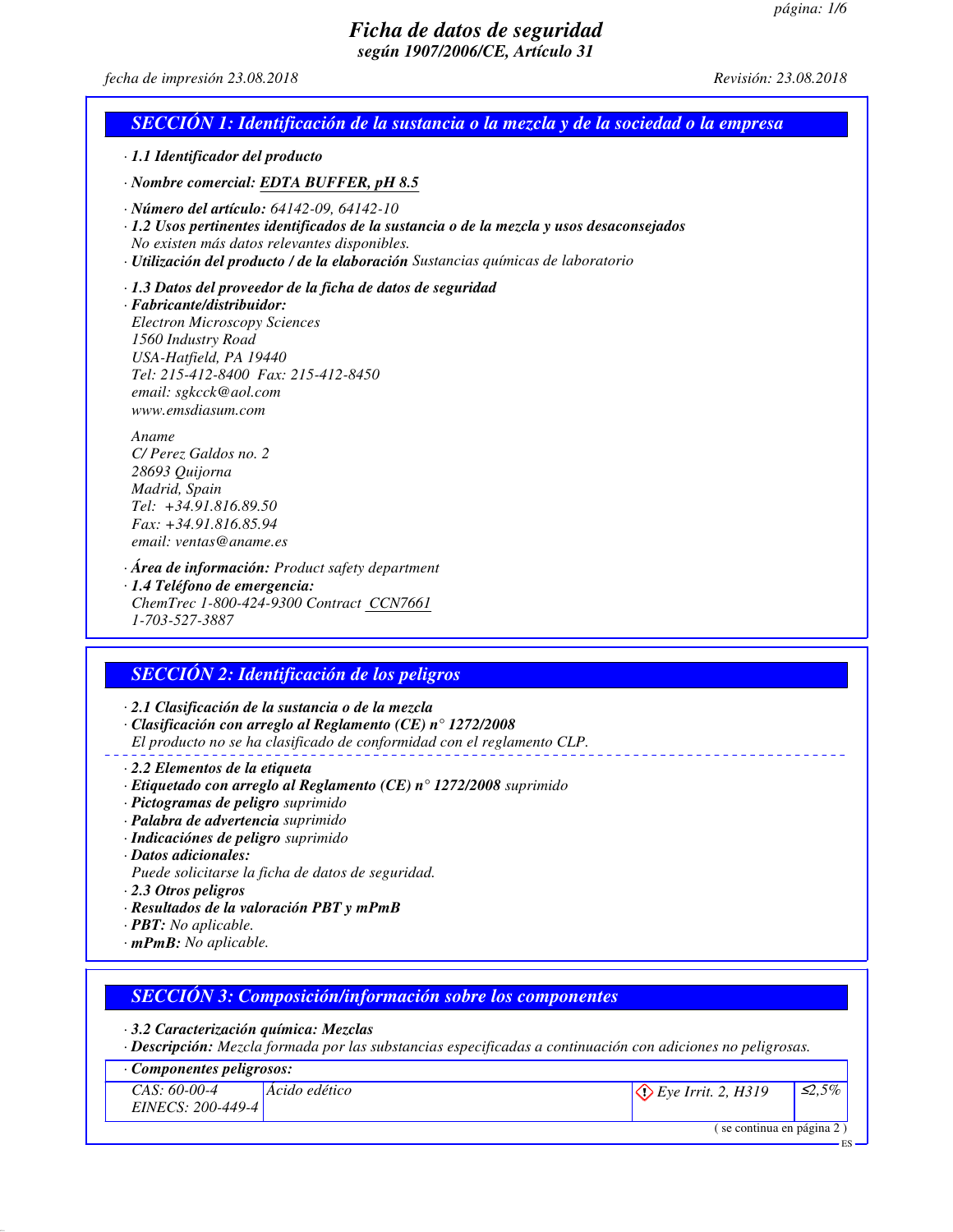*fecha de impresión 23.08.2018 Revisión: 23.08.2018*

*Nombre comercial: EDTA BUFFER, pH 8.5*

( se continua en página 1 )

*· Indicaciones adicionales: El texto de los posibles riesgos aquí indicados se puede consultar en el capítulo 16.*

## *SECCIÓN 4: Primeros auxilios*

*· 4.1 Descripción de los primeros auxilios*

*· Instrucciones generales:*

*Los síntomas de intoxicación pueden presentarse después de muchas horas, por lo que se requiere una supervisión médica durante un mínimo de 48 horas después del accidente.*

*No se precisan medidas especiales.*

- *· En caso de inhalación del producto: Suministrar aire fresco. En caso de trastornos, consultar al médico.*
- *· En caso de contacto con la piel: Por regla general, el producto no irrita la piel.*
- *· En caso de con los ojos: Limpiar los ojos abiertos durante varios minutos con agua corriente.*
- *· En caso de ingestión: Consultar inmediatamente un médico.*
- *· 4.2 Principales síntomas y efectos, agudos y retardados No existen más datos relevantes disponibles.*
- *· 4.3 Indicación de toda atención médica y de los tratamientos especiales que deban dispensarse inmediatamente No existen más datos relevantes disponibles.*

## *SECCIÓN 5: Medidas de lucha contra incendios*

- *· 5.1 Medios de extinción*
- *· Sustancias extintoras apropiadas: Combatir los incendios con medidas adaptados al ambiente circundante.*
- *· 5.2 Peligros específicos derivados de la sustancia o la mezcla No existen más datos relevantes disponibles.*
- *· 5.3 Recomendaciones para el personal de lucha contra incendios*
- *· Equipo especial de protección: No se requieren medidas especiales.*

## *SECCIÓN 6: Medidas en caso de vertido accidental*

- *· 6.1 Precauciones personales, equipo de protección y procedimientos de emergencia No es necesario.*
- *· 6.2 Precauciones relativas al medio ambiente:*
- *Evitar que penetre en la canalización /aguas de superficie /agua subterráneas.*
- *· 6.3 Métodos y material de contención y de limpieza:*

*Quitar con material absorbente (arena, kieselgur, aglutinante de ácidos, aglutinante universal, aserrín). Desechar el material contaminado como vertido según item 13.*

- *Asegurar suficiente ventilación.*
- *· 6.4 Referencia a otras secciones*
- *Ver capítulo 7 para mayor información sobre una manipulación segura. Ver capítulo 8 para mayor información sobre el equipo personal de protección. Para mayor información sobre cómo desechar el producto, ver capítulo 13.*

## *SECCIÓN 7: Manipulación y almacenamiento*

*· 7.1 Precauciones para una manipulación segura*

*No se requieren medidas especiales.*

*Asegurar suficiente ventilación /aspiración en el puesto de trabajo. Evitar la formación de aerosoles.*

*· Prevención de incendios y explosiones: No se requieren medidas especiales.*

*· 7.2 Condiciones de almacenamiento seguro, incluidas posibles incompatibilidades*

*· Almacenamiento:*

*· Exigencias con respecto al almacén y los recipientes: No se requieren medidas especiales.*

*· Normas en caso de un almacenamiento conjunto: No es necesario.*

( se continua en página 3 )

ES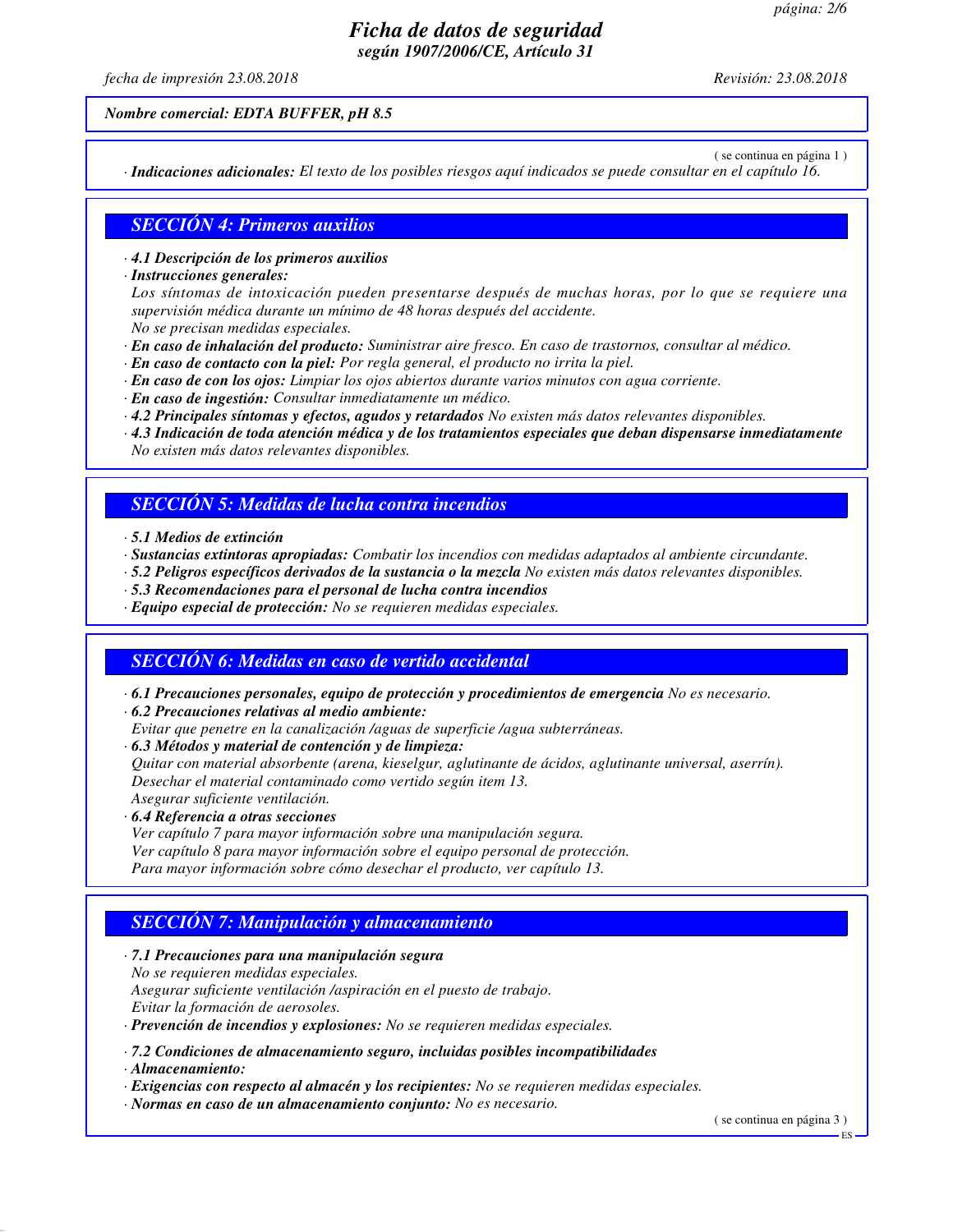ES

## *Ficha de datos de seguridad según 1907/2006/CE, Artículo 31*

*fecha de impresión 23.08.2018 Revisión: 23.08.2018*

( se continua en página 2 )

*Nombre comercial: EDTA BUFFER, pH 8.5*

- *· Indicaciones adicionales sobre las condiciones de almacenamiento: Ningunos, -as.*
- *· 7.3 Usos específicos finales No existen más datos relevantes disponibles.*

## *SECCIÓN 8: Controles de exposición/protección individual*

- *· Instrucciones adicionales para el acondicionamiento de instalaciones técnicas: Sin datos adicionales, ver punto 7.*
- *· 8.1 Parámetros de control*
- *· Componentes con valores límite admisibles que deben controlarse en el puesto de trabajo:*

*El producto no contiene cantidades relevantes de substancias con valores límite que exijan un control en el puesto de trabajo.*

*· Indicaciones adicionales: Como base se han utilizado las listas vigentes en el momento de la elaboración.*

- *· 8.2 Controles de la exposición*
- *· Equipo de protección individual:*
- *· Medidas generales de protección e higiene: Mantener alejado de alimentos, bebidas y alimentos para animales.*
- *· Protección respiratoria:*

*Si la exposición va a ser breve o de poca intensidad, colocarse una máscara respiratoria. Para una exposición más intensa o de mayor duración, usar un aparato de respiración autónomo.*

*· Protección de manos:*

*El material del guante deberá ser impermeable y resistente al producto / substancia / preparado.*

*Ante la ausencia de tests específicos, no se puede recomendar ningún material específico para guantes de protección contra el producto / preparado / mezcla de substancias químicas.*

*Selección del material de los guantes en función de los tiempos de rotura, grado de permeabilidad y degradación. · Material de los guantes*

*La elección del guante adecuado no depende únicamente del material, sino también de otras características de calidad, que pueden variar de un fabricante a otro. Teniendo en cuenta que el producto está fabricado a partir de diferentes materiales, su calidad no puede ser avaluada de antemano, de modo que los guantes deberán ser controlados antes de su utilización.*

*· Tiempo de penetración del material de los guantes*

*El tiempo de resistencia a la penetración exacto deberá ser pedido al fabricante de los guantes. Este tiempo debe ser respetado.*

*· Protección de ojos: Se recomienda el uso de gafas de protección durante el trasvase del producto.*

| · 9.1 Información sobre propiedades físicas y químicas básicas         |                 |  |
|------------------------------------------------------------------------|-----------------|--|
| · Datos generales                                                      |                 |  |
| $·A$ specto:                                                           |                 |  |
| Forma:                                                                 | Liquido         |  |
| Color:                                                                 | Claro           |  |
| $\cdot$ Olor:                                                          | <i>Inodoro</i>  |  |
| · Umbral olfativo:                                                     | No determinado. |  |
| $\cdot$ valor pH a 20 °C:                                              | 8,5             |  |
| Cambio de estado                                                       |                 |  |
| Punto de fusión/punto de congelación:                                  | Indeterminado.  |  |
| Punto inicial de ebullición e intervalo de ebullición; $100^{\circ}$ C |                 |  |
| · Punto de inflamación:                                                | No aplicable.   |  |
| $\cdot$ Inflamabilidad (sólido, gas):                                  | No aplicable.   |  |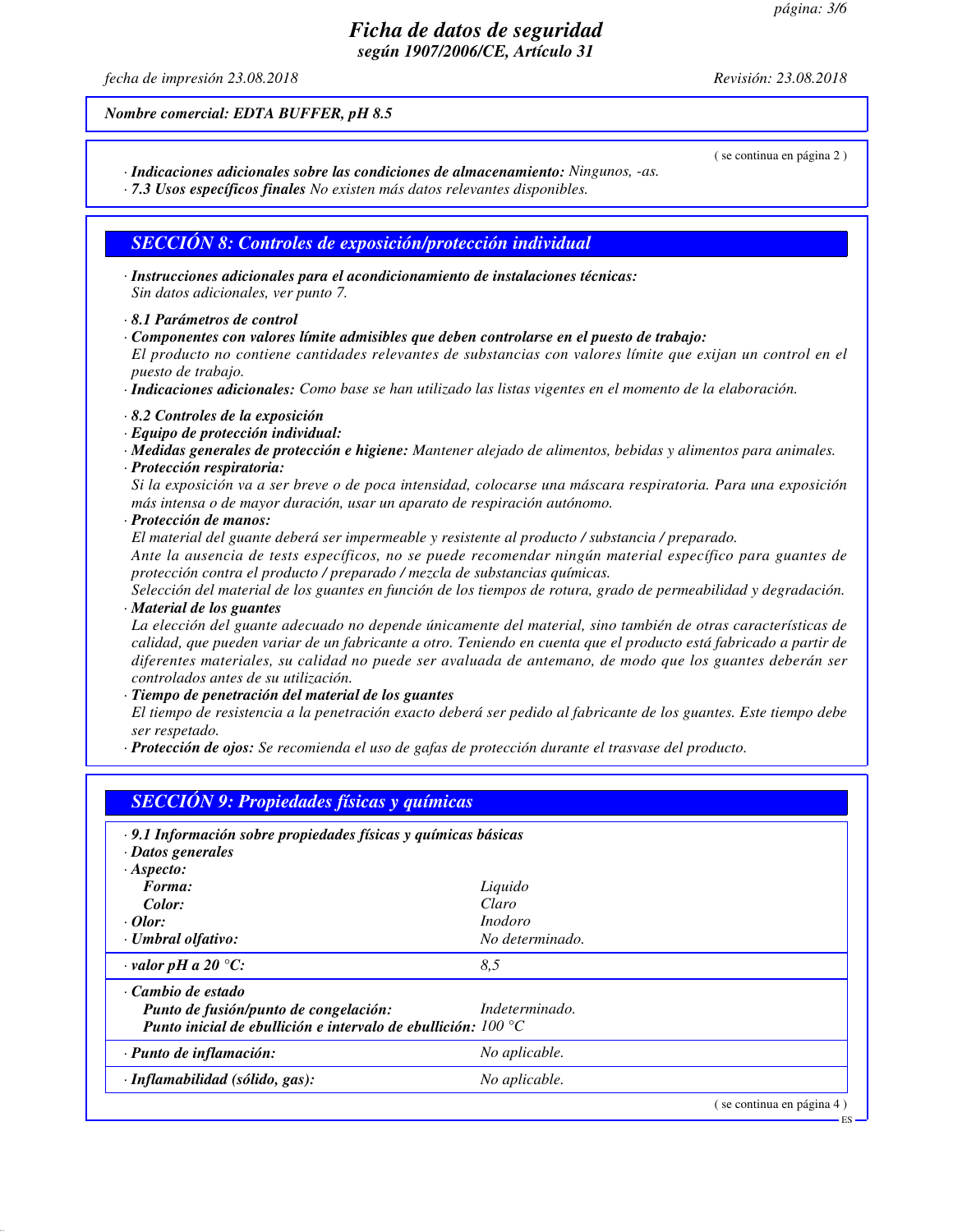*fecha de impresión 23.08.2018 Revisión: 23.08.2018*

*Nombre comercial: EDTA BUFFER, pH 8.5*

|                                           | (se continua en página 3)                    |  |
|-------------------------------------------|----------------------------------------------|--|
| · Temperatura de descomposición:          | No determinado.                              |  |
| · Temperatura de auto-inflamación:        | El producto no es autoinflamable.            |  |
| · Propiedades explosivas:                 | El producto no es explosivo.                 |  |
| · Límites de explosión:                   |                                              |  |
| <b>Inferior:</b>                          | No determinado.                              |  |
| Superior:                                 | No determinado.                              |  |
| $\cdot$ Presión de vapor a 20 °C:         | $23$ hPa                                     |  |
| $\cdot$ Densidad a 20 $\degree$ C:        | $0,9968$ g/cm <sup>3</sup>                   |  |
| · Densidad relativa                       | No determinado.                              |  |
| · Densidad de vapor                       | No determinado.                              |  |
| · Tasa de evaporación:                    | No determinado.                              |  |
| · Solubilidad en / miscibilidad con       |                                              |  |
| agua:                                     | Poco o no mezclable.                         |  |
| · Coeficiente de reparto: n-octanol/agua: | No determinado.                              |  |
| · Viscosidad:                             |                                              |  |
| Dinámica:                                 | No determinado.                              |  |
| Cinemática:                               | No determinado.                              |  |
| Concentración del disolvente:             |                                              |  |
| Agua:                                     | 99.0%                                        |  |
| VOC(CE)                                   | $0,00\%$                                     |  |
| Contenido de cuerpos sólidos:             | $1,0\%$                                      |  |
| $-9.2$ Otros datos                        | No existen más datos relevantes disponibles. |  |

# *SECCIÓN 10: Estabilidad y reactividad*

*· 10.1 Reactividad No existen más datos relevantes disponibles.*

*· 10.2 Estabilidad química*

*· Descomposición térmica / condiciones que deben evitarse: No se descompone al emplearse adecuadamente.*

- *· 10.3 Posibilidad de reacciones peligrosas No se conocen reacciones peligrosas.*
- *· 10.4 Condiciones que deben evitarse No existen más datos relevantes disponibles.*
- *· 10.5 Materiales incompatibles: No existen más datos relevantes disponibles.*
- *· 10.6 Productos de descomposición peligrosos: No se conocen productos de descomposición peligrosos.*

# *SECCIÓN 11: Información toxicológica*

*· 11.1 Información sobre los efectos toxicológicos*

- *· Toxicidad aguda A la vista de los datos disponibles, no se cumplen los criterios de clasificación.*
- *· Efecto estimulante primario:*
- *· Corrosión o irritación cutáneas A la vista de los datos disponibles, no se cumplen los criterios de clasificación.*
- *· Lesiones o irritación ocular graves*

*A la vista de los datos disponibles, no se cumplen los criterios de clasificación.*

- *· Sensibilización respiratoria o cutánea*
- *A la vista de los datos disponibles, no se cumplen los criterios de clasificación.*
- *· Efectos CMR (carcinogenicidad, mutagenicidad y toxicidad para la reproducción)*

*· Mutagenicidad en células germinales*

*A la vista de los datos disponibles, no se cumplen los criterios de clasificación.*

( se continua en página 5 )

ES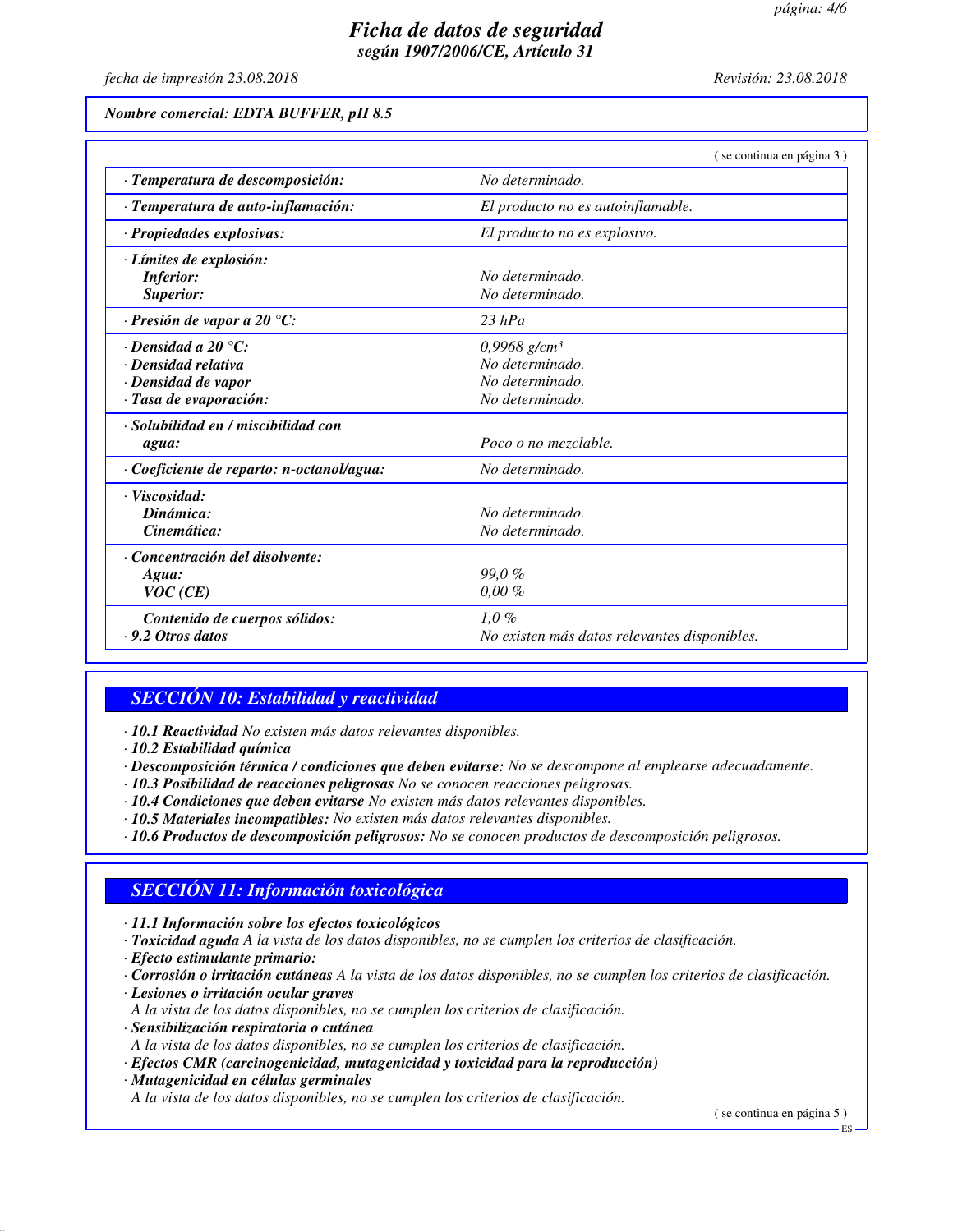*fecha de impresión 23.08.2018 Revisión: 23.08.2018*

*Nombre comercial: EDTA BUFFER, pH 8.5*

( se continua en página 4 )

ES

- *· Carcinogenicidad A la vista de los datos disponibles, no se cumplen los criterios de clasificación.*
- *· Toxicidad para la reproducción A la vista de los datos disponibles, no se cumplen los criterios de clasificación. · Toxicidad específica en determinados órganos (STOT) – exposición única*
- *A la vista de los datos disponibles, no se cumplen los criterios de clasificación.*
- *· Toxicidad específica en determinados órganos (STOT) exposición repetida*
- *A la vista de los datos disponibles, no se cumplen los criterios de clasificación.*
- *· Peligro de aspiración A la vista de los datos disponibles, no se cumplen los criterios de clasificación.*

#### *SECCIÓN 12: Información ecológica*

- *· 12.1 Toxicidad*
- *· Toxicidad acuática: No existen más datos relevantes disponibles.*
- *· 12.2 Persistencia y degradabilidad No existen más datos relevantes disponibles.*
- *· 12.3 Potencial de bioacumulación No existen más datos relevantes disponibles.*
- *· 12.4 Movilidad en el suelo No existen más datos relevantes disponibles.*
- *· Indicaciones medioambientales adicionales:*
- *· Indicaciones generales:*
- *Nivel de riesgo para el agua 1 (autoclasificación): escasamente peligroso para el agua*

*En estado no diluido o no neutralizado, no dejar que se infiltre en aguas subterráneas, aguas superficiales o en alcantarillados.*

- *· 12.5 Resultados de la valoración PBT y mPmB*
- *· PBT: No aplicable.*
- *· mPmB: No aplicable.*
- *· 12.6 Otros efectos adversos No existen más datos relevantes disponibles.*

#### *SECCIÓN 13: Consideraciones relativas a la eliminación*

*· 13.1 Métodos para el tratamiento de residuos*

*· Recomendación: Pequeñas cantidades pueden ser desechadas con la basura doméstica.*

*· Embalajes sin limpiar:*

*· Recomendación: Eliminar conforme a las disposiciones oficiales.*

| <b>SECCIÓN 14: Información relativa al transporte</b>                                     |               |                          |
|-------------------------------------------------------------------------------------------|---------------|--------------------------|
| $\cdot$ 14.1 Número ONU<br>· ADR, ADN, IMDG, IATA                                         | suprimido     |                          |
| · 14.2 Designación oficial de transporte de las Naciones Unidas<br>· ADR, ADN, IMDG, IATA | suprimido     |                          |
| $\cdot$ 14.3 Clase(s) de peligro para el transporte                                       |               |                          |
| · ADR, ADN, IMDG, IATA<br>· Clase                                                         | suprimido     |                          |
| $\cdot$ 14.4 Grupo de embalaje<br>· ADR, IMDG, IATA                                       | suprimido     |                          |
| · 14.5 Peligros para el medio ambiente:                                                   | No aplicable. |                          |
| $\cdot$ 14.6 Precauciones particulares para los usuarios                                  | No aplicable. |                          |
|                                                                                           |               | se continua en página 6) |